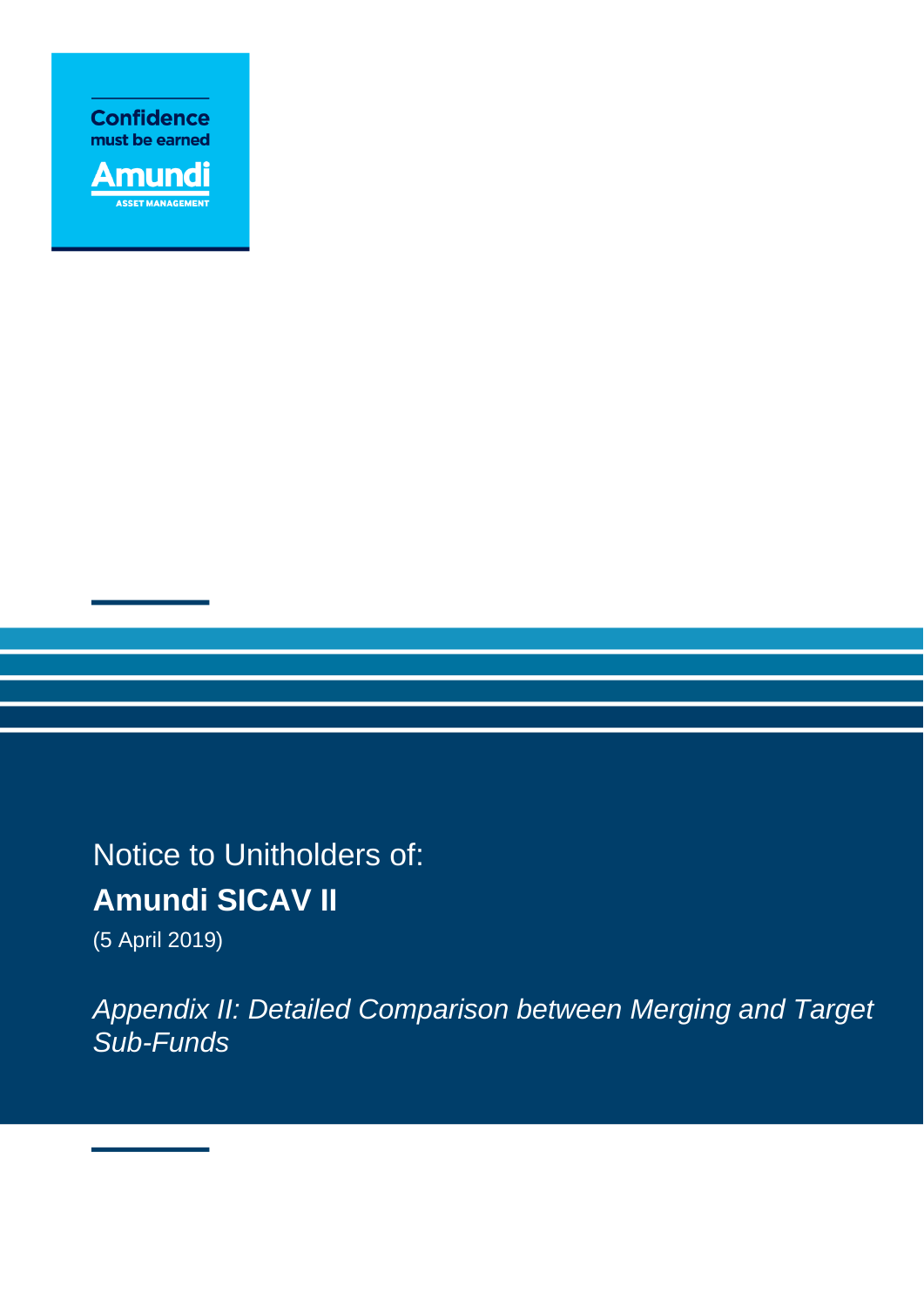## **Appendix II**

## Detailed Comparison between Merging and Target Sub-Funds

The below tables show the main differences between the Merging and Target Sub-Funds. The other characteristics of the Merging and Target Sub-Funds are the same.

| <b>Merging Sub-Fund</b><br>Amundi SICAV II -                                                                                                                                                                                                                                                                                                                                                                                                                                                                                                                                                                                                                                                                                                                                                                                                                                                                                                                                                                                                                                                                                                                                                                                                                                                                                                                                                                                                                                                                                                                                                    | <b>Target Sub-Fund</b><br>Amundi Funds Absolute Return Multi-                                                                                                                                                                                                                                                                                                                                                                                                                                                                                                                                                                                                                                                                                                                                                                                                                                                                                                                                                                                                                                                                                                                                                                                                       |  |  |
|-------------------------------------------------------------------------------------------------------------------------------------------------------------------------------------------------------------------------------------------------------------------------------------------------------------------------------------------------------------------------------------------------------------------------------------------------------------------------------------------------------------------------------------------------------------------------------------------------------------------------------------------------------------------------------------------------------------------------------------------------------------------------------------------------------------------------------------------------------------------------------------------------------------------------------------------------------------------------------------------------------------------------------------------------------------------------------------------------------------------------------------------------------------------------------------------------------------------------------------------------------------------------------------------------------------------------------------------------------------------------------------------------------------------------------------------------------------------------------------------------------------------------------------------------------------------------------------------------|---------------------------------------------------------------------------------------------------------------------------------------------------------------------------------------------------------------------------------------------------------------------------------------------------------------------------------------------------------------------------------------------------------------------------------------------------------------------------------------------------------------------------------------------------------------------------------------------------------------------------------------------------------------------------------------------------------------------------------------------------------------------------------------------------------------------------------------------------------------------------------------------------------------------------------------------------------------------------------------------------------------------------------------------------------------------------------------------------------------------------------------------------------------------------------------------------------------------------------------------------------------------|--|--|
| <b>Absolute Return Multi-Strategy</b>                                                                                                                                                                                                                                                                                                                                                                                                                                                                                                                                                                                                                                                                                                                                                                                                                                                                                                                                                                                                                                                                                                                                                                                                                                                                                                                                                                                                                                                                                                                                                           | <b>Strategy</b>                                                                                                                                                                                                                                                                                                                                                                                                                                                                                                                                                                                                                                                                                                                                                                                                                                                                                                                                                                                                                                                                                                                                                                                                                                                     |  |  |
| Objective                                                                                                                                                                                                                                                                                                                                                                                                                                                                                                                                                                                                                                                                                                                                                                                                                                                                                                                                                                                                                                                                                                                                                                                                                                                                                                                                                                                                                                                                                                                                                                                       |                                                                                                                                                                                                                                                                                                                                                                                                                                                                                                                                                                                                                                                                                                                                                                                                                                                                                                                                                                                                                                                                                                                                                                                                                                                                     |  |  |
| Seeks to achieve a positive return in all types of<br>market conditions over the recommended<br>holding period.                                                                                                                                                                                                                                                                                                                                                                                                                                                                                                                                                                                                                                                                                                                                                                                                                                                                                                                                                                                                                                                                                                                                                                                                                                                                                                                                                                                                                                                                                 | Seeks to achieve a positive return in all types<br>of market conditions over the recommended<br>holding period.                                                                                                                                                                                                                                                                                                                                                                                                                                                                                                                                                                                                                                                                                                                                                                                                                                                                                                                                                                                                                                                                                                                                                     |  |  |
| <b>Investment Policy</b>                                                                                                                                                                                                                                                                                                                                                                                                                                                                                                                                                                                                                                                                                                                                                                                                                                                                                                                                                                                                                                                                                                                                                                                                                                                                                                                                                                                                                                                                                                                                                                        |                                                                                                                                                                                                                                                                                                                                                                                                                                                                                                                                                                                                                                                                                                                                                                                                                                                                                                                                                                                                                                                                                                                                                                                                                                                                     |  |  |
| The Sub-Fund seeks to achieve its objective by<br>investing in Amundi Funds II - Absolute Return<br>Multi-Strategy Master Sub-Fund.<br>The Master Sub-Fund invests, directly or<br>indirectly, in a broad range of securities from<br>around the world, including emerging markets.<br>These investments may include government<br>and corporate bonds of any maturity, equities,<br>convertible bonds and money market securities.<br>The Master Sub-Fund may also seek exposure to<br>commodities, real estate, and currencies.<br>The Master Sub-Fund may invest up to 50% of<br>its assets in equities and up to 25% in<br>convertible bonds (including up to 10% in<br>contingent convertible bonds).<br>The Master Sub-Fund's investments will mainly<br>be denominated in euro, other European<br>currencies, U.S. dollar or Japanese yen.<br>The Master Sub-Fund may invest up to 10% of<br>its assets in other UCIs and UCITS.<br>The Master Sub-Fund makes extensive use of<br>derivatives to reduce various risks, for efficient<br>portfolio management and as a way to gain<br>exposure (either long or short) to various assets,<br>markets or income streams. This may generate<br>a high level of leverage. In particular, the<br>Master Sub-Fund may invest in short and<br>medium-term interest rate swaps. The Master<br>Sub-Fund may use derivatives to gain exposure<br>to loans up to a maximum of 20% of its assets.<br>At all times, the long positions of the Master<br>Sub-Fund will be sufficiently liquid to cover<br>obligations arising from its short positions. | The Sub-Fund invests, directly or indirectly, in<br>a broad range of securities from around the<br>world, including emerging markets. These<br>investments may include government and<br>corporate bonds of any maturity, equities,<br>convertible<br>bonds<br>and<br>market<br>money<br>securities.<br>The Sub-Fund may also seek exposure to<br>commodities, real estate, and currencies.<br>The Sub-Fund may invest up to 50% of its<br>assets in equities and up to 25% in convertible<br>bonds (including up to 10% in contingent<br>convertible bonds).<br>The Sub-Fund's investments will mainly be<br>denominated<br>euro, other<br>European<br>in<br>currencies, U.S. dollar or Japanese yen.<br>The Sub-Fund may invest up to 10% of its<br>assets in other UCIs and UCITS.<br>The Sub-Fund makes extensive use of<br>derivatives to reduce various risks, for efficient<br>portfolio management and as a way to gain<br>exposure (long or short) to various assets,<br>markets or other investment opportunities<br>(including derivatives which focus on credit,<br>equities, interest rates, foreign exchange,<br>volatility and inflation).<br>The Sub-Fund may<br>use derivatives to gain exposure to loans up to<br>a maximum of 20% of its assets. |  |  |
|                                                                                                                                                                                                                                                                                                                                                                                                                                                                                                                                                                                                                                                                                                                                                                                                                                                                                                                                                                                                                                                                                                                                                                                                                                                                                                                                                                                                                                                                                                                                                                                                 |                                                                                                                                                                                                                                                                                                                                                                                                                                                                                                                                                                                                                                                                                                                                                                                                                                                                                                                                                                                                                                                                                                                                                                                                                                                                     |  |  |
| <b>Base currency</b>                                                                                                                                                                                                                                                                                                                                                                                                                                                                                                                                                                                                                                                                                                                                                                                                                                                                                                                                                                                                                                                                                                                                                                                                                                                                                                                                                                                                                                                                                                                                                                            |                                                                                                                                                                                                                                                                                                                                                                                                                                                                                                                                                                                                                                                                                                                                                                                                                                                                                                                                                                                                                                                                                                                                                                                                                                                                     |  |  |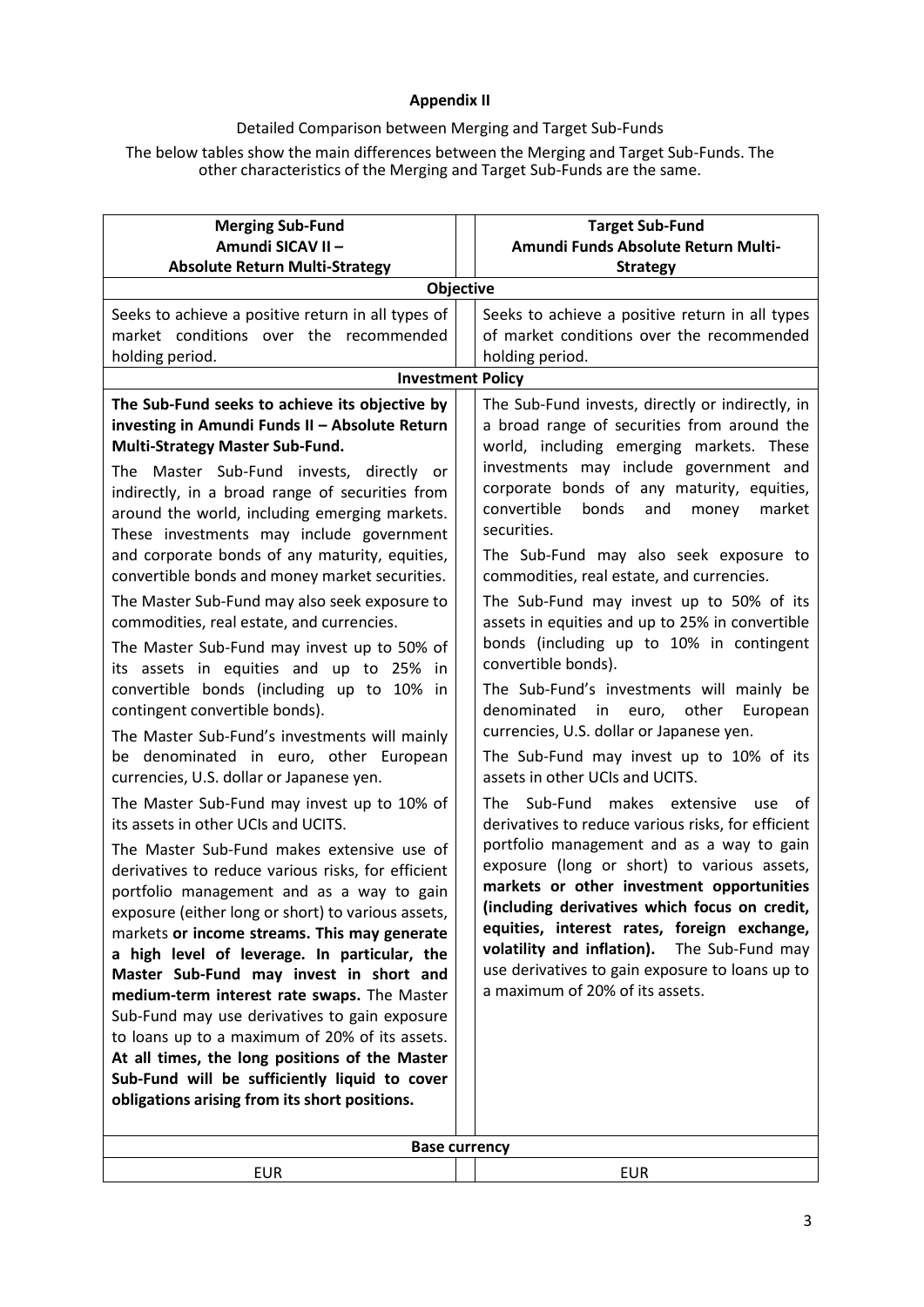| <b>Investor Profile</b>                           |                                                                                                                                                                                                                                                                                                                                                 |              |                                                                                                                                                                                                                                                                                                                                                                                                                                                           |  |
|---------------------------------------------------|-------------------------------------------------------------------------------------------------------------------------------------------------------------------------------------------------------------------------------------------------------------------------------------------------------------------------------------------------|--------------|-----------------------------------------------------------------------------------------------------------------------------------------------------------------------------------------------------------------------------------------------------------------------------------------------------------------------------------------------------------------------------------------------------------------------------------------------------------|--|
| ٠<br>٠                                            | Recommended for retail investors<br>With a basic knowledge of investing in funds<br>and no or limited experience of investing in<br>the Sub-Fund or similar funds.<br>Who understand the risk of losing some or<br>all of the capital invested.<br>Seeking to increase the value of their<br>investment over the recommended holding<br>period. |              | Recommended for retail investors<br>With a basic knowledge of investing in<br>$\bullet$<br>funds and no or limited experience of<br>investing in the Sub-Fund or similar funds.<br>Who understand the risk of losing some or<br>$\bullet$<br>all of the capital invested.<br>Seeking to increase the value of their<br>$\bullet$<br>the<br>investment<br>over<br>recommended<br>holding period.                                                           |  |
|                                                   | <b>Main Risks</b>                                                                                                                                                                                                                                                                                                                               |              |                                                                                                                                                                                                                                                                                                                                                                                                                                                           |  |
| ٠<br>٠<br>$\bullet$<br>٠<br>٠<br>٠<br>٠<br>٠<br>٠ | Collective investment<br><b>Contingent convertible bonds</b><br>Counterparty<br>Credit<br>Currency<br>Derivatives (extensive use)<br><b>Emerging markets</b><br>Equity<br>Hedging<br>Interest rate<br>Leverage<br>Liquidity<br>Market<br><b>Money market investments</b><br>Operational<br><b>Short positions</b>                               |              | Counterparty<br>$\bullet$<br>Credit<br>$\bullet$<br>Currency<br>$\bullet$<br><b>Default</b><br>$\bullet$<br>Derivatives<br>$\bullet$<br><b>Emerging markets</b><br>٠<br>Equity<br>$\bullet$<br>Hedging<br>$\bullet$<br><b>High yield</b><br>$\bullet$<br>Interest rate<br>Investment fund<br>$\bullet$<br>Leverage<br>$\bullet$<br>Liquidity<br>$\bullet$<br>Management<br>$\bullet$<br>Market<br>$\bullet$<br><b>MBS/ABS</b><br>$\bullet$<br>Operational |  |
|                                                   |                                                                                                                                                                                                                                                                                                                                                 |              | <b>Prepayment and extension</b>                                                                                                                                                                                                                                                                                                                                                                                                                           |  |
|                                                   | <b>Recommended holding period</b>                                                                                                                                                                                                                                                                                                               |              |                                                                                                                                                                                                                                                                                                                                                                                                                                                           |  |
|                                                   | 4 years                                                                                                                                                                                                                                                                                                                                         |              | 4 years                                                                                                                                                                                                                                                                                                                                                                                                                                                   |  |
|                                                   | Risk management method of the Master Sub-Fund                                                                                                                                                                                                                                                                                                   |              |                                                                                                                                                                                                                                                                                                                                                                                                                                                           |  |
|                                                   | Absolute VaR                                                                                                                                                                                                                                                                                                                                    |              | Absolute VaR                                                                                                                                                                                                                                                                                                                                                                                                                                              |  |
|                                                   | Risk reference portfolio                                                                                                                                                                                                                                                                                                                        |              |                                                                                                                                                                                                                                                                                                                                                                                                                                                           |  |
|                                                   | Not applicable                                                                                                                                                                                                                                                                                                                                  |              | Not applicable                                                                                                                                                                                                                                                                                                                                                                                                                                            |  |
|                                                   | Maximum expected leverage of the Master Sub-Fund                                                                                                                                                                                                                                                                                                |              |                                                                                                                                                                                                                                                                                                                                                                                                                                                           |  |
|                                                   | 750%                                                                                                                                                                                                                                                                                                                                            |              | 750%                                                                                                                                                                                                                                                                                                                                                                                                                                                      |  |
|                                                   | Exposure of assets to TRS (at the Master Sub-Fund's level)                                                                                                                                                                                                                                                                                      |              |                                                                                                                                                                                                                                                                                                                                                                                                                                                           |  |
|                                                   | Expected: 10%                                                                                                                                                                                                                                                                                                                                   |              | Expected: 10%                                                                                                                                                                                                                                                                                                                                                                                                                                             |  |
|                                                   | Maximum: 15%                                                                                                                                                                                                                                                                                                                                    |              | Maximum: 100%                                                                                                                                                                                                                                                                                                                                                                                                                                             |  |
|                                                   | <b>Exposure to SFT (at the Master Sub-Fund's level)</b>                                                                                                                                                                                                                                                                                         |              |                                                                                                                                                                                                                                                                                                                                                                                                                                                           |  |
|                                                   | Expected: 5%                                                                                                                                                                                                                                                                                                                                    | Expected: 5% |                                                                                                                                                                                                                                                                                                                                                                                                                                                           |  |
|                                                   | Maximum: 25%<br>Maximum: 90%                                                                                                                                                                                                                                                                                                                    |              |                                                                                                                                                                                                                                                                                                                                                                                                                                                           |  |
|                                                   | <b>Investment Manager of the Master Sub-Fund</b>                                                                                                                                                                                                                                                                                                |              |                                                                                                                                                                                                                                                                                                                                                                                                                                                           |  |
|                                                   | Amundi SgR S.p.A                                                                                                                                                                                                                                                                                                                                |              | Amundi SgR S.p.A                                                                                                                                                                                                                                                                                                                                                                                                                                          |  |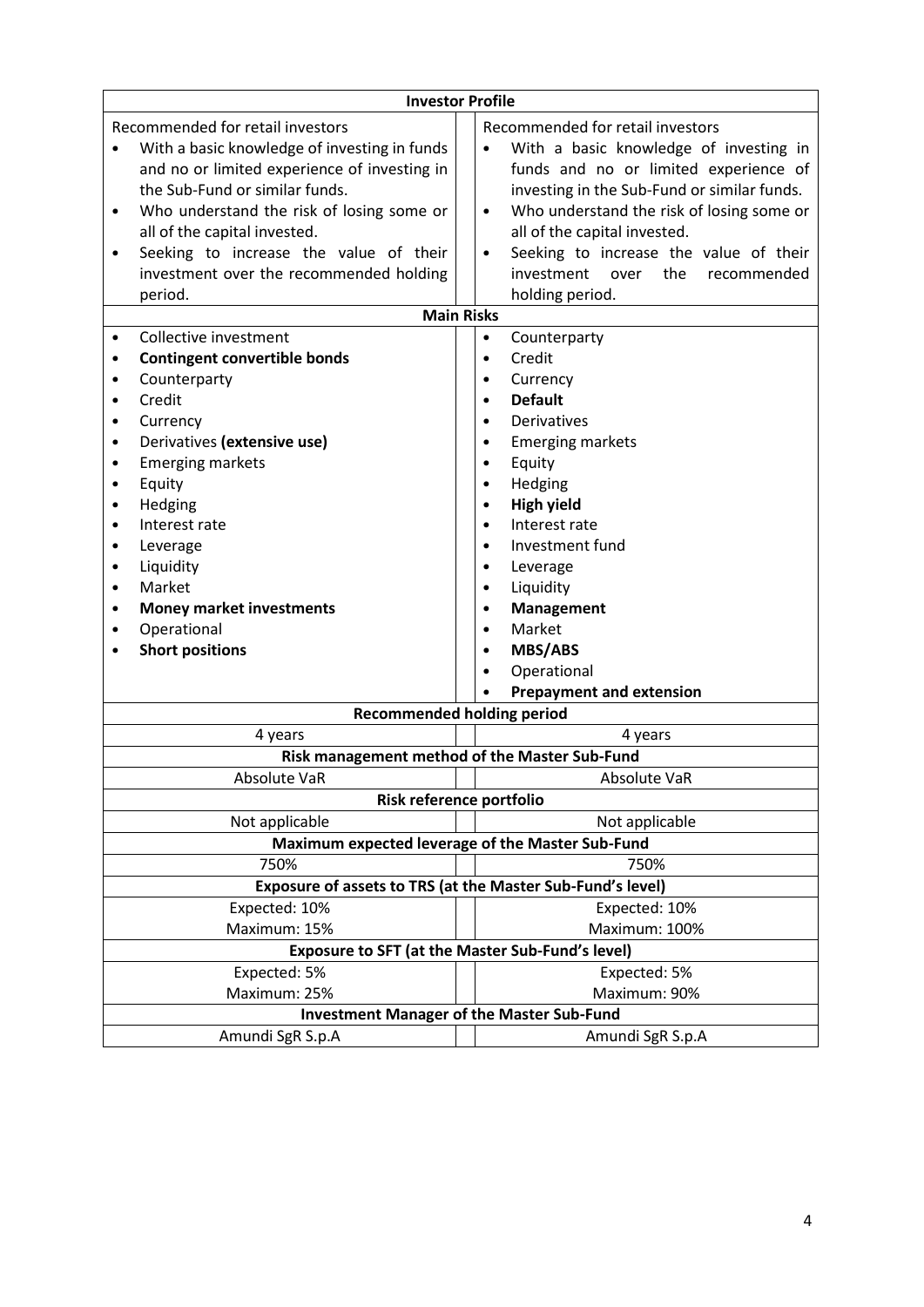| <b>Merging Sub-Fund</b>                                                                                                                                                                                                                                                                                                                                                                                                                                                                                                                                                                                                                                                                                                                                                                                                                                                                                                                                                                                                                                                                               | <b>Target Sub-Fund</b>                                                                                                                                                                                                                                                                                                                                                                                                                                                                                                                                                                                                                                                                                                                                                                                                                                                                                                                                                                                                                                       |  |  |
|-------------------------------------------------------------------------------------------------------------------------------------------------------------------------------------------------------------------------------------------------------------------------------------------------------------------------------------------------------------------------------------------------------------------------------------------------------------------------------------------------------------------------------------------------------------------------------------------------------------------------------------------------------------------------------------------------------------------------------------------------------------------------------------------------------------------------------------------------------------------------------------------------------------------------------------------------------------------------------------------------------------------------------------------------------------------------------------------------------|--------------------------------------------------------------------------------------------------------------------------------------------------------------------------------------------------------------------------------------------------------------------------------------------------------------------------------------------------------------------------------------------------------------------------------------------------------------------------------------------------------------------------------------------------------------------------------------------------------------------------------------------------------------------------------------------------------------------------------------------------------------------------------------------------------------------------------------------------------------------------------------------------------------------------------------------------------------------------------------------------------------------------------------------------------------|--|--|
| Amundi SICAV II - Emerging Markets Bond                                                                                                                                                                                                                                                                                                                                                                                                                                                                                                                                                                                                                                                                                                                                                                                                                                                                                                                                                                                                                                                               | Amundi Funds Emerging Markets Bond                                                                                                                                                                                                                                                                                                                                                                                                                                                                                                                                                                                                                                                                                                                                                                                                                                                                                                                                                                                                                           |  |  |
| Objective                                                                                                                                                                                                                                                                                                                                                                                                                                                                                                                                                                                                                                                                                                                                                                                                                                                                                                                                                                                                                                                                                             |                                                                                                                                                                                                                                                                                                                                                                                                                                                                                                                                                                                                                                                                                                                                                                                                                                                                                                                                                                                                                                                              |  |  |
| Seeks to increase the value of your investment<br>and to provide income over the recommended<br>holding period.<br><b>Investment Policy</b>                                                                                                                                                                                                                                                                                                                                                                                                                                                                                                                                                                                                                                                                                                                                                                                                                                                                                                                                                           | Seeks to increase the value of your investment<br>and to provide income over the recommended<br>holding period.                                                                                                                                                                                                                                                                                                                                                                                                                                                                                                                                                                                                                                                                                                                                                                                                                                                                                                                                              |  |  |
| The Sub-Fund seeks to achieve its objective by                                                                                                                                                                                                                                                                                                                                                                                                                                                                                                                                                                                                                                                                                                                                                                                                                                                                                                                                                                                                                                                        | The Sub-Fund invests mainly in corporate                                                                                                                                                                                                                                                                                                                                                                                                                                                                                                                                                                                                                                                                                                                                                                                                                                                                                                                                                                                                                     |  |  |
| investing in Amundi Funds II - Emerging                                                                                                                                                                                                                                                                                                                                                                                                                                                                                                                                                                                                                                                                                                                                                                                                                                                                                                                                                                                                                                                               | bonds from emerging markets that are                                                                                                                                                                                                                                                                                                                                                                                                                                                                                                                                                                                                                                                                                                                                                                                                                                                                                                                                                                                                                         |  |  |
| <b>Markets Bond Master Sub-Fund.</b><br>Master Sub-Fund invests<br>The<br>mainly<br>-in<br>corporate bonds from emerging markets that<br>are denominated in U.S. dollars or other OECD<br>currencies. These bonds are either issued by<br>that<br>companies<br>incorporated,<br>are<br>headquartered in or do their business mainly in<br>emerging markets or their credit risk is linked to<br>emerging markets. The Master Sub-Fund may<br>also invest up to 25% of its assets in bonds with<br>attached warrants, up to 10% in contingent<br>convertible bonds as well as up to 5% in<br>equities. The overall currency exposure to<br>emerging markets may not exceed 25% of the<br>Master Sub-Fund's assets.<br>The Master Sub-Fund may invest up to 10% of<br>its assets in other UCIs and UCITS.<br>The Master Sub-Fund may use derivatives to<br>reduce various risks, for efficient portfolio<br>management and as a way to gain exposure to<br>various assets, markets or income streams. The<br>Master Sub-Fund may use derivatives to gain<br>exposure to loans up to a maximum of 20% of | denominated in U.S. dollars or other OECD<br>currencies. These bonds are either issued by<br>that<br>incorporated,<br>companies<br>are<br>headquartered in or do their business mainly<br>in emerging markets or their credit risk is<br>linked to emerging markets. The Sub-Fund<br>may also invest up to 25% of its assets in<br>bonds with attached warrants, up to 10% in<br>contingent convertible bonds as well as up to<br>5% in equities. The overall currency exposure<br>to emerging markets may not exceed 25% of<br>the Sub-Fund's assets.<br>The Sub-Fund may invest up to 10% of its<br>assets in UCIs and UCITS.<br>The Sub-Fund makes use of derivatives to<br>reduce various risks, for efficient portfolio<br>management and as a way to gain exposure<br>(long or short) to various assets, markets or<br>other investment opportunities (including<br>derivatives which focus on credit, interest<br>rates and foreign exchange). The Sub-Fund<br>may use derivatives to gain exposure to loans<br>up to a maximum of 20% of its assets. |  |  |
| its assets.                                                                                                                                                                                                                                                                                                                                                                                                                                                                                                                                                                                                                                                                                                                                                                                                                                                                                                                                                                                                                                                                                           |                                                                                                                                                                                                                                                                                                                                                                                                                                                                                                                                                                                                                                                                                                                                                                                                                                                                                                                                                                                                                                                              |  |  |
|                                                                                                                                                                                                                                                                                                                                                                                                                                                                                                                                                                                                                                                                                                                                                                                                                                                                                                                                                                                                                                                                                                       |                                                                                                                                                                                                                                                                                                                                                                                                                                                                                                                                                                                                                                                                                                                                                                                                                                                                                                                                                                                                                                                              |  |  |
|                                                                                                                                                                                                                                                                                                                                                                                                                                                                                                                                                                                                                                                                                                                                                                                                                                                                                                                                                                                                                                                                                                       | <b>Base currency</b>                                                                                                                                                                                                                                                                                                                                                                                                                                                                                                                                                                                                                                                                                                                                                                                                                                                                                                                                                                                                                                         |  |  |
| <b>EUR</b>                                                                                                                                                                                                                                                                                                                                                                                                                                                                                                                                                                                                                                                                                                                                                                                                                                                                                                                                                                                                                                                                                            | <b>EUR</b>                                                                                                                                                                                                                                                                                                                                                                                                                                                                                                                                                                                                                                                                                                                                                                                                                                                                                                                                                                                                                                                   |  |  |
|                                                                                                                                                                                                                                                                                                                                                                                                                                                                                                                                                                                                                                                                                                                                                                                                                                                                                                                                                                                                                                                                                                       | <b>Investor Profile</b>                                                                                                                                                                                                                                                                                                                                                                                                                                                                                                                                                                                                                                                                                                                                                                                                                                                                                                                                                                                                                                      |  |  |
| Recommended for retail investors                                                                                                                                                                                                                                                                                                                                                                                                                                                                                                                                                                                                                                                                                                                                                                                                                                                                                                                                                                                                                                                                      | Recommended for retail investors                                                                                                                                                                                                                                                                                                                                                                                                                                                                                                                                                                                                                                                                                                                                                                                                                                                                                                                                                                                                                             |  |  |
|                                                                                                                                                                                                                                                                                                                                                                                                                                                                                                                                                                                                                                                                                                                                                                                                                                                                                                                                                                                                                                                                                                       |                                                                                                                                                                                                                                                                                                                                                                                                                                                                                                                                                                                                                                                                                                                                                                                                                                                                                                                                                                                                                                                              |  |  |

| $\bullet$ | With a basic knowledge of investing in funds | $\bullet$ | With a basic knowledge of investing in      |
|-----------|----------------------------------------------|-----------|---------------------------------------------|
|           | and no or limited experience of investing in |           | funds and no or limited experience of       |
|           | the Sub-Fund or similar funds.               |           | investing in the Sub-Fund or similar funds. |
| $\bullet$ | Who understand the risk of losing some or    | $\bullet$ | Who understand the risk of losing some or   |
|           | all of the capital invested.                 |           | all of the capital invested.                |
| ٠         | Seeking to increase the value of their       | $\bullet$ | Seeking to increase the value of their      |
|           | investment and provide income over the       |           | investment and provide income over the      |
|           | recommended holding period.                  |           | recommended holding period.                 |
|           | <b>Main Risks</b>                            |           |                                             |
| $\bullet$ | Collective investment                        | $\bullet$ | Counterparty                                |
| $\bullet$ | Concentration                                | $\bullet$ | Credit                                      |
| $\bullet$ | <b>Contingent convertible bonds</b>          | ٠         | Currency                                    |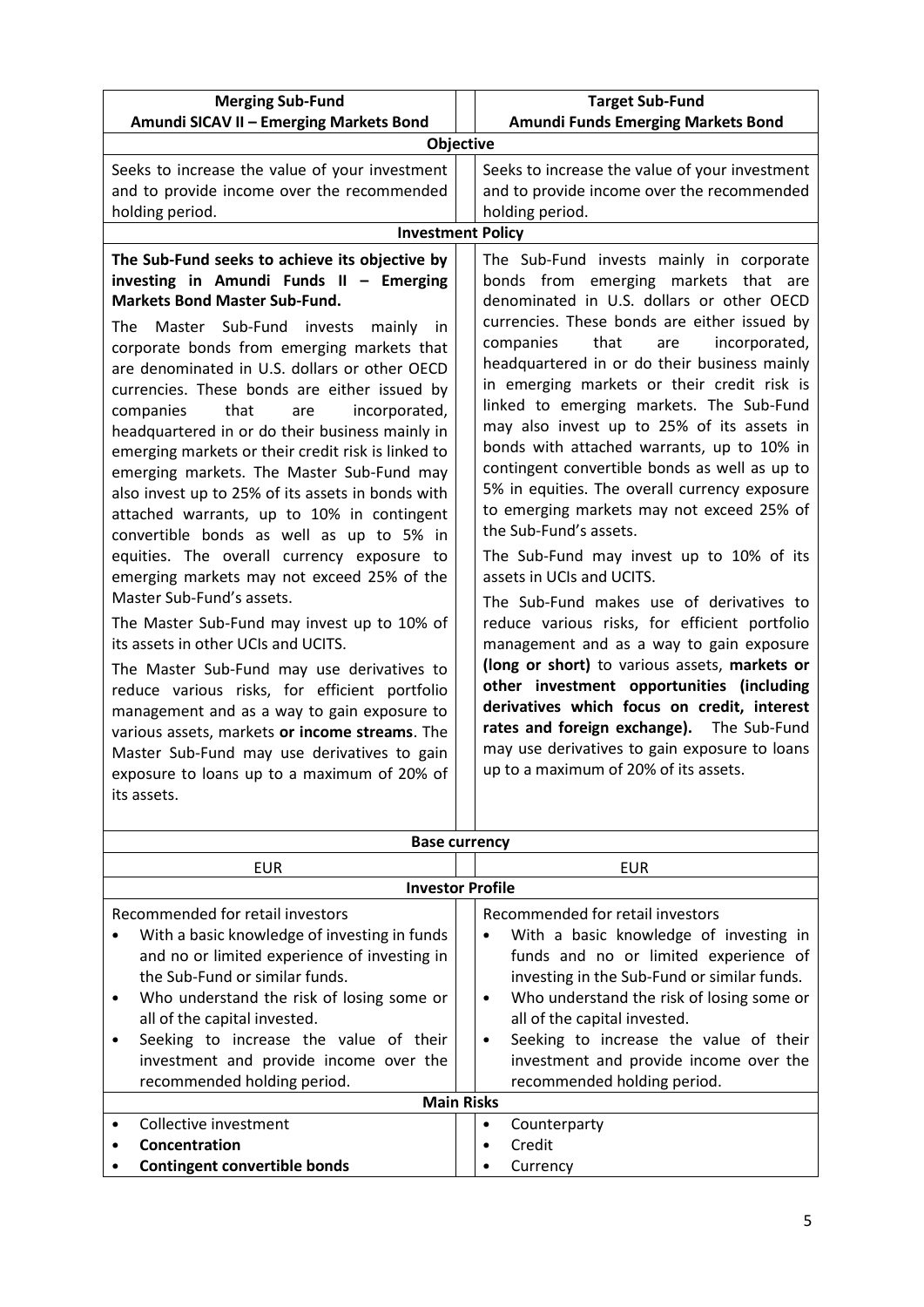| Counterparty                                     | <b>Default</b><br>$\bullet$                                |  |  |  |
|--------------------------------------------------|------------------------------------------------------------|--|--|--|
| Credit                                           | Derivatives                                                |  |  |  |
| Currency                                         | <b>Emerging markets</b>                                    |  |  |  |
| <b>Derivatives</b><br>$\bullet$                  | Hedging<br>$\bullet$                                       |  |  |  |
| <b>Emerging markets</b>                          | <b>High yield</b>                                          |  |  |  |
| Hedging                                          | Interest rate                                              |  |  |  |
| Interest rate<br>$\bullet$                       | Investment fund                                            |  |  |  |
| Liquidity<br>$\bullet$                           | Leverage                                                   |  |  |  |
| Market<br>$\bullet$                              | Liquidity<br>$\bullet$                                     |  |  |  |
| <b>Money market investments</b>                  | Management                                                 |  |  |  |
| Operational                                      | Market                                                     |  |  |  |
| <b>Russia</b>                                    | <b>MBS/ABS</b>                                             |  |  |  |
|                                                  | Operational                                                |  |  |  |
|                                                  | <b>Prepayment and extension</b>                            |  |  |  |
| <b>Recommended holding period</b>                |                                                            |  |  |  |
| 4 years                                          | 4 years                                                    |  |  |  |
| Risk management method of the Master Sub-Fund    |                                                            |  |  |  |
| <b>Relative VaR</b>                              | Commitment                                                 |  |  |  |
| Risk reference portfolio                         |                                                            |  |  |  |
| 95% JP Morgan EMBI Global Diversified Index;     | Not applicable                                             |  |  |  |
| 5.00% JP Morgan 1 Month Euro Cash Index          |                                                            |  |  |  |
|                                                  | Maximum expected leverage of the Master Sub-Fund           |  |  |  |
| 75%                                              | 110%                                                       |  |  |  |
|                                                  | Exposure of assets to TRS (at the Master Sub-Fund's level) |  |  |  |
| Expected: 5%                                     | Expected: 5%                                               |  |  |  |
| Maximum: 20%                                     | Maximum: 100%                                              |  |  |  |
|                                                  | <b>Exposure to SFT (at the Master Sub-Fund's level)</b>    |  |  |  |
| Expected: 0%                                     | Expected: 0%                                               |  |  |  |
| Maximum: 0%                                      | Maximum: 100%                                              |  |  |  |
| <b>Investment Manager of the Master Sub-Fund</b> |                                                            |  |  |  |
| Amundi Asset Management                          | Amundi Asset Management                                    |  |  |  |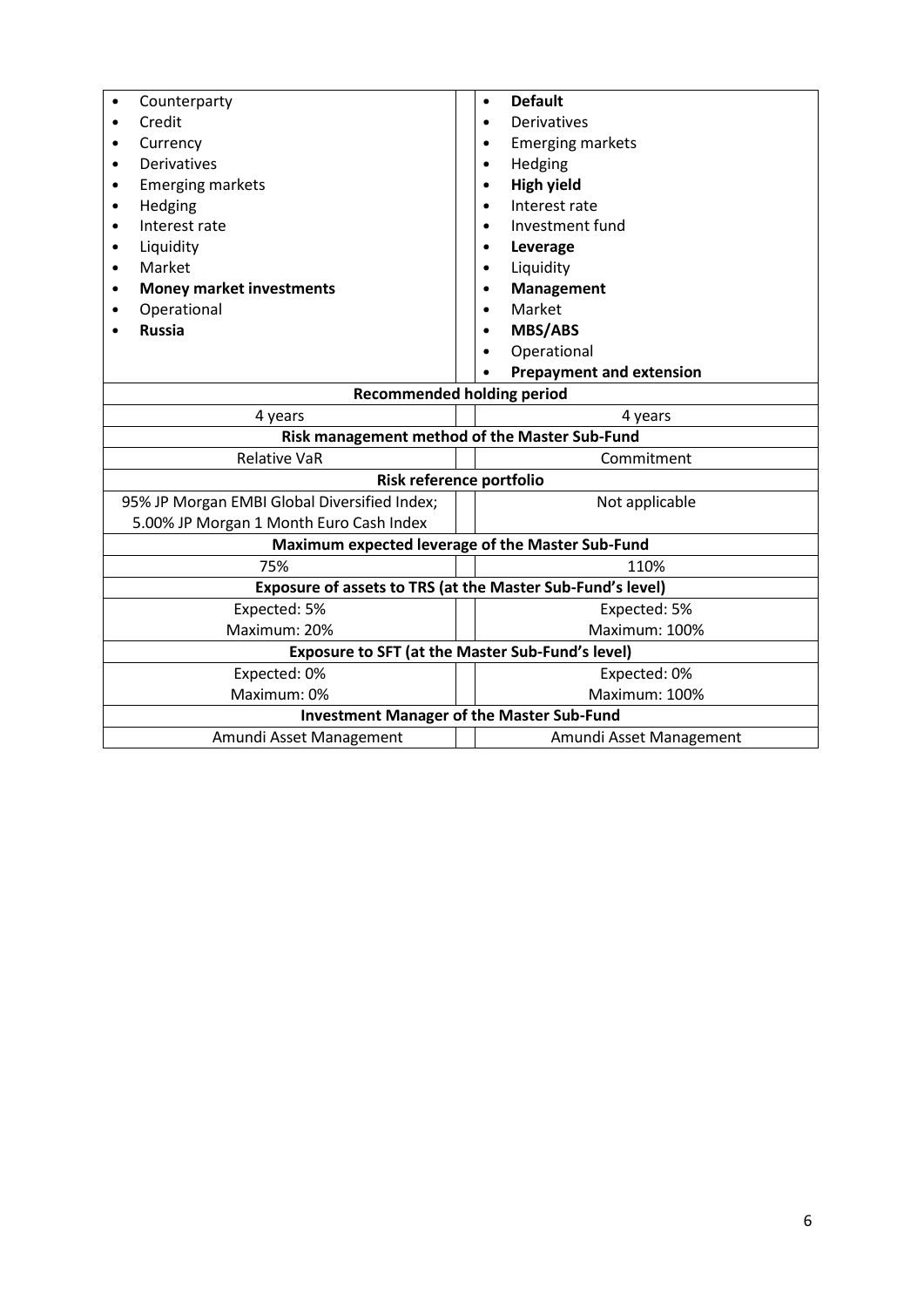| <b>Merging Sub-Fund</b>                                                                          | <b>Target Sub-Fund</b>                                                                        |  |  |
|--------------------------------------------------------------------------------------------------|-----------------------------------------------------------------------------------------------|--|--|
| Amundi SICAV II - Euro Aggregate Bond                                                            | Amundi Funds Bond Euro Aggregate                                                              |  |  |
|                                                                                                  | to be renamed "Amundi Fund Euro Aggregate                                                     |  |  |
|                                                                                                  | Bond"                                                                                         |  |  |
| <b>Objective</b>                                                                                 |                                                                                               |  |  |
| Seeks to increase the value of your investment                                                   | Seeks to achieve a combination of income and                                                  |  |  |
| and to provide income over the recommended                                                       | capital growth (total return). Specifically, the                                              |  |  |
| holding period.                                                                                  | Sub-Fund<br>seeks<br>outperform<br>to<br>(after                                               |  |  |
|                                                                                                  | applicable fees) the Bloomberg Barclays Euro                                                  |  |  |
|                                                                                                  | Aggregate (E) index over the recommended                                                      |  |  |
| <b>Investment Policy</b>                                                                         | holding period.                                                                               |  |  |
| The Sub-Fund seeks to achieve its objective by                                                   |                                                                                               |  |  |
| investing in Amundi Funds II - Euro Aggregate                                                    | invests<br>mainly<br>debt<br>The<br>Sub-Fund<br>in.                                           |  |  |
| <b>Bond Master Sub-Fund.</b>                                                                     | (bonds<br>instruments<br>and<br>money<br>market                                               |  |  |
| The Master Sub-Fund invests mainly in euro                                                       | instruments) that are denominated in euro.<br>Investments may include mortgage-backed         |  |  |
| denominated<br>investment<br>grade European                                                      | securities (MBS).                                                                             |  |  |
| bonds from a broad range of issuers, including                                                   |                                                                                               |  |  |
| governments, corporations and supranational                                                      | Specifically, the Sub-Fund invests at least 67%<br>of assets in euro-denominated instruments. |  |  |
| entities. The Master Sub-Fund does not invest                                                    | These are:                                                                                    |  |  |
| in equities or convertible securities.                                                           |                                                                                               |  |  |
| The Master Sub-Fund may invest up to 10% of                                                      | debt instruments issued<br>by Eurozone<br>governments or state agencies, or                   |  |  |
| its assets in other UCIs and UCITS.                                                              | by<br>supranational entities such as the World Bank                                           |  |  |
| The Master Sub-Fund makes extensive use of                                                       |                                                                                               |  |  |
| derivatives to reduce various risks, for efficient                                               | debt<br>investment-grade<br>corporate                                                         |  |  |
| portfolio management and as a way to gain                                                        | instruments                                                                                   |  |  |
| exposure (either long or short) to various<br>assets, markets or income streams.                 | - MBS (up to 20% of its net assets).                                                          |  |  |
|                                                                                                  | The sub-fund invests at least 50% of net assets                                               |  |  |
| The Master Sub-Fund's use of derivatives may                                                     | in bonds denominated in euro.                                                                 |  |  |
| generate a high level of leverage. In particular,<br>the Master Sub-Fund may invest in short and | While complying with the above policies, the                                                  |  |  |
| medium-term interest rate swaps. At all times,                                                   | Sub-Fund may also invest in other types of                                                    |  |  |
| the long positions of the Master Sub-Fund will                                                   | debt instruments, in deposits, and in the                                                     |  |  |
| be sufficiently liquid to cover obligations                                                      | following up to these percentages of net                                                      |  |  |
| arising from its short positions.                                                                | assets:                                                                                       |  |  |
|                                                                                                  | - convertible bonds: 25%                                                                      |  |  |
|                                                                                                  | - equities and equity-linked instruments: 10%                                                 |  |  |
|                                                                                                  | - UCITS/UCIs: 10%                                                                             |  |  |
|                                                                                                  | The Sub-Fund's exposure to contingent                                                         |  |  |
|                                                                                                  | convertible bonds is limited to 10% of net                                                    |  |  |
|                                                                                                  | assets.                                                                                       |  |  |
|                                                                                                  | The Sub-Fund makes use of derivatives to                                                      |  |  |
|                                                                                                  | reduce various risks and for efficient portfolio                                              |  |  |
|                                                                                                  | management. The Sub-Fund may use credit                                                       |  |  |
|                                                                                                  | derivatives (up to 40% of net assets).                                                        |  |  |
| <b>Base currency</b>                                                                             |                                                                                               |  |  |
| <b>EUR</b>                                                                                       | <b>EUR</b>                                                                                    |  |  |
| <b>Investor Profile</b>                                                                          |                                                                                               |  |  |
| Recommended for retail investors                                                                 | Recommended for retail investors                                                              |  |  |
| With a basic knowledge of investing in funds                                                     | With a basic knowledge of investing in                                                        |  |  |
| and no or limited experience of investing in                                                     | funds and no or limited experience of                                                         |  |  |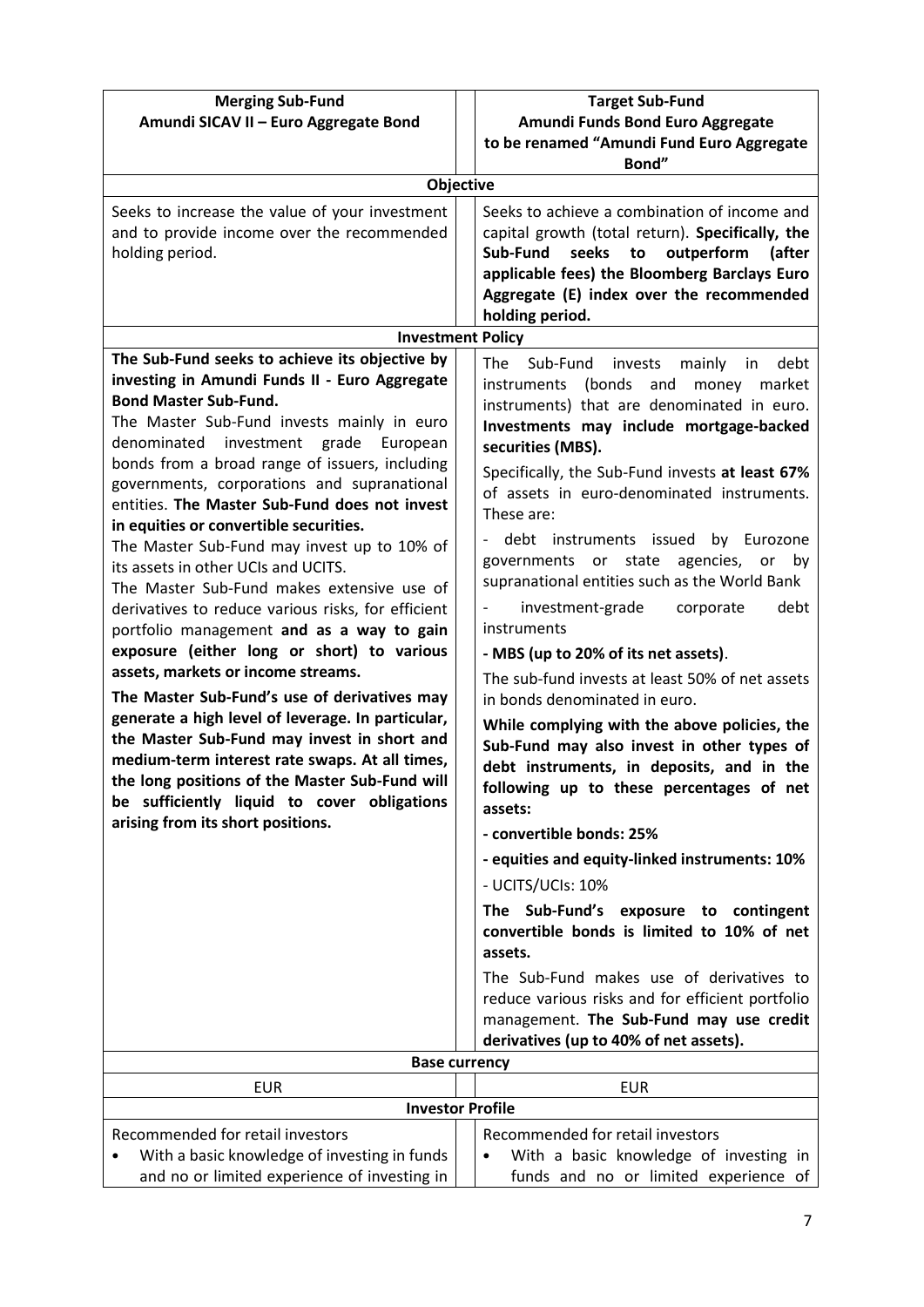| the Sub-Fund or similar funds.<br>Who understand the risk of losing some or<br>$\bullet$<br>all of the capital invested.<br>Seeking to increase the value of their<br>$\bullet$<br>investment and provide income over the<br>recommended holding period. | investing in the Sub-Fund or similar funds.<br>Who understand the risk of losing some or<br>$\bullet$<br>all of the capital invested.<br>Seeking to increase the value of their<br>$\bullet$<br>investment and provide income over the<br>recommended holding period. |  |  |  |  |
|----------------------------------------------------------------------------------------------------------------------------------------------------------------------------------------------------------------------------------------------------------|-----------------------------------------------------------------------------------------------------------------------------------------------------------------------------------------------------------------------------------------------------------------------|--|--|--|--|
|                                                                                                                                                                                                                                                          | <b>Main Risks</b>                                                                                                                                                                                                                                                     |  |  |  |  |
| Collective investment<br>$\bullet$                                                                                                                                                                                                                       | Counterparty<br>$\bullet$                                                                                                                                                                                                                                             |  |  |  |  |
| Concentration<br>$\bullet$                                                                                                                                                                                                                               | Credit<br>$\bullet$                                                                                                                                                                                                                                                   |  |  |  |  |
| Counterparty<br>$\bullet$                                                                                                                                                                                                                                | Currency<br>$\bullet$                                                                                                                                                                                                                                                 |  |  |  |  |
| Credit<br>$\bullet$                                                                                                                                                                                                                                      | <b>Default</b><br>$\bullet$                                                                                                                                                                                                                                           |  |  |  |  |
| Currency<br>٠                                                                                                                                                                                                                                            | Derivatives                                                                                                                                                                                                                                                           |  |  |  |  |
| Derivatives (extensive use)<br>$\bullet$                                                                                                                                                                                                                 | Hedging                                                                                                                                                                                                                                                               |  |  |  |  |
| Hedging<br>$\bullet$                                                                                                                                                                                                                                     | <b>High Yield</b><br>$\bullet$                                                                                                                                                                                                                                        |  |  |  |  |
| Interest rate<br>$\bullet$                                                                                                                                                                                                                               | Interest rate<br>$\bullet$                                                                                                                                                                                                                                            |  |  |  |  |
| Leverage<br>٠                                                                                                                                                                                                                                            | Investment fund                                                                                                                                                                                                                                                       |  |  |  |  |
| Liquidity<br>$\bullet$                                                                                                                                                                                                                                   | Liquidity<br>$\bullet$                                                                                                                                                                                                                                                |  |  |  |  |
| Market<br>$\bullet$                                                                                                                                                                                                                                      | Management<br>$\bullet$                                                                                                                                                                                                                                               |  |  |  |  |
| <b>Money market investments</b><br>$\bullet$                                                                                                                                                                                                             | Market<br>$\bullet$                                                                                                                                                                                                                                                   |  |  |  |  |
| Operational<br>٠                                                                                                                                                                                                                                         | <b>MBS/ABS</b><br>$\bullet$                                                                                                                                                                                                                                           |  |  |  |  |
| <b>Short positions</b>                                                                                                                                                                                                                                   | Operational                                                                                                                                                                                                                                                           |  |  |  |  |
|                                                                                                                                                                                                                                                          | <b>Prepayment and extension</b>                                                                                                                                                                                                                                       |  |  |  |  |
| <b>Recommended holding period</b>                                                                                                                                                                                                                        |                                                                                                                                                                                                                                                                       |  |  |  |  |
| 3 years<br>3 years                                                                                                                                                                                                                                       |                                                                                                                                                                                                                                                                       |  |  |  |  |
| Risk management method of the Master Sub-Fund                                                                                                                                                                                                            |                                                                                                                                                                                                                                                                       |  |  |  |  |
| <b>Relative VaR</b>                                                                                                                                                                                                                                      | Commitment                                                                                                                                                                                                                                                            |  |  |  |  |
|                                                                                                                                                                                                                                                          | Risk reference portfolio                                                                                                                                                                                                                                              |  |  |  |  |
| Bloomberg Barclays Euro-Aggregate Index                                                                                                                                                                                                                  | Not applicable                                                                                                                                                                                                                                                        |  |  |  |  |
|                                                                                                                                                                                                                                                          | Maximum expected leverage of the Master Sub-Fund                                                                                                                                                                                                                      |  |  |  |  |
| 450%                                                                                                                                                                                                                                                     | 110%                                                                                                                                                                                                                                                                  |  |  |  |  |
| Exposure of assets to TRS (at the Master Sub-Fund's level)                                                                                                                                                                                               |                                                                                                                                                                                                                                                                       |  |  |  |  |
| Expected: 5%                                                                                                                                                                                                                                             | Expected: 0%                                                                                                                                                                                                                                                          |  |  |  |  |
| Maximum: 10%                                                                                                                                                                                                                                             | Maximum: 0%                                                                                                                                                                                                                                                           |  |  |  |  |
|                                                                                                                                                                                                                                                          | Exposure to SFT (at the Master Sub-Fund's level)                                                                                                                                                                                                                      |  |  |  |  |
| Expected: 40%                                                                                                                                                                                                                                            | Expected: 30%                                                                                                                                                                                                                                                         |  |  |  |  |
| Maximum: 75%                                                                                                                                                                                                                                             | Maximum: 100%                                                                                                                                                                                                                                                         |  |  |  |  |
| <b>Investment Manager of the Master Sub-Fund</b>                                                                                                                                                                                                         |                                                                                                                                                                                                                                                                       |  |  |  |  |
| Amundi Asset Management                                                                                                                                                                                                                                  | Amundi Asset Management                                                                                                                                                                                                                                               |  |  |  |  |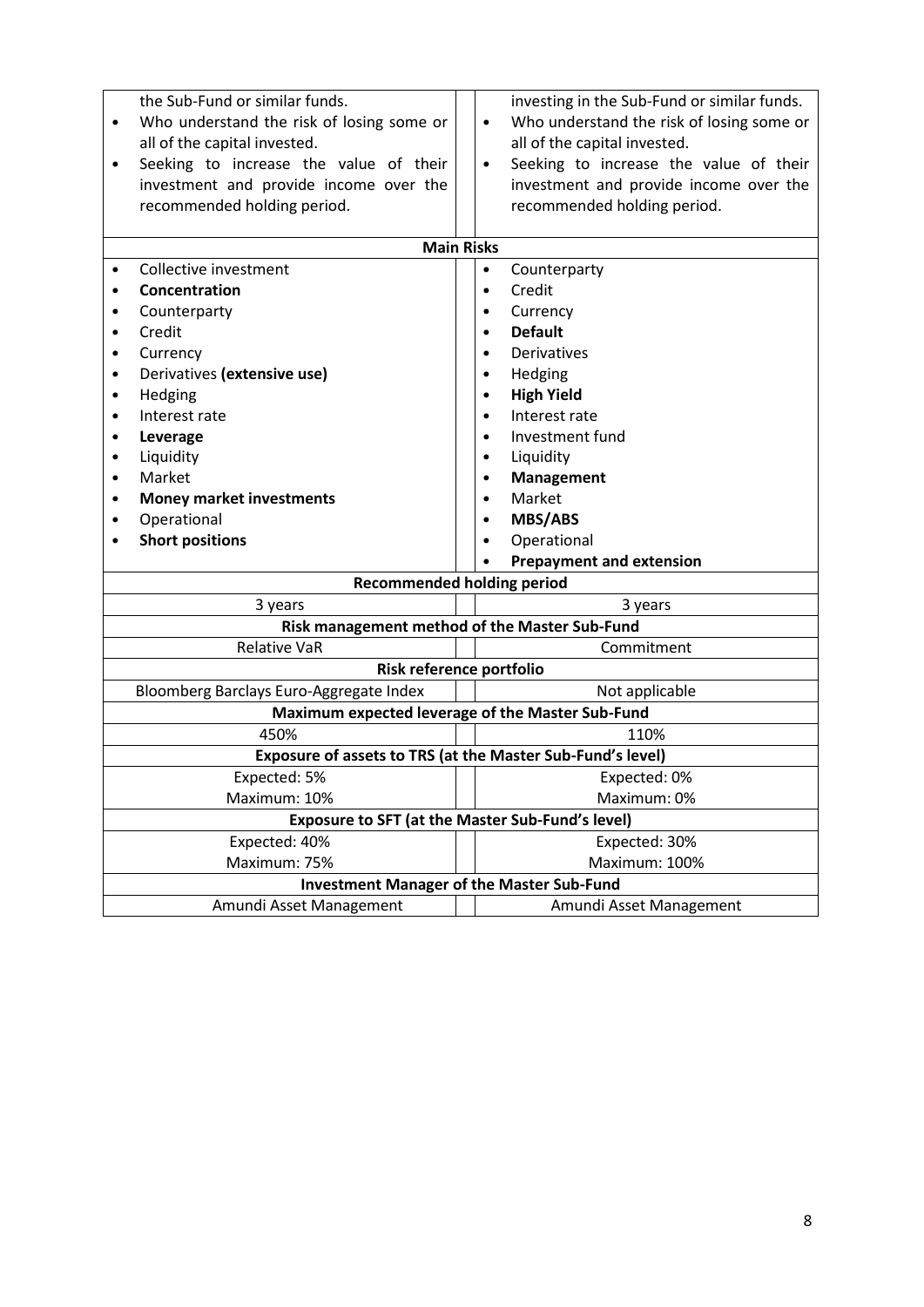| <b>Merging Sub-Fund</b>                            | <b>Target Sub-Fund</b>                                       |  |  |
|----------------------------------------------------|--------------------------------------------------------------|--|--|
| Amundi SICAV II - Euro Bond                        | Amundi Funds Bond Euro Government                            |  |  |
|                                                    | to be renamed "Amundi Fund Euro                              |  |  |
|                                                    | <b>Government Bond"</b>                                      |  |  |
| Objective                                          |                                                              |  |  |
| Seeks to increase the value of your investment     | Seeks to achieve a combination of income and                 |  |  |
| and to provide income over the recommended         | capital growth (total return). Specifically, the             |  |  |
| holding period.                                    | sub-fund<br>seeks<br>to<br>outperform<br>(after              |  |  |
|                                                    | applicable fees)<br>the<br><b>JP</b><br><b>EMU</b><br>Morgan |  |  |
|                                                    | Government Bond Investment Grade index                       |  |  |
|                                                    | the recommended holding period.                              |  |  |
|                                                    |                                                              |  |  |
| <b>Investment Policy</b>                           |                                                              |  |  |
| The Sub-Fund seeks to achieve its objective by     | The Sub-Fund invests mainly in bonds issued                  |  |  |
| investing in Amundi Funds II - Euro Bond           | by governments in the Eurozone.                              |  |  |
| <b>Master Sub-Fund.</b>                            | Specifically, the Sub-Fund invests at least 51%              |  |  |
| The Master Sub-Fund invests mainly in euro         | of assets in bonds that are denominated in                   |  |  |
| denominated bonds issued<br>by European            | euro and are issued or guaranteed by any                     |  |  |
| governments. The Master Sub-Fund may also          | member state of the Eurozone. There are no                   |  |  |
| invest up to 30% of its assets in corporate        | rating or currency constraints on these                      |  |  |
| bonds issued by European companies that are        | investments.                                                 |  |  |
| either denominated in euro or in other             | While complying with the above policies, the                 |  |  |
| currencies, provided that these are principally    | Sub-Fund may also invest in other types of                   |  |  |
| hedged back to the euro. The Master Sub-Fund       | bonds, in money market instruments, in                       |  |  |
| does not invest in equities or convertible         | deposits, and in the following up to these                   |  |  |
| securities. The Master Sub-Fund may invest up      | percentages of net assets:                                   |  |  |
| to 10% of its assets in other UCIs and UCITS.      | - convertible bonds: 25%                                     |  |  |
| The Master Sub-Fund makes extensive use of         | - equities and equity-linked instruments: 10%                |  |  |
| derivatives to reduce various risks, for efficient | - UCITS/UCIs: 10%                                            |  |  |
| portfolio management and as a way to gain          | Non-euro investments are aimed to be                         |  |  |
| exposure (long or short) to various assets,        | hedged against the euro.                                     |  |  |
| markets or income streams.                         | The Sub-Fund makes use of derivatives to                     |  |  |
| The Master Sub-Fund's use of derivatives may       | reduce various risks, for efficient portfolio                |  |  |
| generate a high level of leverage. In particular,  | management and as a way to gain exposure                     |  |  |
| the Master Sub-Fund may invest in short and        | (long or short) to various assets, markets or                |  |  |
| medium-term interest rate swaps. At all times,     | other investment opportunities (including                    |  |  |
| the long positions of the Master Sub-Fund will     | derivatives which focus on interest rates,                   |  |  |
| be sufficiently liquid to cover obligations        | volatility and inflation). The sub-fund may use              |  |  |
| arising from its short positions.                  | governmental credit default swaps (up to                     |  |  |
|                                                    | 40% of net assets).                                          |  |  |
|                                                    |                                                              |  |  |
|                                                    | <b>Base currency</b>                                         |  |  |
| <b>EUR</b>                                         | <b>EUR</b>                                                   |  |  |
|                                                    | <b>Investor Profile</b>                                      |  |  |
| Recommended for retail investors                   | Recommended for retail investors                             |  |  |
| With a basic knowledge of investing in funds<br>٠  | With a basic knowledge of investing in                       |  |  |
| and no or limited experience of investing in       | funds and no or limited experience of                        |  |  |
| the Sub-Fund or similar funds.                     | investing in the Sub-Fund or similar funds.                  |  |  |
| Who understand the risk of losing some or<br>٠     | Who understand the risk of losing some or<br>$\bullet$       |  |  |
| all of the capital invested.                       | all of the capital invested.                                 |  |  |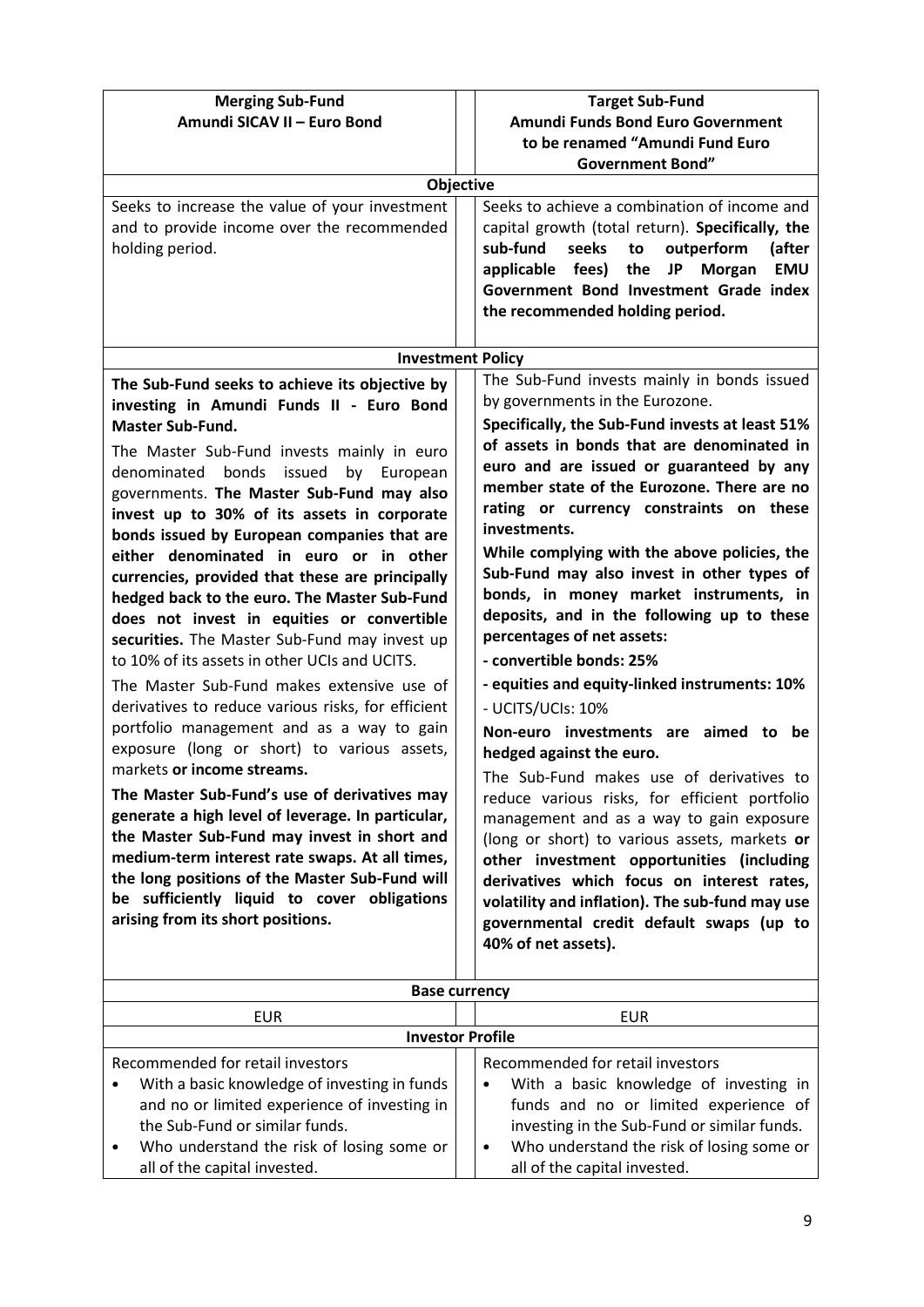|                                               | Seeking to increase the value of their<br>investment and provide income over the |  | Seeking to increase the value of their<br>$\bullet$<br>investment and provide income over the |  |  |  |
|-----------------------------------------------|----------------------------------------------------------------------------------|--|-----------------------------------------------------------------------------------------------|--|--|--|
|                                               | recommended holding period.                                                      |  | recommended holding period.                                                                   |  |  |  |
|                                               |                                                                                  |  | <b>Main Risks</b>                                                                             |  |  |  |
|                                               | Collective investment                                                            |  | Counterparty<br>٠                                                                             |  |  |  |
|                                               | Concentration                                                                    |  | Credit<br>$\bullet$                                                                           |  |  |  |
|                                               | Counterparty                                                                     |  | <b>Default</b>                                                                                |  |  |  |
| $\bullet$                                     | Credit                                                                           |  | Derivatives                                                                                   |  |  |  |
| $\bullet$                                     | <b>Currency</b>                                                                  |  | Hedging                                                                                       |  |  |  |
|                                               | Derivatives (extensive use)                                                      |  | Interest rate                                                                                 |  |  |  |
| $\bullet$                                     | Hedging                                                                          |  | Investment fund                                                                               |  |  |  |
|                                               | Interest rate                                                                    |  | Liquidity                                                                                     |  |  |  |
| $\bullet$                                     | Leverage                                                                         |  | <b>Management</b>                                                                             |  |  |  |
| $\bullet$                                     | Market                                                                           |  | Market                                                                                        |  |  |  |
| ٠                                             | <b>Money market investments</b>                                                  |  | Operational                                                                                   |  |  |  |
|                                               | Operational                                                                      |  | <b>Prepayment and extension</b>                                                               |  |  |  |
|                                               | <b>Short positions</b>                                                           |  |                                                                                               |  |  |  |
| <b>Recommended holding period</b>             |                                                                                  |  |                                                                                               |  |  |  |
|                                               | 3 years                                                                          |  | 3 years                                                                                       |  |  |  |
| Risk management method of the Master Sub-Fund |                                                                                  |  |                                                                                               |  |  |  |
| <b>Relative VaR</b>                           |                                                                                  |  | Commitment                                                                                    |  |  |  |
|                                               | Risk reference portfolio                                                         |  |                                                                                               |  |  |  |
|                                               | JP Morgan GBI EMU Index                                                          |  | Not applicable                                                                                |  |  |  |
|                                               | Maximum expected leverage of the Master Sub-Fund                                 |  |                                                                                               |  |  |  |
|                                               | 450%                                                                             |  | 110%                                                                                          |  |  |  |
|                                               |                                                                                  |  | Exposure of assets to TRS (at the Master Sub-Fund's level)                                    |  |  |  |
|                                               | Expected: 0%                                                                     |  | Expected: 0%                                                                                  |  |  |  |
|                                               | Maximum: 0%                                                                      |  | Maximum: 0%                                                                                   |  |  |  |
|                                               |                                                                                  |  | <b>Exposure to SFT (at the Master Sub-Fund's level)</b>                                       |  |  |  |
|                                               | Expected: 60%                                                                    |  | Expected: 35%                                                                                 |  |  |  |
|                                               | Maximum: 75%                                                                     |  | Maximum: 100%                                                                                 |  |  |  |
|                                               | <b>Investment Manager of the Master Sub-Fund</b>                                 |  |                                                                                               |  |  |  |
|                                               | Amundi Asset Management                                                          |  | Amundi Asset Management                                                                       |  |  |  |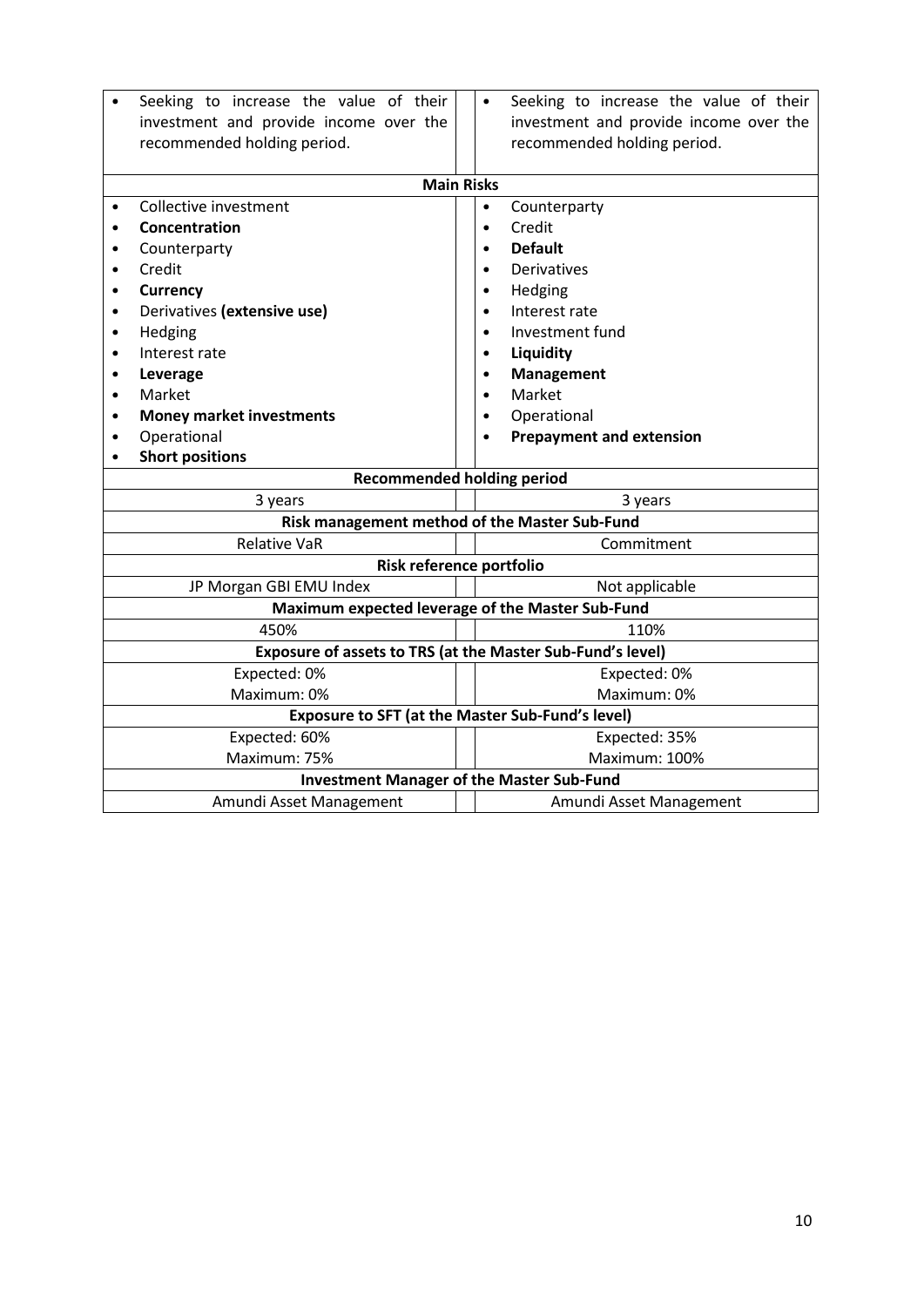| <b>Merging Sub-Fund</b>                                                                                                                                                                                                                                                                                                                                                                                                                                                                                                                                                                                                                                                                                                                                                                                                                                                                                                                                                                                                                                                                                                            | <b>Target Sub-Fund</b>                                                                                                                                                                                                                                                                                                                                                                                                                                                                                                                                                                                                                                                                                                                                        |  |  |
|------------------------------------------------------------------------------------------------------------------------------------------------------------------------------------------------------------------------------------------------------------------------------------------------------------------------------------------------------------------------------------------------------------------------------------------------------------------------------------------------------------------------------------------------------------------------------------------------------------------------------------------------------------------------------------------------------------------------------------------------------------------------------------------------------------------------------------------------------------------------------------------------------------------------------------------------------------------------------------------------------------------------------------------------------------------------------------------------------------------------------------|---------------------------------------------------------------------------------------------------------------------------------------------------------------------------------------------------------------------------------------------------------------------------------------------------------------------------------------------------------------------------------------------------------------------------------------------------------------------------------------------------------------------------------------------------------------------------------------------------------------------------------------------------------------------------------------------------------------------------------------------------------------|--|--|
| Amundi SICAV II - Optimal Yield                                                                                                                                                                                                                                                                                                                                                                                                                                                                                                                                                                                                                                                                                                                                                                                                                                                                                                                                                                                                                                                                                                    | Amundi Funds Optimal Yield                                                                                                                                                                                                                                                                                                                                                                                                                                                                                                                                                                                                                                                                                                                                    |  |  |
|                                                                                                                                                                                                                                                                                                                                                                                                                                                                                                                                                                                                                                                                                                                                                                                                                                                                                                                                                                                                                                                                                                                                    | Objective                                                                                                                                                                                                                                                                                                                                                                                                                                                                                                                                                                                                                                                                                                                                                     |  |  |
| Seeks to increase the value of your investment<br>and to provide income over the recommended<br>holding period.                                                                                                                                                                                                                                                                                                                                                                                                                                                                                                                                                                                                                                                                                                                                                                                                                                                                                                                                                                                                                    | Seeks to provide income and maintain the<br>of<br>your<br>investment<br>value<br>the<br>over<br>recommended holding period.                                                                                                                                                                                                                                                                                                                                                                                                                                                                                                                                                                                                                                   |  |  |
|                                                                                                                                                                                                                                                                                                                                                                                                                                                                                                                                                                                                                                                                                                                                                                                                                                                                                                                                                                                                                                                                                                                                    | <b>Investment Policy</b>                                                                                                                                                                                                                                                                                                                                                                                                                                                                                                                                                                                                                                                                                                                                      |  |  |
| The Sub-Fund seeks to achieve its objective by<br>investing in Amundi Funds II - Optimal Yield<br>Master Sub-Fund.<br>The Master Sub-Fund invests mainly in below<br>investment grade bonds from anywhere in the<br>world, including emerging markets. The Master<br>Sub-Fund may also invest in money market<br>securities, and may invest up to 20% in<br>convertible securities, up to 10% in contingent<br>convertible bonds and, on an ancillary basis,<br>equities. The Master Sub-Fund's investments<br>will mainly be denominated in euro. For<br>temporary defensive purposes, the Master<br>Sub-Fund may invest up to 49% of its assets in<br>cash or in bonds from EU states whose<br>national currency is the euro.<br>The Master Sub-Fund may invest up to 10% of<br>its assets in other UCIs and UCITS.<br>The Master Sub-Fund may use derivatives to<br>reduce various risks, for efficient portfolio<br>management and as a way to gain exposure to<br>various assets, markets or income streams. The<br>Master Sub-Fund may use derivatives to gain<br>exposure to loans up to a maximum of 20% of<br>its assets. | The Sub-Fund invests mainly in U.S. dollar<br>short-term<br>denominated<br>bonds<br>and<br>comparable securities that are denominated<br>in other currencies, provided that the<br>currency exposure is principally hedged back<br>to the U.S. dollar.<br>The Sub-Fund may invest up to 10% of its<br>assets in UCIs and UCITS.<br>The Sub-Fund makes use of derivatives to<br>reduce various risks, for efficient portfolio<br>management and as a way to gain exposure<br>(long or short) to various assets, markets or<br>other investment opportunities (including<br>derivatives which focus on credit, interest<br>rates, and foreign exchange). The Sub-Fund<br>may use derivatives to gain exposure to loans<br>up to a maximum of 20% of its assets. |  |  |
|                                                                                                                                                                                                                                                                                                                                                                                                                                                                                                                                                                                                                                                                                                                                                                                                                                                                                                                                                                                                                                                                                                                                    | <b>Base currency</b>                                                                                                                                                                                                                                                                                                                                                                                                                                                                                                                                                                                                                                                                                                                                          |  |  |
| <b>EUR</b>                                                                                                                                                                                                                                                                                                                                                                                                                                                                                                                                                                                                                                                                                                                                                                                                                                                                                                                                                                                                                                                                                                                         | <b>EUR</b>                                                                                                                                                                                                                                                                                                                                                                                                                                                                                                                                                                                                                                                                                                                                                    |  |  |
|                                                                                                                                                                                                                                                                                                                                                                                                                                                                                                                                                                                                                                                                                                                                                                                                                                                                                                                                                                                                                                                                                                                                    | <b>Investor Profile</b>                                                                                                                                                                                                                                                                                                                                                                                                                                                                                                                                                                                                                                                                                                                                       |  |  |
| Recommended for retail investors<br>With a basic knowledge of investing in funds<br>and no or limited experience of investing in<br>the Sub-Fund or similar funds.<br>Who understand the risk of losing some or<br>٠<br>all of the capital invested.<br>Seeking to increase the value of their<br>٠<br>investment and provide income over the<br>recommended holding period.                                                                                                                                                                                                                                                                                                                                                                                                                                                                                                                                                                                                                                                                                                                                                       | Recommended for retail investors<br>With a basic knowledge of investing in<br>funds and no or limited experience of<br>investing in the Sub-Fund or similar funds.<br>Who understand the risk of losing some or<br>$\bullet$<br>all of the capital invested.<br>Seeking to increase the value of their<br>$\bullet$<br>investment and provide income over the<br>recommended holding period.                                                                                                                                                                                                                                                                                                                                                                  |  |  |
|                                                                                                                                                                                                                                                                                                                                                                                                                                                                                                                                                                                                                                                                                                                                                                                                                                                                                                                                                                                                                                                                                                                                    | <b>Main Risks</b>                                                                                                                                                                                                                                                                                                                                                                                                                                                                                                                                                                                                                                                                                                                                             |  |  |
| Collective investment                                                                                                                                                                                                                                                                                                                                                                                                                                                                                                                                                                                                                                                                                                                                                                                                                                                                                                                                                                                                                                                                                                              | Counternarty                                                                                                                                                                                                                                                                                                                                                                                                                                                                                                                                                                                                                                                                                                                                                  |  |  |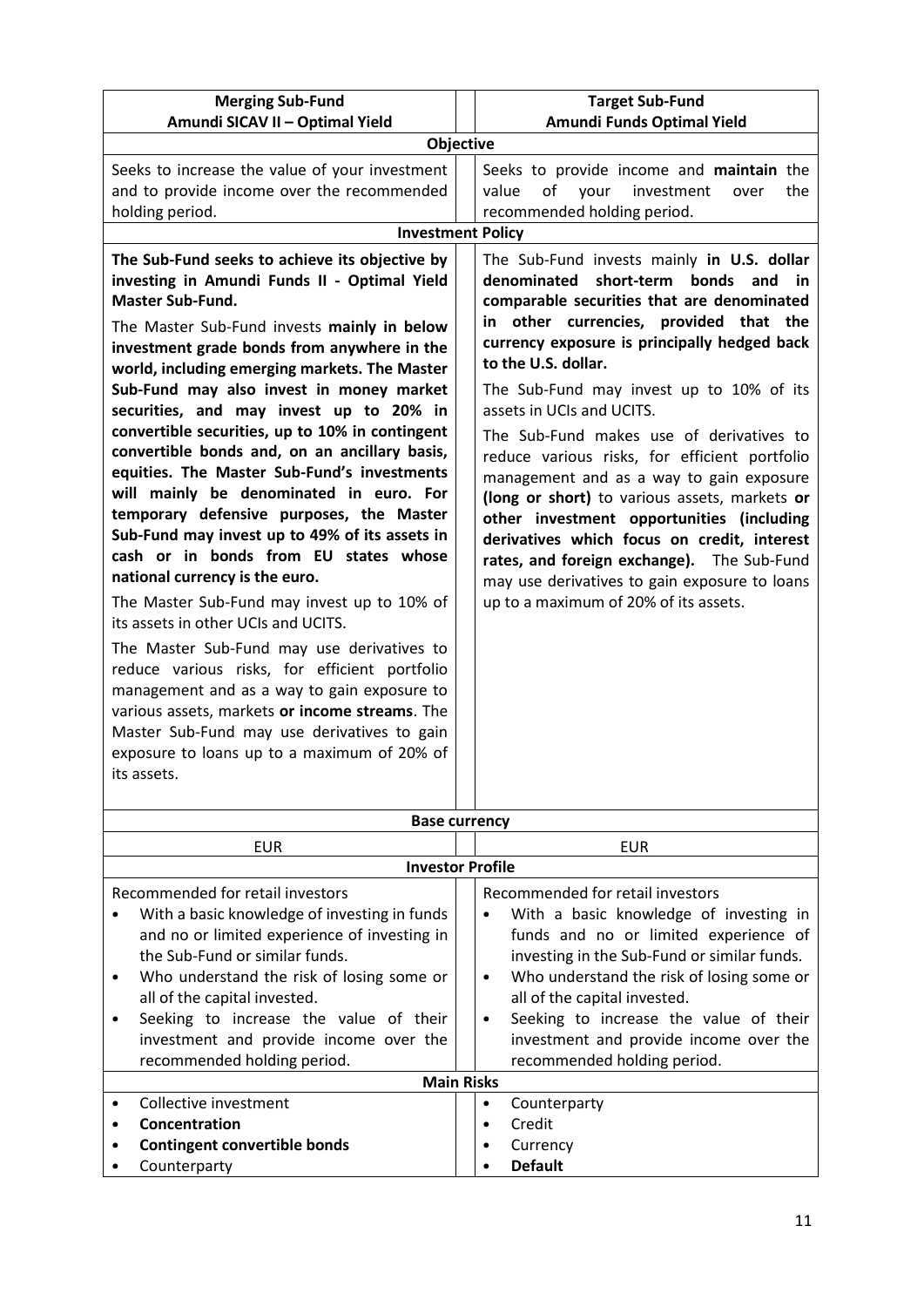|                                                            | Credit                                                  |  | $\bullet$     | Derivatives                     |  |
|------------------------------------------------------------|---------------------------------------------------------|--|---------------|---------------------------------|--|
|                                                            | Currency                                                |  |               | <b>Emerging markets</b>         |  |
|                                                            | <b>Derivatives</b>                                      |  |               | Hedging                         |  |
|                                                            | <b>Emerging markets</b>                                 |  |               | High yield                      |  |
| ٠                                                          | Hedging                                                 |  |               | Interest rate                   |  |
| $\bullet$                                                  | High yield/below investment grade                       |  |               | Investment fund                 |  |
|                                                            | securities                                              |  |               | Leverage                        |  |
| $\bullet$                                                  | Interest rate                                           |  |               | Liquidity                       |  |
| ٠                                                          | Liquidity                                               |  |               | <b>Management</b>               |  |
|                                                            | Market                                                  |  |               | Market                          |  |
|                                                            | <b>Money market investments</b>                         |  |               | <b>MBS/ABS</b>                  |  |
|                                                            | Operational                                             |  |               | Operational                     |  |
|                                                            |                                                         |  |               | <b>Prepayment and extension</b> |  |
| <b>Recommended holding period</b>                          |                                                         |  |               |                                 |  |
|                                                            | 4 years<br>4 years                                      |  |               |                                 |  |
|                                                            | Risk management method of the Master Sub-Fund           |  |               |                                 |  |
|                                                            | Absolute VaR<br>Absolute VaR                            |  |               |                                 |  |
|                                                            | Risk reference portfolio                                |  |               |                                 |  |
| Not applicable<br>Not applicable                           |                                                         |  |               |                                 |  |
| Maximum expected leverage of the Master Sub-Fund           |                                                         |  |               |                                 |  |
| 200%<br>200%                                               |                                                         |  |               |                                 |  |
| Exposure of assets to TRS (at the Master Sub-Fund's level) |                                                         |  |               |                                 |  |
| Expected: 10%                                              |                                                         |  | Expected: 10% |                                 |  |
| Maximum: 20%                                               |                                                         |  | Maximum: 100% |                                 |  |
|                                                            | <b>Exposure to SFT (at the Master Sub-Fund's level)</b> |  |               |                                 |  |
|                                                            | Expected: 0%                                            |  |               | Expected: 0%                    |  |
|                                                            | Maximum: 0%                                             |  |               | Maximum: 100%                   |  |
|                                                            | <b>Investment Manager of the Master Sub-Fund</b>        |  |               |                                 |  |
|                                                            | Amundi Asset Management                                 |  |               | Amundi Asset Management         |  |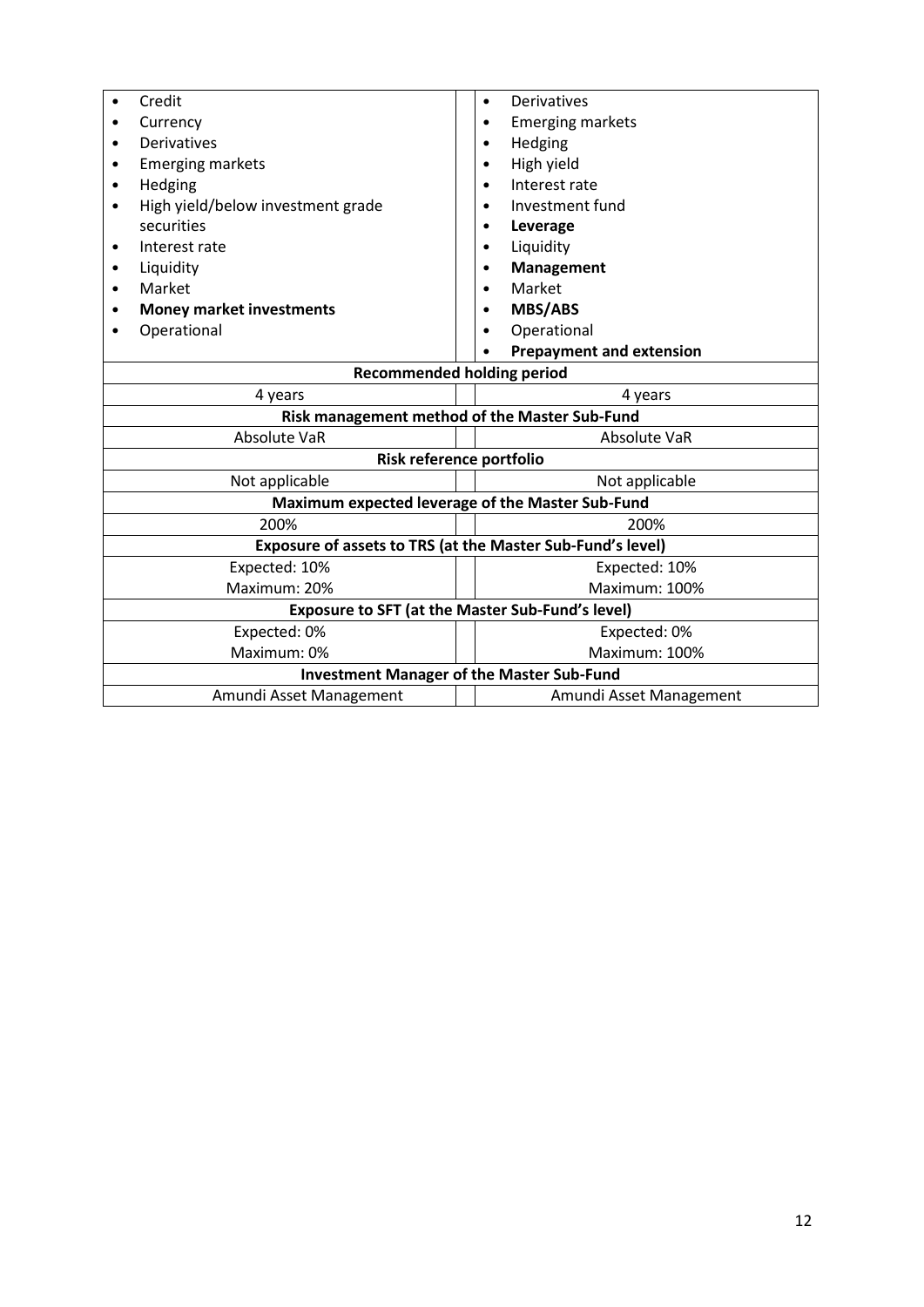| <b>Merging Sub-Fund</b>                                                                                                                                                                                                                                                                                                                                                                                                                                                                                                                            | <b>Target Sub-Fund</b>                                                                                                                                                                                                                                                                                                                                                                                                                                                                                                                                                                                    |  |  |  |
|----------------------------------------------------------------------------------------------------------------------------------------------------------------------------------------------------------------------------------------------------------------------------------------------------------------------------------------------------------------------------------------------------------------------------------------------------------------------------------------------------------------------------------------------------|-----------------------------------------------------------------------------------------------------------------------------------------------------------------------------------------------------------------------------------------------------------------------------------------------------------------------------------------------------------------------------------------------------------------------------------------------------------------------------------------------------------------------------------------------------------------------------------------------------------|--|--|--|
| Amundi SICAV II - Euroland Equity                                                                                                                                                                                                                                                                                                                                                                                                                                                                                                                  | <b>Amundi Funds Euroland Equity</b>                                                                                                                                                                                                                                                                                                                                                                                                                                                                                                                                                                       |  |  |  |
| <b>Objective</b>                                                                                                                                                                                                                                                                                                                                                                                                                                                                                                                                   |                                                                                                                                                                                                                                                                                                                                                                                                                                                                                                                                                                                                           |  |  |  |
| Seeks to increase the value of your<br>investment over the recommended holding<br>period.                                                                                                                                                                                                                                                                                                                                                                                                                                                          | Seeks to increase the value of your<br>investment over the recommended holding<br>period.                                                                                                                                                                                                                                                                                                                                                                                                                                                                                                                 |  |  |  |
| <b>Investment Policy</b>                                                                                                                                                                                                                                                                                                                                                                                                                                                                                                                           |                                                                                                                                                                                                                                                                                                                                                                                                                                                                                                                                                                                                           |  |  |  |
| The Sub-Fund seeks to achieve its objective<br>by investing in Amundi Funds II - Euroland<br><b>Equity Master Sub-Fund.</b><br>The Master Sub-Fund invests at least 75% of<br>its assets in equities of companies that are<br>based in, or do most of their business in EU<br>member states that use the euro as their<br>national currency. The Master Sub-Fund may<br>invest up to 10% of its assets in other UCIs<br>and UCITS.<br>The Master Sub-Fund may use derivatives to<br>reduce various risks or for efficient portfolio<br>management. | The Sub-Fund invests at least 75% of its<br>assets in equities of companies that are<br>based in, or do most of their business in<br>EU member states that use the euro as<br>their national currency. The Sub-Fund<br>may invest up to 10% of its assets in<br>other UCIs and UCITS.<br>The Sub-Fund makes use of derivatives to<br>various risks, for efficient<br>reduce<br>portfolio management and as a way to<br>gain exposure (long or short) to various<br>assets, markets or other investment<br>(including<br>opportunities<br>derivatives<br>which focus on equities and foreign<br>exchange). |  |  |  |
| <b>Base currency</b>                                                                                                                                                                                                                                                                                                                                                                                                                                                                                                                               |                                                                                                                                                                                                                                                                                                                                                                                                                                                                                                                                                                                                           |  |  |  |
| <b>EUR</b>                                                                                                                                                                                                                                                                                                                                                                                                                                                                                                                                         | <b>EUR</b>                                                                                                                                                                                                                                                                                                                                                                                                                                                                                                                                                                                                |  |  |  |
| <b>Investor Profile</b>                                                                                                                                                                                                                                                                                                                                                                                                                                                                                                                            |                                                                                                                                                                                                                                                                                                                                                                                                                                                                                                                                                                                                           |  |  |  |
| Recommended for retail investors<br>With a basic knowledge of investing in funds<br>and no or limited experience of investing in<br>the Sub-Fund or similar funds.<br>Who understand the risk of losing some or<br>$\bullet$<br>all of the capital invested.<br>Seeking to increase the value of their<br>٠<br>investment over the recommended holding<br>period.<br>Compliant with the French Plan d'Epargne<br>en Actions (PEA).                                                                                                                 | Recommended for retail investors<br>With a basic knowledge of investing in<br>funds and no or limited experience of<br>investing in the Sub-Fund or similar<br>funds.<br>Who understand the risk of losing some<br>$\bullet$<br>or all of the capital invested.<br>Seeking to increase the value of their<br>$\bullet$<br>investment over the recommended<br>holding period.<br>Compliant with the French Plan<br>$\bullet$<br>d'Epargne en Actions (PEA).<br>Qualifies as an equity Sub-Fund for<br>$\bullet$<br>German tax purposes.                                                                    |  |  |  |
| <b>Main Risks</b>                                                                                                                                                                                                                                                                                                                                                                                                                                                                                                                                  |                                                                                                                                                                                                                                                                                                                                                                                                                                                                                                                                                                                                           |  |  |  |
| Collective investment<br>٠<br>Concentration<br>Equity<br>Market<br>Operational                                                                                                                                                                                                                                                                                                                                                                                                                                                                     | Concentration<br>$\bullet$<br>Counterparty<br>$\bullet$<br><b>Currency</b><br>$\bullet$<br><b>Default</b><br>$\bullet$<br><b>Derivatives</b><br>$\bullet$<br>Equity<br>٠<br><b>Hedging</b><br>$\bullet$<br>Investment fund<br>$\bullet$<br>Liquidity<br>٠<br>Management<br>$\bullet$<br>Market<br>Operational                                                                                                                                                                                                                                                                                             |  |  |  |
| <b>Recommended holding period</b>                                                                                                                                                                                                                                                                                                                                                                                                                                                                                                                  |                                                                                                                                                                                                                                                                                                                                                                                                                                                                                                                                                                                                           |  |  |  |
| 5 years                                                                                                                                                                                                                                                                                                                                                                                                                                                                                                                                            | 5 years                                                                                                                                                                                                                                                                                                                                                                                                                                                                                                                                                                                                   |  |  |  |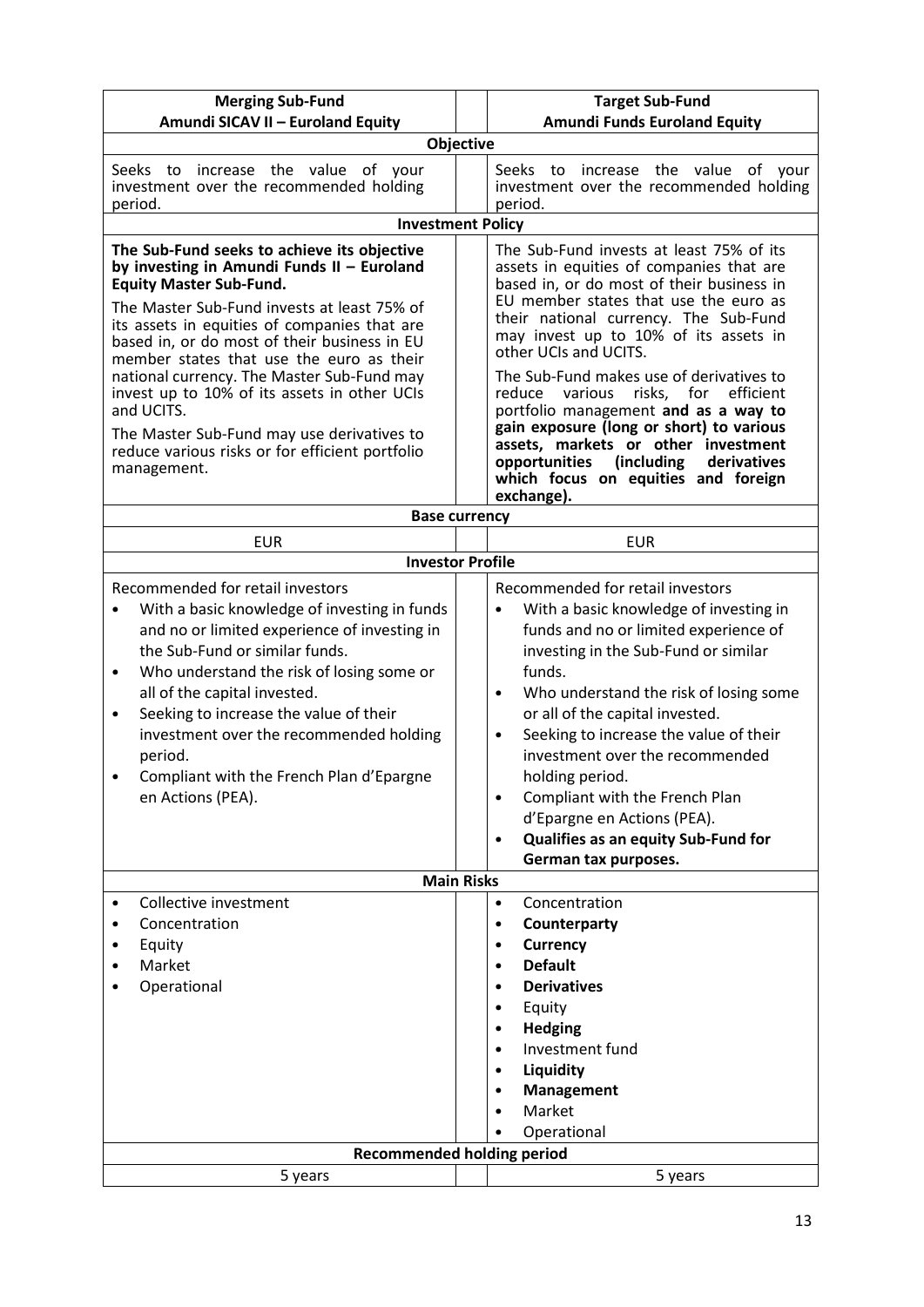| Risk management method of the Master Sub-Fund           |                                                            |  |  |
|---------------------------------------------------------|------------------------------------------------------------|--|--|
| Relative VaR                                            | Commitment                                                 |  |  |
| Risk reference portfolio                                |                                                            |  |  |
| MSCI EMU Index                                          | Not applicable                                             |  |  |
| Maximum expected leverage of the Master Sub-Fund        |                                                            |  |  |
| 50%                                                     | 110%                                                       |  |  |
|                                                         | Exposure of assets to TRS (at the Master Sub-Fund's level) |  |  |
| Expected: 5%                                            | Expected: 5%                                               |  |  |
| Maximum: 10%                                            | Maximum: 100%                                              |  |  |
|                                                         |                                                            |  |  |
| <b>Exposure to SFT (at the Master Sub-Fund's level)</b> |                                                            |  |  |
| Expected: 5%                                            | Expected:5%                                                |  |  |
| Maximum: 25%                                            | Maximum: 90%                                               |  |  |
|                                                         |                                                            |  |  |
| <b>Investment Manager of the Master Sub-Fund</b>        |                                                            |  |  |
| Amundi Ireland Limited                                  | Amundi Ireland Limited                                     |  |  |
|                                                         |                                                            |  |  |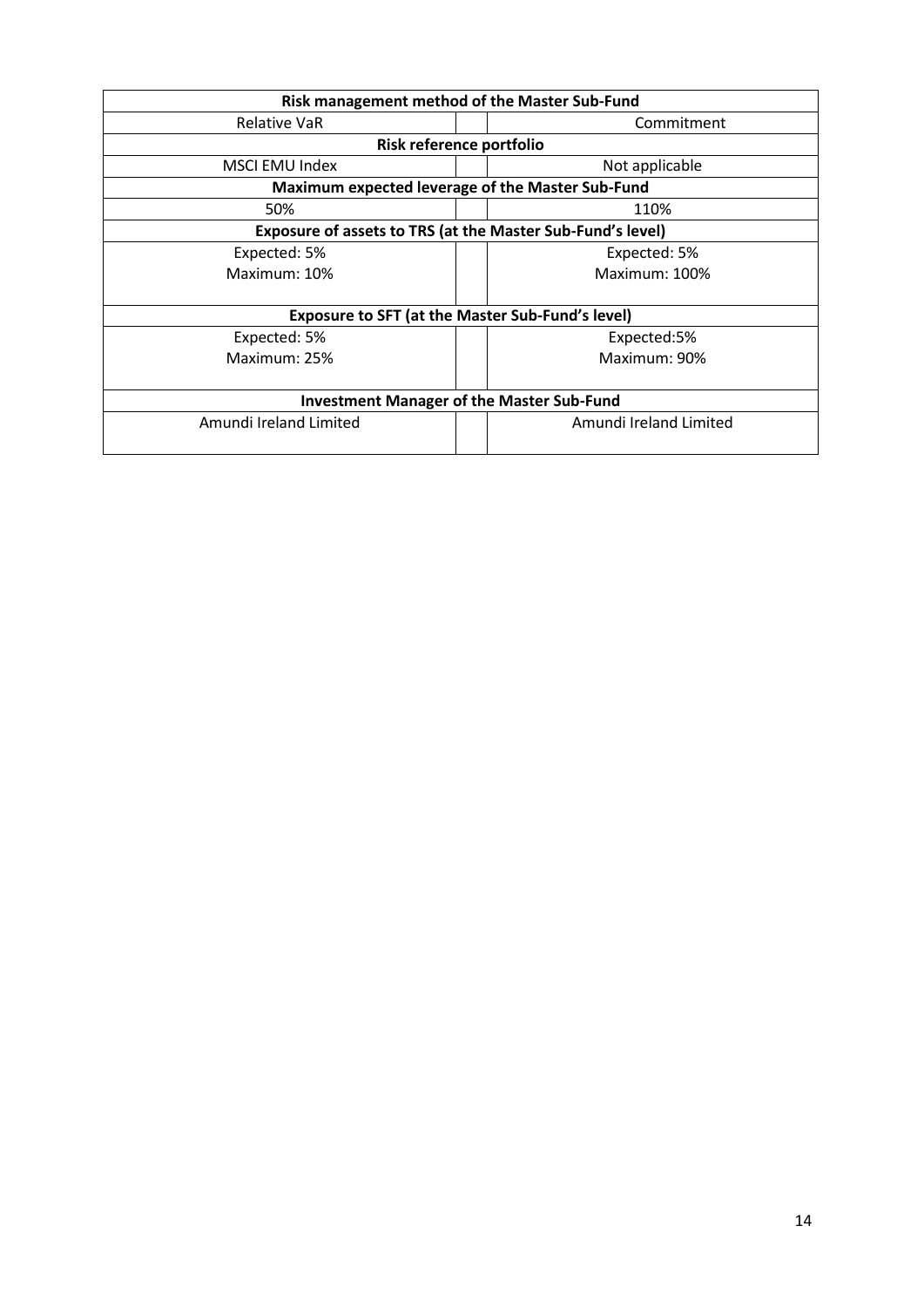| <b>Merging Sub-Fund</b>                            | <b>Target Sub-Fund</b>                              |
|----------------------------------------------------|-----------------------------------------------------|
| Amundi SICAV II - European Equity Target           | Amundi Funds European Equity Target                 |
| <b>Income</b>                                      | Income                                              |
| Objective                                          |                                                     |
| Seeks to provide income and, secondarily, to       | Seeks to provide income and, secondarily, to        |
| increase the value of your investment over the     | increase the value of your investment over          |
| recommended holding period.                        | the recommended holding period.                     |
| <b>Investment Policy</b>                           |                                                     |
| The Sub-Fund seeks to achieve its objective by     | The Sub-Fund invests mainly in a broad              |
| investing in Amundi Funds II - European Equity     | range of equities of companies that are             |
| Target Income Master Sub-Fund.                     | based in, or do most of their business in           |
| The Master Sub-Fund invests mainly in a broad      | Europe. The Sub-Fund invests at least 75% of        |
| range of equities of companies that are based      | its assets in equities issued by companies          |
| in, or do most of their business in Europe. The    | headquartered in the EU. The Sub-Fund may           |
| Master Sub-Fund invests at least 75% of its        | also invest up to 20% in bonds.                     |
| equities issued<br>by<br>in<br>companies<br>assets | The Sub-Fund's investments in bonds may             |
| headquartered in the EU. The Master Sub-Fund       | include any type of bonds issued by either          |
| may also invest up to 20% in bonds.                | governmental or non-governmental issuers.           |
| The Master Sub-Fund's investments in bonds         | The Sub-Fund may invest up to 10% of its            |
| may include any type of bonds issued by either     | assets in other UCIs and UCITS.                     |
| governmental or non-governmental issuers.          | The Sub-Fund makes use of derivatives to            |
|                                                    |                                                     |
| The Master Sub-Fund may invest up to 10% of        | reduce various risks, for efficient portfolio       |
| its assets in other UCIs and UCITS.                | management and as a way to gain exposure            |
| The Master Sub-Fund may use derivatives to         | (long or short) to various assets, markets or       |
| reduce various risks, for efficient portfolio      | other investment opportunities (including           |
| management, and as a way to gain exposure to       | derivatives which focus on equities).               |
| various assets, markets or income streams. In      |                                                     |
| particular, the Master Sub-Fund uses options       |                                                     |
| to generate additional income. The Master          |                                                     |
| Sub-Fund may sell short dated call options on      |                                                     |
| certain equities in its portfolio. The Master      |                                                     |
| Sub-Fund may also sell put options on equities     |                                                     |
| to be bought in the future, at target prices that  |                                                     |
| are below the current market level.                |                                                     |
| <b>Base currency</b>                               |                                                     |
| <b>EUR</b>                                         | <b>EUR</b>                                          |
| <b>Investor Profile</b>                            |                                                     |
| Recommended for retail investors                   | Recommended for retail investors                    |
| With a basic knowledge of investing in funds       | With a basic knowledge of investing in              |
| and no or limited experience of investing in       | funds and no or limited experience of               |
| the Sub-Fund or similar funds.                     | investing in the Sub-Fund or similar                |
| Who understand the risk of losing some or<br>٠     | funds.                                              |
| all of the capital invested.                       | Who understand the risk of losing some<br>$\bullet$ |
| Seeking to increase the value of their<br>٠        | or all of the capital invested.                     |
| investment and provide income over the             | Seeking to increase the value of their<br>٠         |
|                                                    |                                                     |
| recommended holding period.                        | investment and provide income over the              |

**Main Risks**

|                                          |  | Qualifies as an equity Sub-Fund for    |  |      |
|------------------------------------------|--|----------------------------------------|--|------|
|                                          |  | d'Epargne en Actions (PEA).            |  |      |
| en Actions (PEA).                        |  | Compliant with the French              |  | Plan |
| Compliant with the French Plan d'Epargne |  | recommended holding period.            |  |      |
| recommended holding period.              |  | investment and provide income over the |  |      |
|                                          |  |                                        |  |      |

**German tax purposes.**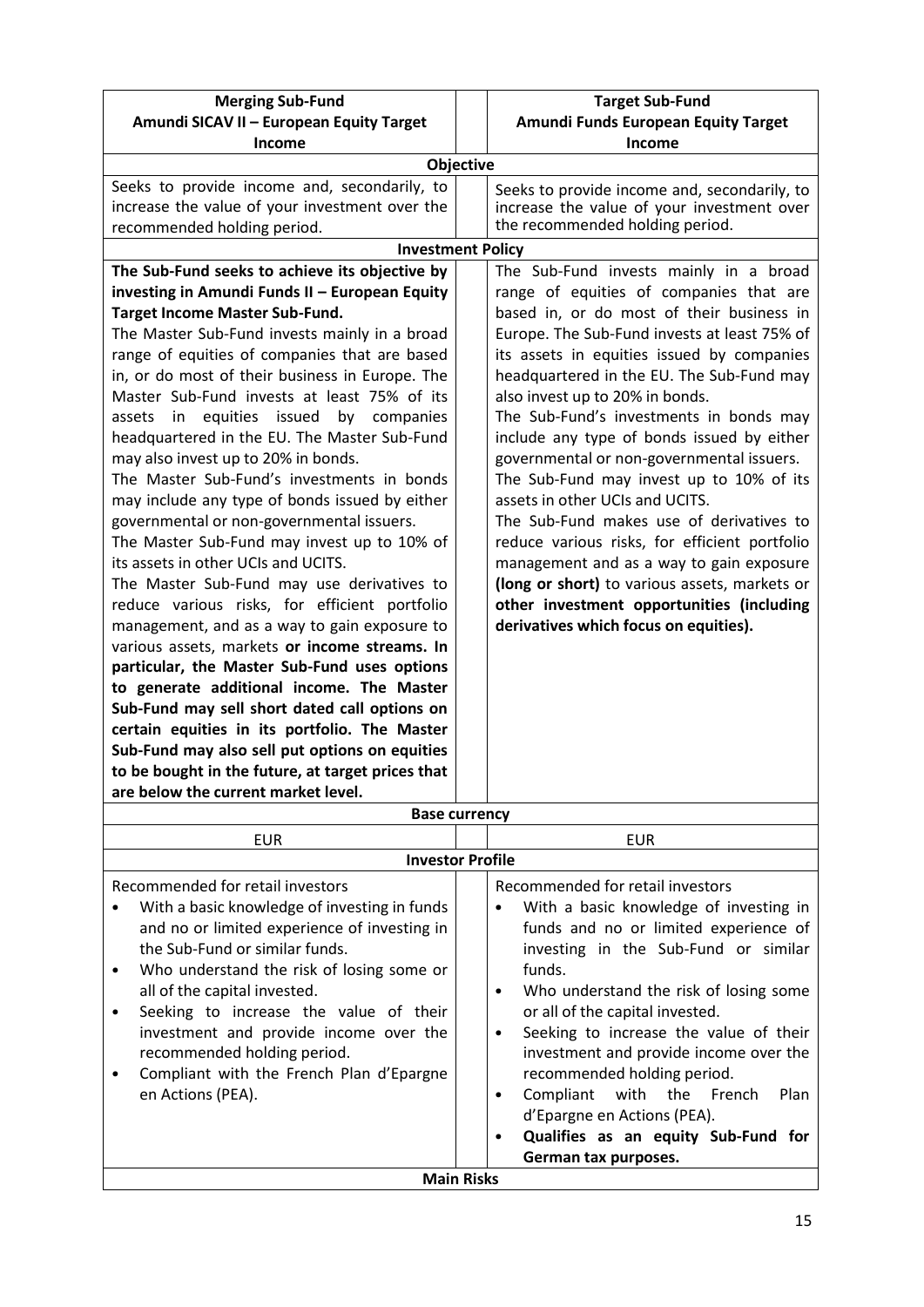| Collective investment                                      | Counterparty<br>$\bullet$                        |  |  |
|------------------------------------------------------------|--------------------------------------------------|--|--|
| Concentration                                              | Currency<br>$\bullet$                            |  |  |
| <b>Credit</b>                                              | <b>Default</b><br>$\bullet$                      |  |  |
| Currency                                                   | Derivatives                                      |  |  |
| Derivatives                                                | Equity<br>$\bullet$                              |  |  |
| Equity<br>٠                                                | Hedging<br>$\bullet$                             |  |  |
| Hedging<br>$\bullet$                                       | Investment fund<br>$\bullet$                     |  |  |
| <b>Interest rate</b>                                       | Liquidity<br>$\bullet$                           |  |  |
| Market                                                     | <b>Management</b>                                |  |  |
| Operational                                                | Market                                           |  |  |
|                                                            | Operational                                      |  |  |
|                                                            | <b>Recommended holding period</b>                |  |  |
| 5 years                                                    | 5 years                                          |  |  |
|                                                            | Risk management method of the Master Sub-Fund    |  |  |
| <b>Relative VaR</b>                                        | Commitment                                       |  |  |
|                                                            | Risk reference portfolio                         |  |  |
| <b>MSCI Europe Index</b>                                   | Not applicable                                   |  |  |
|                                                            | Maximum expected leverage of the Master Sub-Fund |  |  |
| 75%                                                        | 110%                                             |  |  |
| Exposure of assets to TRS (at the Master Sub-Fund's level) |                                                  |  |  |
| Expected: 0%                                               | Expected: 0%                                     |  |  |
| Maximum: 0%                                                | Maximum: 0%                                      |  |  |
|                                                            |                                                  |  |  |
|                                                            | Exposure to SFT (at the Master Sub-Fund's level) |  |  |
| Expected: 0%                                               | Expected: 0%                                     |  |  |
| Maximum: 0%                                                | Maximum: 90%                                     |  |  |
|                                                            |                                                  |  |  |
|                                                            | <b>Investment Manager of the Master Sub-Fund</b> |  |  |
| Amundi Deutschland GmbH                                    | Amundi Deutschland GmbH                          |  |  |
|                                                            |                                                  |  |  |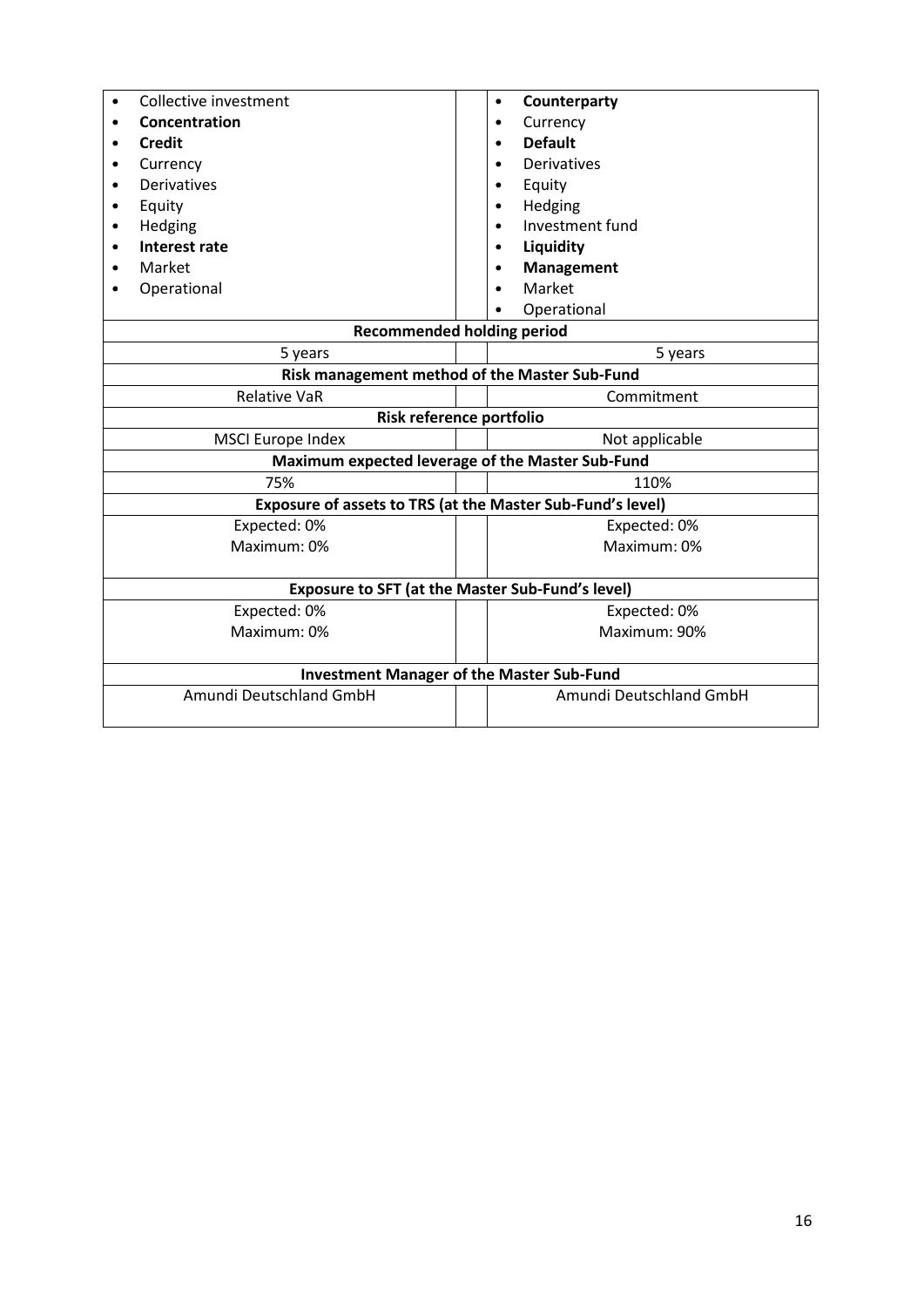| <b>Merging Sub-Fund</b>                                                                        | <b>Target Sub-Fund</b>                                                                     |  |
|------------------------------------------------------------------------------------------------|--------------------------------------------------------------------------------------------|--|
| Amundi SICAV II - European Equity Value<br>Amundi Funds European Equity Value                  |                                                                                            |  |
|                                                                                                | Objective                                                                                  |  |
| Seeks to increase the value of your investment                                                 | Seeks<br>increase the value<br>of your<br>to                                               |  |
| over the recommended holding period.                                                           | investment over the recommended holding                                                    |  |
|                                                                                                | period.                                                                                    |  |
| <b>Investment Policy</b>                                                                       |                                                                                            |  |
| The Sub-Fund seeks to achieve its objective by                                                 | The Sub-Fund invests mainly in a broad                                                     |  |
| investing in Amundi Funds II - European Equity                                                 | range of equities of companies that are                                                    |  |
| Value Master Sub-Fund.                                                                         | based in, or do most of their business in                                                  |  |
| The Master Sub-Fund invests mainly in a broad<br>range of equities of companies that are based | Europe. The Sub-Fund invests at least 75% of<br>its assets in equities issued by companies |  |
| in, or do most of their business in Europe. The                                                | headquartered in the EU.                                                                   |  |
| Master Sub-Fund invests at least 75% of its                                                    | The Sub-Fund may invest up to 10% of its                                                   |  |
| assets in equities issued<br>by companies                                                      | assets in other UCIs and UCITS.                                                            |  |
| headquartered in the EU.                                                                       | The Sub-Fund makes use of derivatives to                                                   |  |
| The Master Sub-Fund may invest up to 10% of                                                    | reduce various risks, for efficient portfolio                                              |  |
| its assets in other UCIs and UCITS.                                                            | management and as a way to gain exposure                                                   |  |
| The Master Sub-Fund may use derivatives to                                                     | (long or short) to various assets, markets or                                              |  |
| reduce various risks or for efficient portfolio                                                | other investment opportunities (including                                                  |  |
| management.                                                                                    | derivatives which focus on equities).                                                      |  |
|                                                                                                | <b>Base currency</b>                                                                       |  |
| <b>EUR</b>                                                                                     | <b>EUR</b>                                                                                 |  |
| <b>Investor Profile</b>                                                                        |                                                                                            |  |
| Recommended for retail investors                                                               | Recommended for retail investors                                                           |  |
| With a basic knowledge of investing in funds                                                   | With a basic knowledge of investing in                                                     |  |
| and no or limited experience of investing in                                                   | funds and no or limited experience of                                                      |  |
| the Sub-Fund or similar funds.                                                                 | investing in the Sub-Fund or similar                                                       |  |
| Who understand the risk of losing some or<br>$\bullet$                                         | funds.                                                                                     |  |
| all of the capital invested.                                                                   | Who understand the risk of losing some<br>٠                                                |  |
| Seeking to increase the value of their<br>$\bullet$                                            | or all of the capital invested.                                                            |  |
| investment over the recommended holding                                                        | Seeking to increase the value of their<br>$\bullet$                                        |  |
| period.<br>Compliant with the French Plan d'Epargne                                            | investment over the recommended<br>holding period.                                         |  |
| en Actions (PEA).                                                                              | Compliant<br>the<br>Plan<br>with<br>French<br>$\bullet$                                    |  |
|                                                                                                | d'Epargne en Actions (PEA).                                                                |  |
|                                                                                                | Qualifies as an equity Sub-Fund for<br>$\bullet$                                           |  |
|                                                                                                | German tax purposes.                                                                       |  |
| <b>Main Risks</b>                                                                              |                                                                                            |  |
| Collective investment                                                                          | Counterparty<br>$\bullet$                                                                  |  |
| Concentration<br>٠                                                                             | Currency<br>$\bullet$                                                                      |  |
| Currency<br>٠                                                                                  | <b>Default</b><br>$\bullet$                                                                |  |
| Equity                                                                                         | <b>Derivatives</b>                                                                         |  |
| Market                                                                                         | Equity                                                                                     |  |
| Operational                                                                                    | <b>Hedging</b>                                                                             |  |
|                                                                                                | Investment fund                                                                            |  |
|                                                                                                | Liquidity<br><b>Management</b><br>٠                                                        |  |
|                                                                                                | Market                                                                                     |  |
|                                                                                                | Operational                                                                                |  |
|                                                                                                | <b>Recommended holding period</b>                                                          |  |
| 5 years                                                                                        | 5 years                                                                                    |  |
|                                                                                                |                                                                                            |  |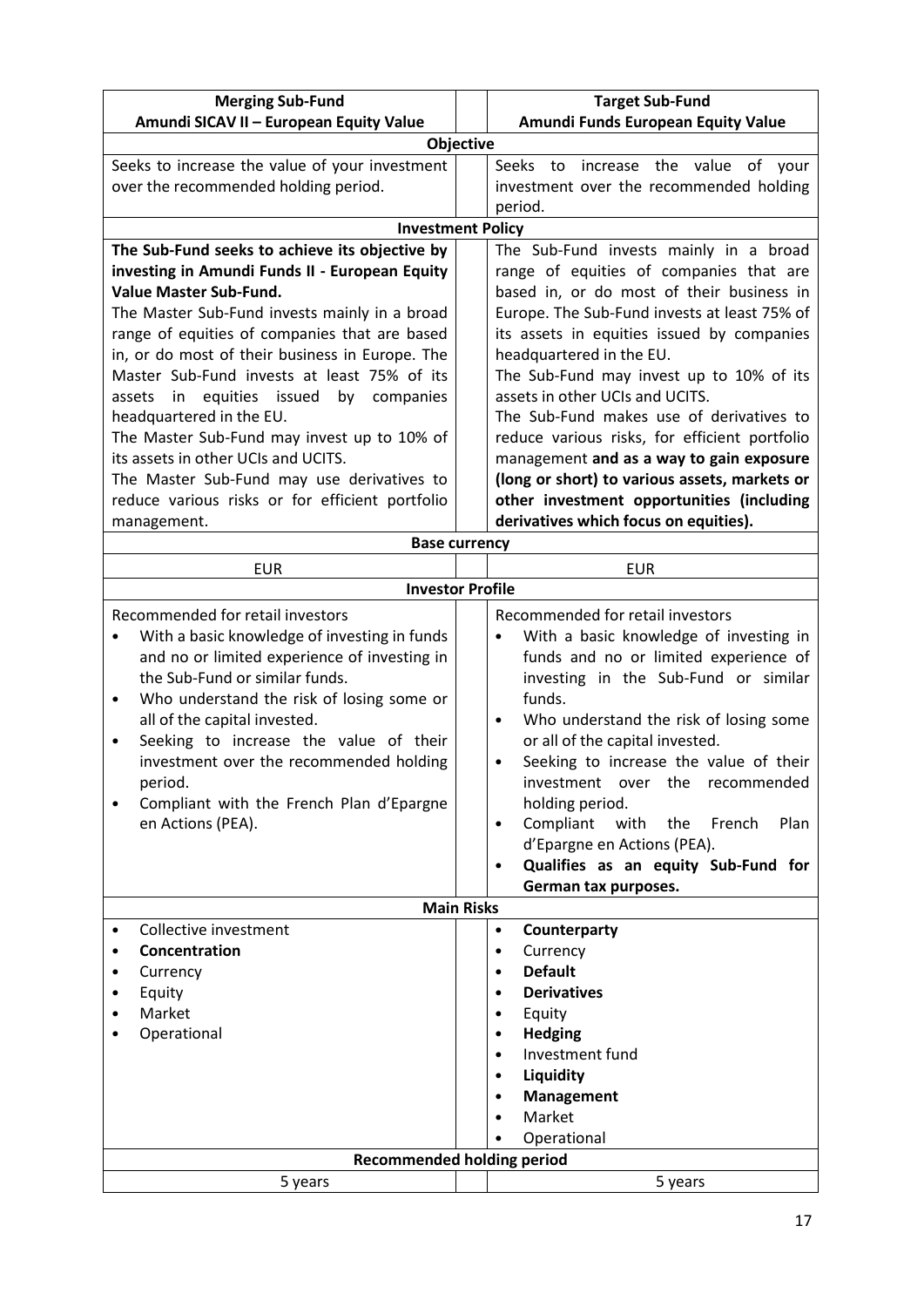| Risk management method of the Master Sub-Fund                     |                        |  |
|-------------------------------------------------------------------|------------------------|--|
| Relative VaR                                                      | Commitment             |  |
| Risk reference portfolio                                          |                        |  |
| <b>MSCI Europe Value Index</b>                                    | Not applicable         |  |
| Maximum expected leverage of the Master Sub-Fund                  |                        |  |
| 50%                                                               | 110%                   |  |
| <b>Exposure of assets to TRS (at the Master Sub-Fund's level)</b> |                        |  |
| Expected: 0%                                                      | Expected: 0%           |  |
| Maximum: 0%                                                       | Maximum: 0%            |  |
|                                                                   |                        |  |
| <b>Exposure to SFT (at the Master Sub-Fund's level)</b>           |                        |  |
| Expected: 5%                                                      | Expected: 5%           |  |
| Maximum: 25%                                                      | Maximum: 90%           |  |
| <b>Investment Manager of the Master Sub-Fund</b>                  |                        |  |
| Amundi Ireland Limited                                            | Amundi Ireland Limited |  |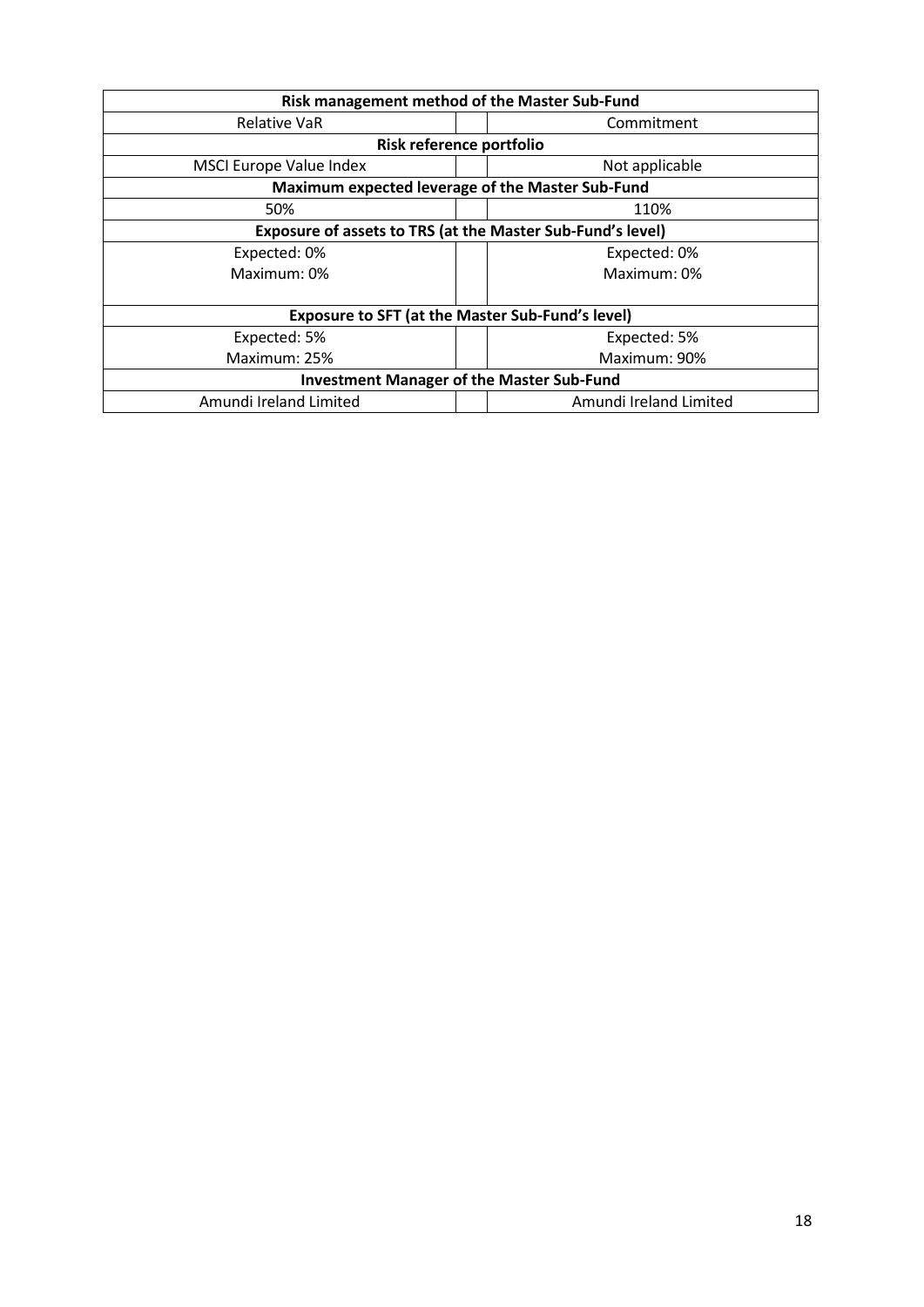| <b>Merging Sub-Fund</b>                          | <b>Target Sub-Fund</b>                        |  |  |
|--------------------------------------------------|-----------------------------------------------|--|--|
| Amundi SICAV II - European Potential             | Amundi Funds European Equity Small Cap        |  |  |
| Objective                                        |                                               |  |  |
| Seeks to increase the value of your investment   | Seeks<br>increase the value of your<br>to     |  |  |
| over the recommended holding period.             | investment over the recommended holding       |  |  |
|                                                  | period.                                       |  |  |
| <b>Investment Policy</b>                         |                                               |  |  |
| The Sub-Fund seeks to achieve its objective by   | The Sub-Fund invests mainly in a broad        |  |  |
| investing in Amundi Funds II - European          | range of equities of small cap companies      |  |  |
| <b>Potential Master Sub-Fund.</b>                | that are based in, or do most of their        |  |  |
| The Master Sub-Fund invests mainly in a broad    | business in Europe. The Sub-Fund defines      |  |  |
| range of equities of small cap companies that    | small cap companies as those that, at the     |  |  |
| are based in, or do most of their business in    | time of purchase, are within the market       |  |  |
| Europe. The Master Sub-Fund defines small cap    | capitalization range of the MSCI Europe       |  |  |
| companies as those that, at the time of          | Small Companies Index. The Sub-Fund will      |  |  |
| purchase, are within the market capitalization   | invest at least 75% in equities issued by     |  |  |
| range of the MSCI Europe Small Companies         | companies having their head office in the EU. |  |  |
| Index. The Master Sub-Fund will invest at least  | The Sub-Fund may invest up to 10% of its      |  |  |
| 75% in equities issued by companies having       | assets in other UCIs and UCITS.               |  |  |
| their head office in the EU. The Master Sub-     | The Sub-Fund makes use of derivatives to      |  |  |
| Fund may invest up to 10% of its assets in other | reduce various risks, for efficient portfolio |  |  |
| UCIs and UCITS.                                  | management and as a way to gain exposure      |  |  |
| The Master Sub-Fund may use derivatives to       | (long or short) to various assets, markets or |  |  |
| reduce various risks or for efficient portfolio  | other investment opportunities (including     |  |  |
| management.                                      | derivatives which focus on equities).         |  |  |
|                                                  |                                               |  |  |

| <b>Base currency</b>                                                                                                                                                                                                                                                                                                                                                                                                               |                                                                                                                                                                                                                                                                                                                                                                                                                                                                                                                                                     |  |  |  |
|------------------------------------------------------------------------------------------------------------------------------------------------------------------------------------------------------------------------------------------------------------------------------------------------------------------------------------------------------------------------------------------------------------------------------------|-----------------------------------------------------------------------------------------------------------------------------------------------------------------------------------------------------------------------------------------------------------------------------------------------------------------------------------------------------------------------------------------------------------------------------------------------------------------------------------------------------------------------------------------------------|--|--|--|
| <b>EUR</b>                                                                                                                                                                                                                                                                                                                                                                                                                         | <b>EUR</b>                                                                                                                                                                                                                                                                                                                                                                                                                                                                                                                                          |  |  |  |
| <b>Investor Profile</b>                                                                                                                                                                                                                                                                                                                                                                                                            |                                                                                                                                                                                                                                                                                                                                                                                                                                                                                                                                                     |  |  |  |
| Recommended for retail investors<br>With a basic knowledge of investing in funds<br>and no or limited experience of investing in<br>the Sub-Fund or similar funds.<br>Who understand the risk of losing some or<br>$\bullet$<br>all of the capital invested.<br>Seeking to increase the value of their<br>٠<br>investment over the recommended holding<br>period.<br>Compliant with the French Plan d'Epargne<br>en Actions (PEA). | Recommended for retail investors<br>With a basic knowledge of investing in<br>$\bullet$<br>funds and no or limited experience of<br>investing in the Sub-Fund or similar<br>funds.<br>Who understand the risk of losing some<br>$\bullet$<br>or all of the capital invested.<br>Seeking to increase the value of their<br>$\bullet$<br>investment over the recommended<br>holding period.<br>Compliant with the French Plan<br>$\bullet$<br>d'Epargne en Actions (PEA).<br>Qualifies as an equity Sub-Fund for<br>$\bullet$<br>German tax purposes. |  |  |  |
|                                                                                                                                                                                                                                                                                                                                                                                                                                    | <b>Main Risks</b>                                                                                                                                                                                                                                                                                                                                                                                                                                                                                                                                   |  |  |  |
| Collective investment                                                                                                                                                                                                                                                                                                                                                                                                              | Counterparty<br>$\bullet$                                                                                                                                                                                                                                                                                                                                                                                                                                                                                                                           |  |  |  |
| Concentration                                                                                                                                                                                                                                                                                                                                                                                                                      | Currency<br>$\bullet$<br><b>Default</b><br>$\bullet$                                                                                                                                                                                                                                                                                                                                                                                                                                                                                                |  |  |  |
| Currency<br>Equity                                                                                                                                                                                                                                                                                                                                                                                                                 | <b>Derivatives</b><br>$\bullet$                                                                                                                                                                                                                                                                                                                                                                                                                                                                                                                     |  |  |  |
| Liquidity                                                                                                                                                                                                                                                                                                                                                                                                                          | Equity<br>$\bullet$                                                                                                                                                                                                                                                                                                                                                                                                                                                                                                                                 |  |  |  |
| Market                                                                                                                                                                                                                                                                                                                                                                                                                             | <b>Hedging</b><br>$\bullet$                                                                                                                                                                                                                                                                                                                                                                                                                                                                                                                         |  |  |  |
| Operational                                                                                                                                                                                                                                                                                                                                                                                                                        | Investment fund                                                                                                                                                                                                                                                                                                                                                                                                                                                                                                                                     |  |  |  |
| Small/Mid Cap equities                                                                                                                                                                                                                                                                                                                                                                                                             | Liquidity<br>$\bullet$                                                                                                                                                                                                                                                                                                                                                                                                                                                                                                                              |  |  |  |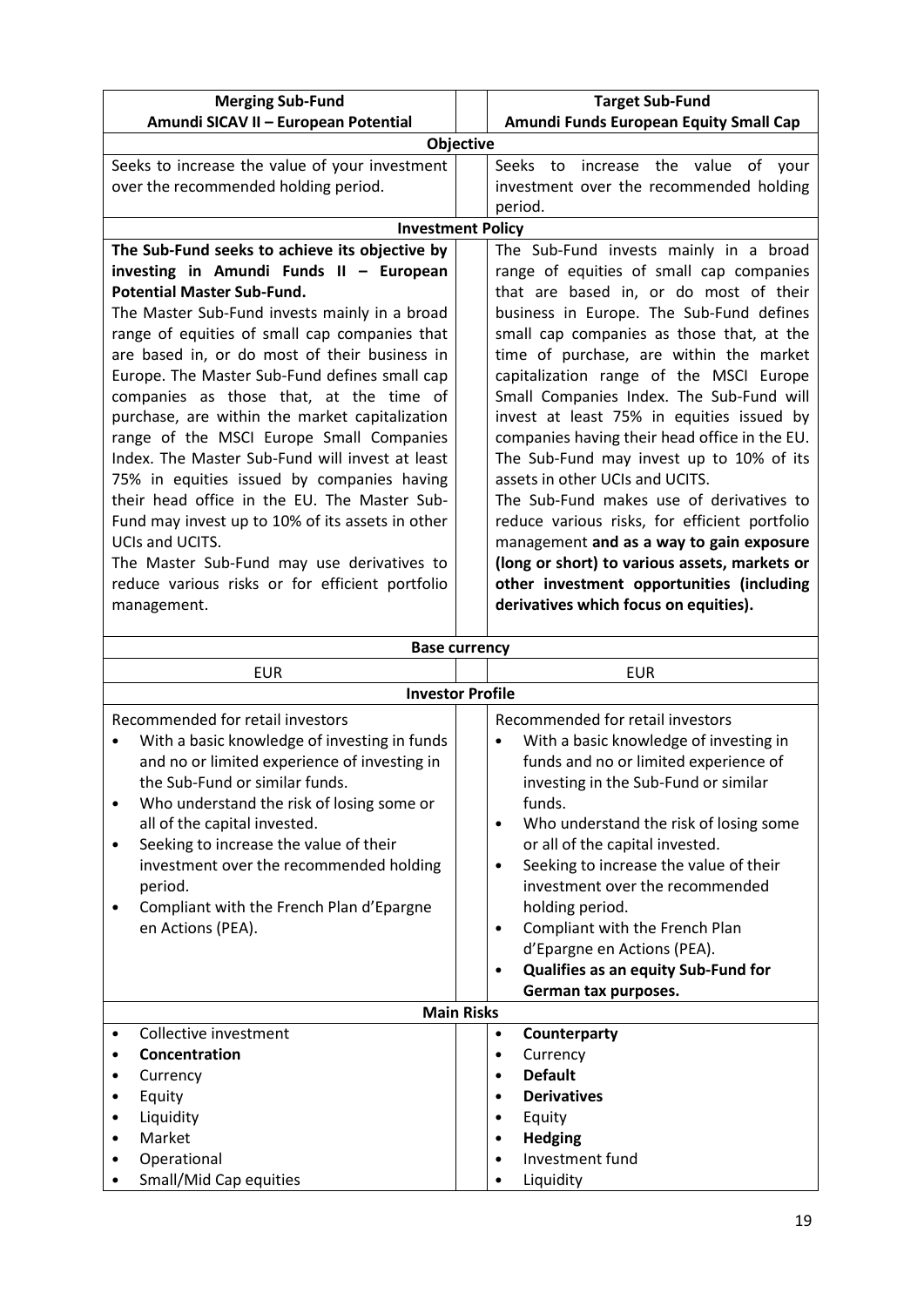|                                                            | <b>Management</b><br>$\bullet$<br>Market<br>Operational<br>Small/Mid Cap stocks |  |  |  |
|------------------------------------------------------------|---------------------------------------------------------------------------------|--|--|--|
| <b>Recommended holding period</b>                          |                                                                                 |  |  |  |
| 5 years                                                    | 5 years                                                                         |  |  |  |
| Risk management method of the Master Sub-Fund              |                                                                                 |  |  |  |
| <b>Relative VaR</b>                                        | Commitment                                                                      |  |  |  |
| Risk reference portfolio                                   |                                                                                 |  |  |  |
| MSCI Europe Small Cap Index                                | Not applicable                                                                  |  |  |  |
| Maximum expected leverage of the Master Sub-Fund           |                                                                                 |  |  |  |
| 50%                                                        | 110%                                                                            |  |  |  |
| Exposure of assets to TRS (at the Master Sub-Fund's level) |                                                                                 |  |  |  |
| Expected: 0%                                               | Expected: 0%                                                                    |  |  |  |
| Maximum: 0%                                                | Maximum: 0%                                                                     |  |  |  |
| <b>Exposure to SFT (at the Master Sub-Fund's level)</b>    |                                                                                 |  |  |  |
| Expected: 0%                                               | Expected: 5%                                                                    |  |  |  |
| Maximum: 0%                                                | Maximum: 90%                                                                    |  |  |  |
| <b>Investment Manager of the Master Sub-Fund</b>           |                                                                                 |  |  |  |
| Amundi SGR S.p.A                                           | Amundi SGR S.p.A                                                                |  |  |  |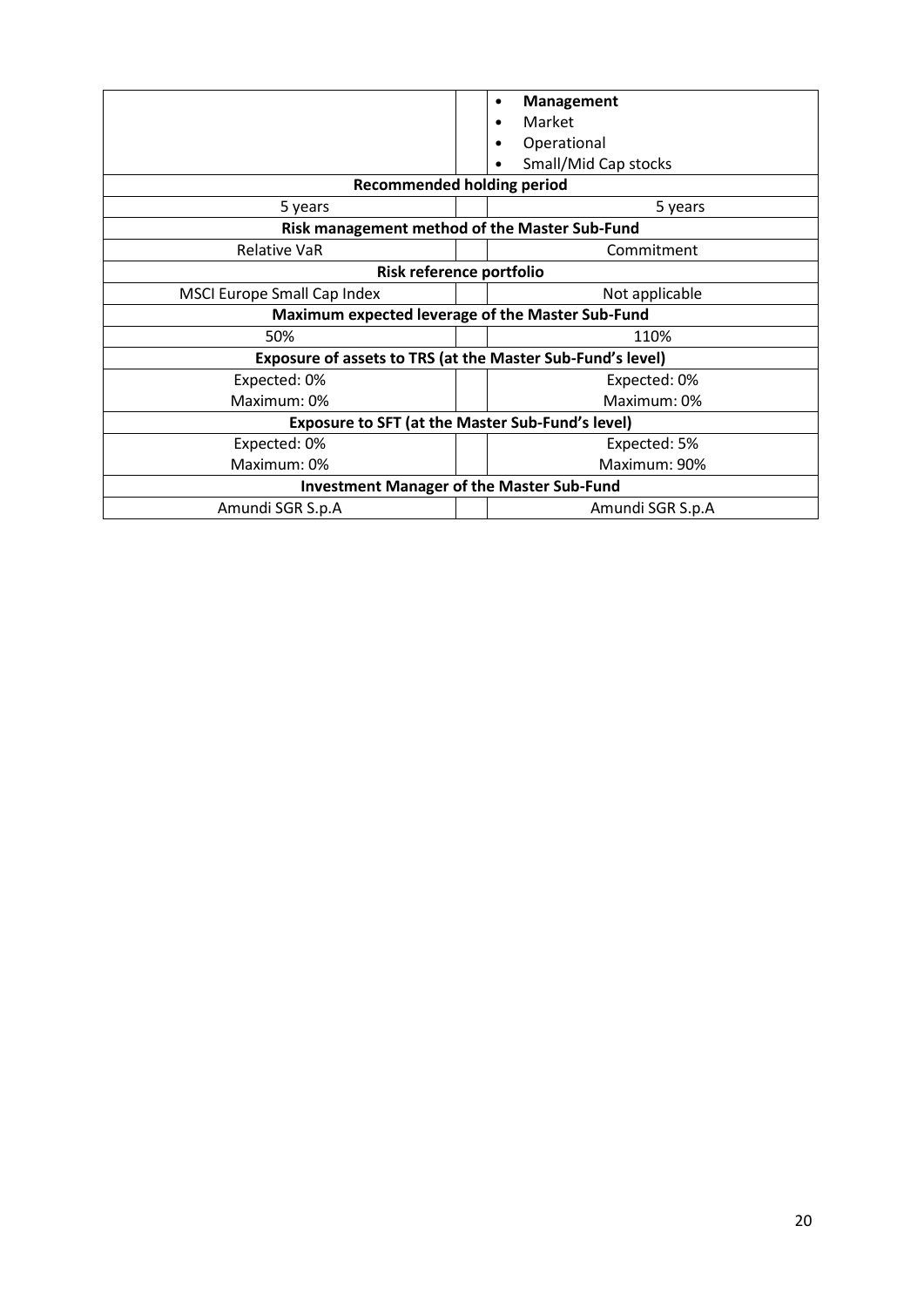| <b>Merging Sub-Fund</b><br>Amundi SICAV II - Global Aggregate Bond                                                                                                                                                                                                                                                                                                                                                                                                                                                                                                                                                                                                                                                                                                                                                                                                                                                                                                                                                                                                                                                                                                                                                            | <b>Target Sub-Fund</b><br>Amundi Funds Bond Global Aggregate                                                                                                                                                                                                                                                                                                                                                                                                                                                                                                                                                                                                                                                                                                                                                                                                                                                                                                                                                                                                                                                                                                                                                                                                                                                                                                                                                                                                                                                                                                                                                                                                      |
|-------------------------------------------------------------------------------------------------------------------------------------------------------------------------------------------------------------------------------------------------------------------------------------------------------------------------------------------------------------------------------------------------------------------------------------------------------------------------------------------------------------------------------------------------------------------------------------------------------------------------------------------------------------------------------------------------------------------------------------------------------------------------------------------------------------------------------------------------------------------------------------------------------------------------------------------------------------------------------------------------------------------------------------------------------------------------------------------------------------------------------------------------------------------------------------------------------------------------------|-------------------------------------------------------------------------------------------------------------------------------------------------------------------------------------------------------------------------------------------------------------------------------------------------------------------------------------------------------------------------------------------------------------------------------------------------------------------------------------------------------------------------------------------------------------------------------------------------------------------------------------------------------------------------------------------------------------------------------------------------------------------------------------------------------------------------------------------------------------------------------------------------------------------------------------------------------------------------------------------------------------------------------------------------------------------------------------------------------------------------------------------------------------------------------------------------------------------------------------------------------------------------------------------------------------------------------------------------------------------------------------------------------------------------------------------------------------------------------------------------------------------------------------------------------------------------------------------------------------------------------------------------------------------|
|                                                                                                                                                                                                                                                                                                                                                                                                                                                                                                                                                                                                                                                                                                                                                                                                                                                                                                                                                                                                                                                                                                                                                                                                                               | to be renamed "Amundi Fund Global<br><b>Aggregate Bond"</b>                                                                                                                                                                                                                                                                                                                                                                                                                                                                                                                                                                                                                                                                                                                                                                                                                                                                                                                                                                                                                                                                                                                                                                                                                                                                                                                                                                                                                                                                                                                                                                                                       |
|                                                                                                                                                                                                                                                                                                                                                                                                                                                                                                                                                                                                                                                                                                                                                                                                                                                                                                                                                                                                                                                                                                                                                                                                                               | <b>Objective</b>                                                                                                                                                                                                                                                                                                                                                                                                                                                                                                                                                                                                                                                                                                                                                                                                                                                                                                                                                                                                                                                                                                                                                                                                                                                                                                                                                                                                                                                                                                                                                                                                                                                  |
| Seeks to increase the value of your investment<br>and to provide income over the recommended<br>holding period.                                                                                                                                                                                                                                                                                                                                                                                                                                                                                                                                                                                                                                                                                                                                                                                                                                                                                                                                                                                                                                                                                                               | Seeks to achieve a combination of income and<br>capital growth (total return). Specifically, the Sub-<br>Fund seeks to outperform (after applicable fees)<br>the Bloomberg Barclays Global Aggregate Hedged<br>(USD) index over the recommended holding<br>period.                                                                                                                                                                                                                                                                                                                                                                                                                                                                                                                                                                                                                                                                                                                                                                                                                                                                                                                                                                                                                                                                                                                                                                                                                                                                                                                                                                                                |
|                                                                                                                                                                                                                                                                                                                                                                                                                                                                                                                                                                                                                                                                                                                                                                                                                                                                                                                                                                                                                                                                                                                                                                                                                               | <b>Investment Policy</b>                                                                                                                                                                                                                                                                                                                                                                                                                                                                                                                                                                                                                                                                                                                                                                                                                                                                                                                                                                                                                                                                                                                                                                                                                                                                                                                                                                                                                                                                                                                                                                                                                                          |
| The Sub-Fund seeks to achieve its objective by<br>investing in Amundi Funds II - Global<br><b>Aggregate Bond Master Sub-Fund.</b><br>The Master Sub-Fund invests mainly<br>-in<br>investment grade bonds of any type, and in<br>money market securities, from a broad range of<br>including<br>governments,<br>issuers,<br>local<br>authorities, supranational entities, international<br>public bodies and corporations from anywhere<br>in the world. These bonds are denominated in<br>OECD currencies or other currencies that are<br>freely convertible.<br>The Master Sub-Fund may invest up to 10% of<br>its assets in other UCIs and UCITS.<br>The Master Sub-Fund makes extensive use of<br>derivatives to reduce various risks, for efficient<br>portfolio management and as a way to gain<br>exposure (long or short) to various assets,<br>markets or income streams.<br>The Master Sub-Fund's use of derivatives may<br>generate a high level of leverage. In particular,<br>the Master Sub-Fund may invest in short and<br>medium-term interest rate swaps. At all times,<br>the long positions of the Master Sub-Fund will<br>be sufficiently liquid to cover obligations<br>arising from its short positions. | The Sub-Fund invests mainly in investment-<br>grade debt instruments (bonds and money<br>market instruments) of issuers around the<br>world,<br>including<br>emerging<br>markets.<br>Investments may include mortgage-backed<br>securities (MBS) and asset-backed securities<br>(ABS).<br>Specifically, the Sub-Fund invests at least 67%<br>of assets in debt instruments that are issued<br>or guaranteed by OECD governments or<br>issued<br>corporate entities,<br>including<br>by<br>investment-grade MBSs and ABSs. There are<br>no currency constraints on these investments.<br>The Sub-Fund may invest less than 25% of the<br>net assets in Chinese bonds denominated in<br>local currency and investments may be made<br>indirectly or directly (i.e. via Direct CIBM<br>access) in Chinese bonds. The mortgages<br>underlying the MBSs may be commercial or<br>residential, and the MBSs may or may not<br>have any form of government credit backing.<br>The Sub-Fund's exposure to MBSs and ABSs is<br>limited to 40% of net assets. This includes<br>indirect exposure gained through to-be-<br>announced securities (TBA), which is limited<br>to 20% of net assets.<br>The Sub-Fund invests at least 80% of assets in<br>investment-grade securities.<br>While complying with the above policies, the<br>Sub-Fund may also invest in other types of<br>debt instruments, in deposits, and in the<br>following up to these percentages of net<br>assets:<br>- convertible bonds: 25%<br>- equities and equity-linked instruments: 10%<br>- UCITS/UCIs: 10%<br>The Sub-Fund's exposure to contingent<br>convertible bonds is limited to 10% of net |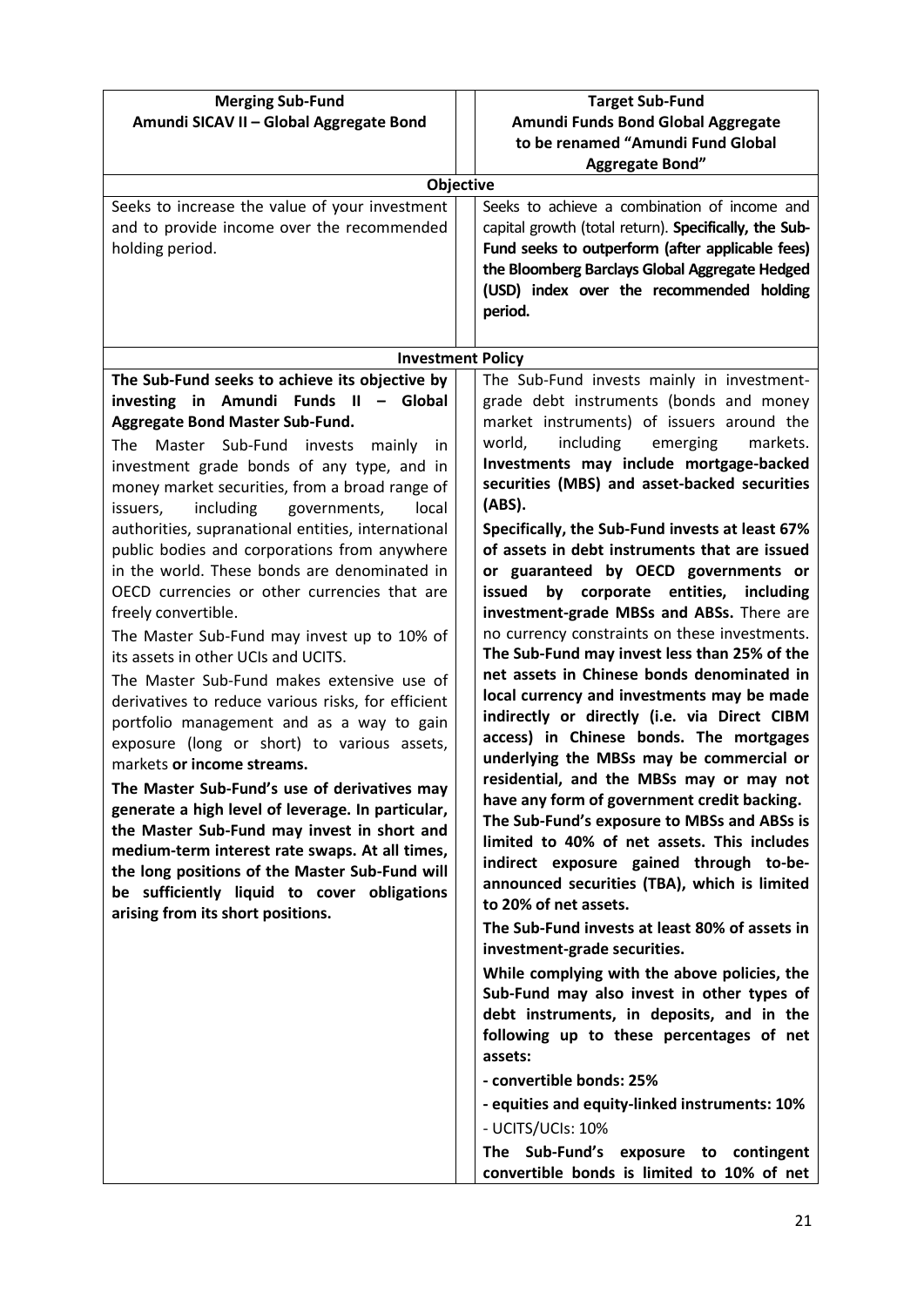|                                                                                                                                                                                                                                                                                                                                                                                                           | assets.<br>The Sub-Fund makes use of derivatives to<br>reduce various risks, for efficient portfolio<br>management and as a way to gain exposure<br>(long or short) to various assets, markets or<br>other investment opportunities (including<br>derivatives which focus on credit interest<br>rates and foreign exchange). The sub-fund<br>may use credit derivatives (up to 40% of net<br>assets). |  |
|-----------------------------------------------------------------------------------------------------------------------------------------------------------------------------------------------------------------------------------------------------------------------------------------------------------------------------------------------------------------------------------------------------------|-------------------------------------------------------------------------------------------------------------------------------------------------------------------------------------------------------------------------------------------------------------------------------------------------------------------------------------------------------------------------------------------------------|--|
|                                                                                                                                                                                                                                                                                                                                                                                                           | <b>Base currency</b>                                                                                                                                                                                                                                                                                                                                                                                  |  |
| <b>EUR</b>                                                                                                                                                                                                                                                                                                                                                                                                | <b>USD</b>                                                                                                                                                                                                                                                                                                                                                                                            |  |
|                                                                                                                                                                                                                                                                                                                                                                                                           | <b>Investor Profile</b>                                                                                                                                                                                                                                                                                                                                                                               |  |
| Recommended for retail investors<br>With a basic knowledge of investing in funds<br>$\bullet$<br>and no or limited experience of investing in<br>the Sub-Fund or similar funds.<br>Who understand the risk of losing some or<br>$\bullet$<br>all of the capital invested.<br>Seeking to increase the value of their<br>$\bullet$<br>investment and provide income over the<br>recommended holding period. | Recommended for retail investors<br>With a basic knowledge of investing in<br>funds and no or limited experience of<br>investing in the Sub-Fund or similar funds.<br>Who understand the risk of losing some or<br>$\bullet$<br>all of the capital invested.<br>Seeking to increase the value of their<br>$\bullet$<br>investment and provide income over the<br>recommended holding period.          |  |
|                                                                                                                                                                                                                                                                                                                                                                                                           | <b>Main Risks</b>                                                                                                                                                                                                                                                                                                                                                                                     |  |
| Collective investment<br>$\bullet$<br>Counterparty<br>٠<br>Credit<br>$\bullet$<br>Currency<br>٠<br>Derivatives (extensive use)<br>٠<br><b>Emerging markets</b><br>Hedging<br>$\bullet$<br>Interest rate<br>٠<br>Leverage<br>Liquidity<br>Market<br><b>Money market investments</b><br>$\bullet$<br>Operational<br><b>Short positions</b>                                                                  | Counterparty<br>$\bullet$<br><b>Country risk - China</b><br>$\bullet$<br>Credit<br>$\bullet$<br>Currency<br>$\bullet$<br><b>Default</b><br>Derivatives<br><b>Emerging markets</b><br>Hedging<br>$\bullet$<br><b>High Yield</b><br>Interest rate<br>Investment fund<br>Leverage<br>Liquidity<br>Management<br>Market<br><b>MBS/ABS</b><br>Operational<br><b>Prepayment and extension</b>               |  |
|                                                                                                                                                                                                                                                                                                                                                                                                           | <b>Recommended holding period</b>                                                                                                                                                                                                                                                                                                                                                                     |  |
| 3 years<br>4 years                                                                                                                                                                                                                                                                                                                                                                                        |                                                                                                                                                                                                                                                                                                                                                                                                       |  |
|                                                                                                                                                                                                                                                                                                                                                                                                           | Risk management method of the Master Sub-Fund                                                                                                                                                                                                                                                                                                                                                         |  |
| <b>Relative VaR</b>                                                                                                                                                                                                                                                                                                                                                                                       | <b>Relative VaR</b>                                                                                                                                                                                                                                                                                                                                                                                   |  |
|                                                                                                                                                                                                                                                                                                                                                                                                           | Risk reference portfolio                                                                                                                                                                                                                                                                                                                                                                              |  |
| Bloomberg Barclays Global Aggregate Index<br>Bloomberg Barclays Global Aggregate) Index<br>(hedged USD)                                                                                                                                                                                                                                                                                                   |                                                                                                                                                                                                                                                                                                                                                                                                       |  |
|                                                                                                                                                                                                                                                                                                                                                                                                           | Maximum expected leverage of the Master Sub-Fund                                                                                                                                                                                                                                                                                                                                                      |  |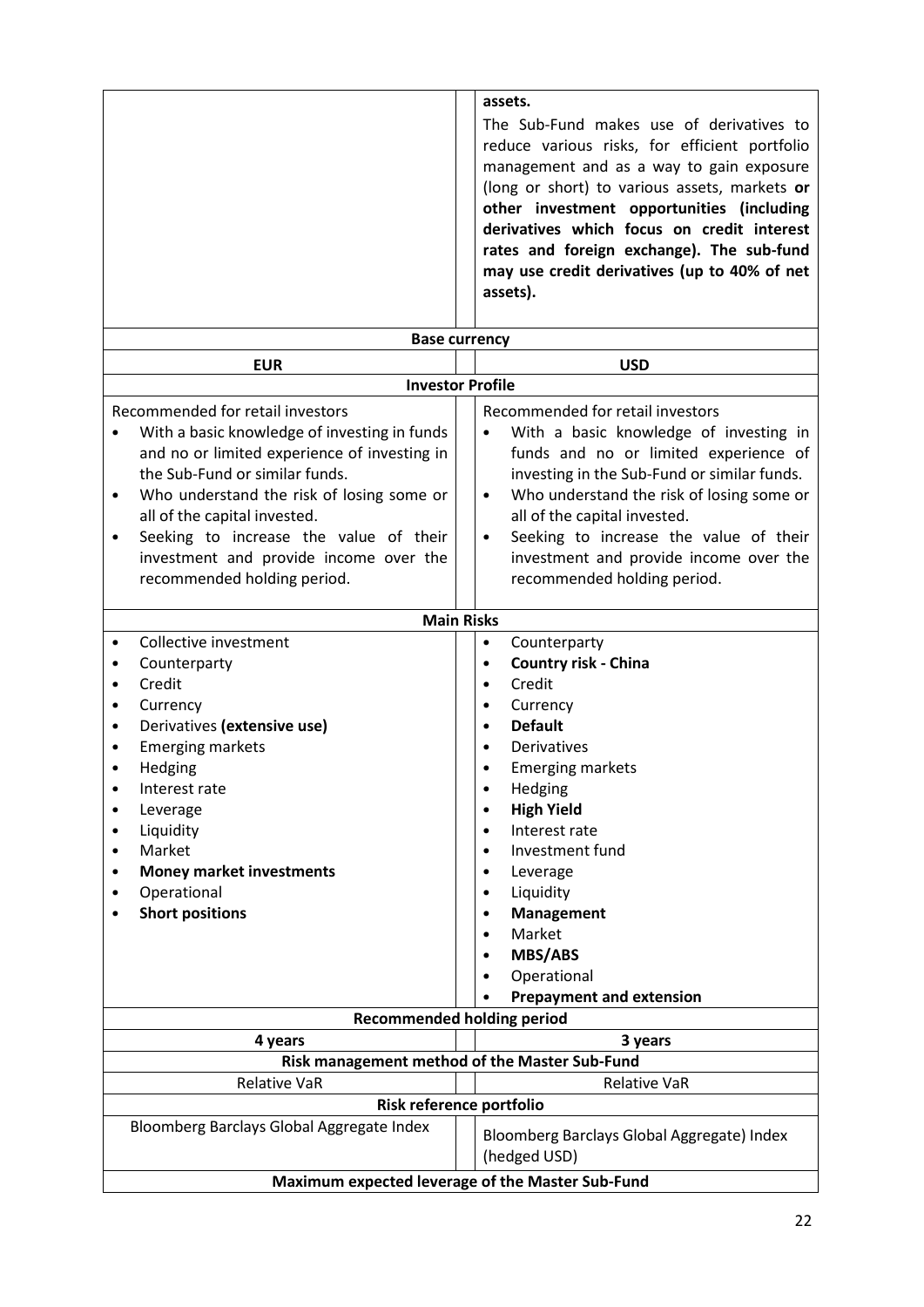| 600%                                                       | 700%                    |  |  |
|------------------------------------------------------------|-------------------------|--|--|
| Exposure of assets to TRS (at the Master Sub-Fund's level) |                         |  |  |
| Expected: 5%                                               | Expected: 0%            |  |  |
| Maximum: 10%                                               | Maximum: 0%             |  |  |
| <b>Exposure to SFT (at the Master Sub-Fund's level)</b>    |                         |  |  |
| Expected: 10%                                              | Expected: 5%            |  |  |
| Maximum: 75%                                               | Maximum: 100%           |  |  |
| <b>Investment Manager of the Master Sub-Fund</b>           |                         |  |  |
| Amundi Asset Management                                    | Amundi Asset Management |  |  |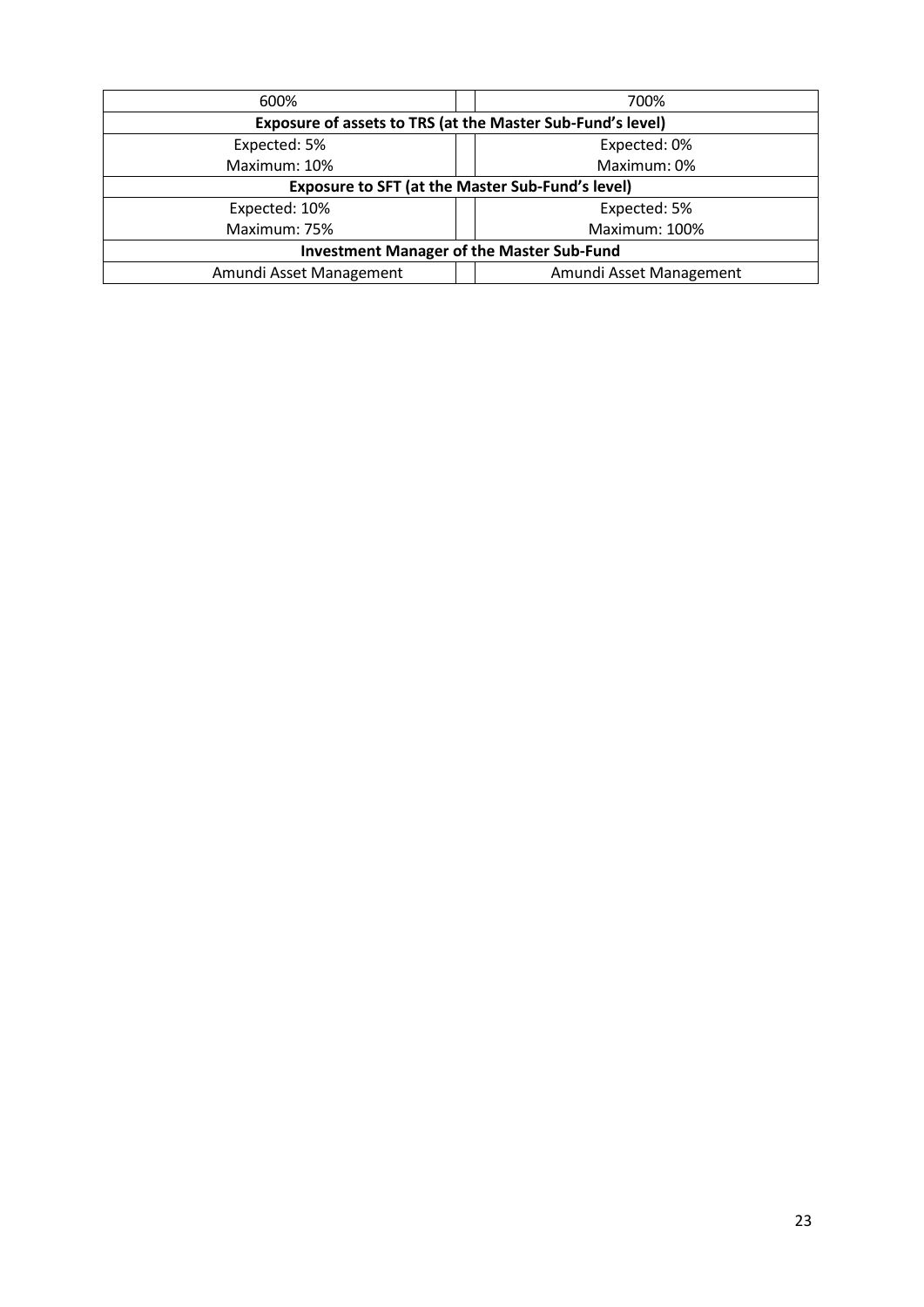| <b>Merging Sub-Fund</b>                           | <b>Target Sub-Fund</b>                           |
|---------------------------------------------------|--------------------------------------------------|
| Amundi SICAV II - Global Ecology                  | <b>Amundi Funds Global Ecology ESG</b>           |
|                                                   | <b>Objective</b>                                 |
| Seeks to increase the value of your investment    | Seeks to increase the value of your investment   |
| over the recommended holding period.              | over the recommended holding period.             |
|                                                   | <b>Investment Policy</b>                         |
| The Sub-Fund seeks to achieve its objective by    | The Sub-Fund invests mainly in a broad range     |
| investing in Amundi Funds II - Global Ecology     | of equities of companies from anywhere in the    |
| <b>Master Sub-Fund.</b>                           | world that offer products or technologies that   |
| The Master Sub-Fund invests mainly in a broad     | promote a cleaner and healthier environment      |
| range of equities of companies from anywhere      | or are environmentally friendly. Examples        |
| in the world that offer products or technologies  | include companies in the fields of air pollution |
| cleaner<br>and<br>healthier<br>promote a<br>that  | control, alternative energy, recycling, water    |
| environment or are environmentally friendly.      | treatment and biotechnology. The Sub-Fund        |
| Examples include companies in the fields of air   | may invest up to 10% of its assets in other      |
| pollution control, alternative energy, recycling, | UCIs and UCITS.                                  |
| water treatment and biotechnology. The Master     | The Sub-Fund makes use of derivatives to         |
| Sub-Fund may invest up to 10% of its assets in    | reduce various risks, for efficient portfolio    |
| other UCIs and UCITS.                             | management and as a way to gain exposure         |
| The Master Sub-Fund may use derivatives to        | (long or short) to various assets, markets or    |
| reduce various risks or for efficient portfolio   | other investment opportunities (including        |
| management.                                       | derivatives which focus on equities).            |
|                                                   |                                                  |
|                                                   |                                                  |

| <b>Base currency</b>                                                                                                                                                                                                                                                                                                                                              |                                                                                                                                                                                                                                                                                                                                                                                                                                                   |  |  |
|-------------------------------------------------------------------------------------------------------------------------------------------------------------------------------------------------------------------------------------------------------------------------------------------------------------------------------------------------------------------|---------------------------------------------------------------------------------------------------------------------------------------------------------------------------------------------------------------------------------------------------------------------------------------------------------------------------------------------------------------------------------------------------------------------------------------------------|--|--|
| <b>EUR</b>                                                                                                                                                                                                                                                                                                                                                        | <b>EUR</b>                                                                                                                                                                                                                                                                                                                                                                                                                                        |  |  |
|                                                                                                                                                                                                                                                                                                                                                                   | <b>Investor Profile</b>                                                                                                                                                                                                                                                                                                                                                                                                                           |  |  |
| Recommended for retail investors<br>With a basic knowledge of investing in funds<br>and no or limited experience of investing in<br>the Sub-Fund or similar funds.<br>Who understand the risk of losing some or<br>$\bullet$<br>all of the capital invested.<br>Seeking to increase the value of their<br>٠<br>investment over the recommended holding<br>period. | Recommended for retail investors<br>With a basic knowledge of investing in<br>funds and no or limited experience of<br>investing in the Sub-Fund or similar funds.<br>Who understand the risk of losing some or<br>$\bullet$<br>all of the capital invested.<br>Seeking to increase the value of their<br>$\bullet$<br>investment<br>the<br>over<br>recommended<br>holding period.<br>Qualifies as an equity Sub-Fund for<br>German tax purposes. |  |  |
|                                                                                                                                                                                                                                                                                                                                                                   | <b>Main Risks</b>                                                                                                                                                                                                                                                                                                                                                                                                                                 |  |  |
| Collective investment<br>Currency<br>Derivatives<br><b>Emerging markets</b><br>٠<br>Equity<br>Liquidity<br>٠<br>Market<br>٠<br>Operational                                                                                                                                                                                                                        | Concentration<br>$\bullet$<br>Counterparty<br>$\bullet$<br>Currency<br>$\bullet$<br><b>Default</b><br>Derivatives<br><b>Emerging markets</b><br>Equity<br>٠<br><b>Hedging</b><br>$\bullet$<br>Investment fund<br>Liquidity<br>Management<br>$\bullet$<br>Market<br>Operational                                                                                                                                                                    |  |  |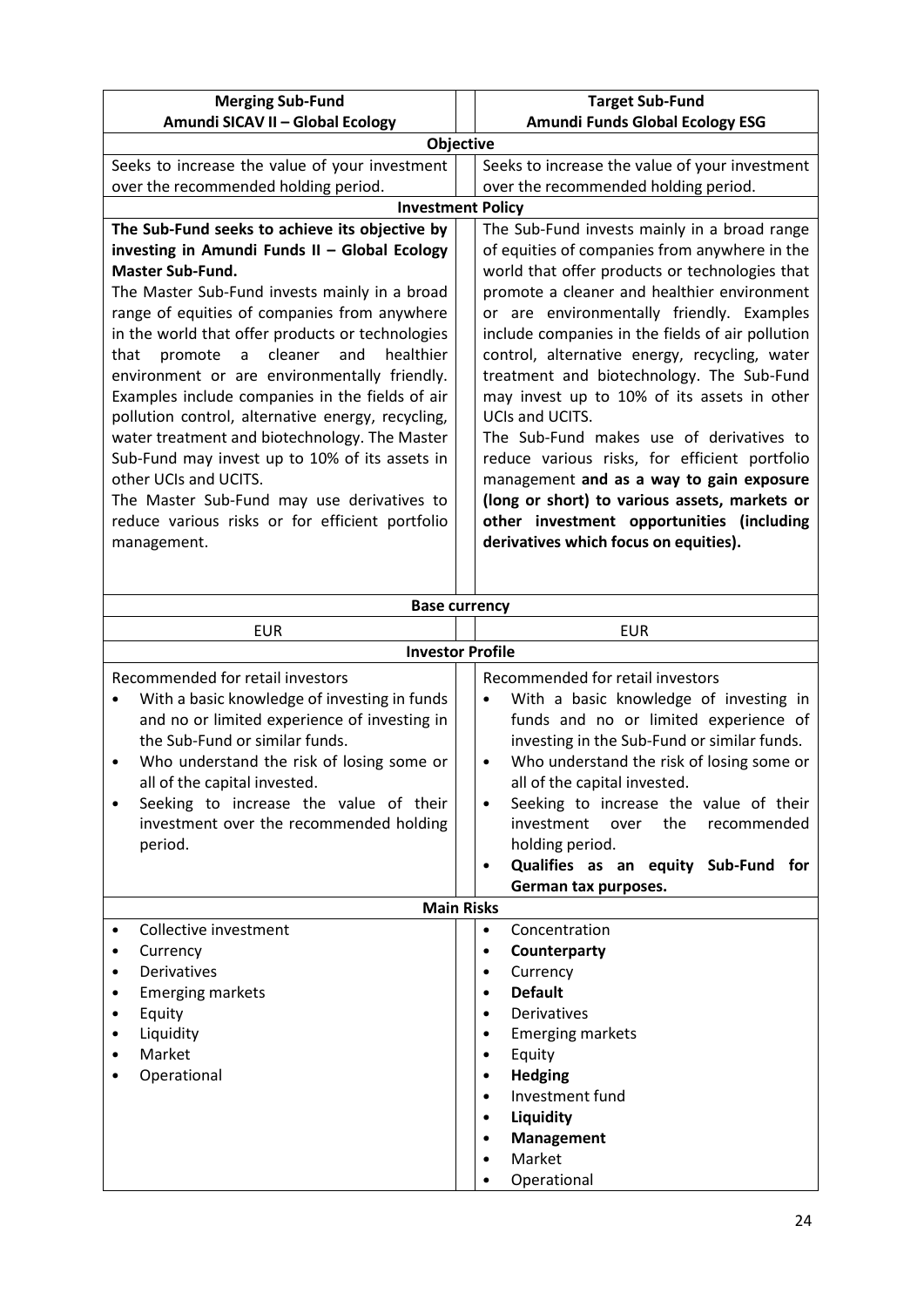| <b>Recommended holding period</b>                          |                                               |  |
|------------------------------------------------------------|-----------------------------------------------|--|
| 5 years                                                    | 5 years                                       |  |
|                                                            | Risk management method of the Master Sub-Fund |  |
| <b>Relative VaR</b>                                        | Commitment                                    |  |
| Risk reference portfolio                                   |                                               |  |
| MSCI World Index                                           | Not applicable                                |  |
| Maximum expected leverage of the Master Sub-Fund           |                                               |  |
| 100%                                                       | 110%                                          |  |
| Exposure of assets to TRS (at the Master Sub-Fund's level) |                                               |  |
| Expected: 0%                                               | Expected: 0%                                  |  |
| Maximum: 0%                                                | Maximum: 0%                                   |  |
| <b>Exposure to SFT (at the Master Sub-Fund's level)</b>    |                                               |  |
| Expected: 5%                                               | Expected: 5%                                  |  |
| Maximum: 25%                                               | Maximum: 90%                                  |  |
| <b>Investment Manager of the Master Sub-Fund</b>           |                                               |  |
| Amundi Ireland Limited                                     | Amundi Ireland Limited                        |  |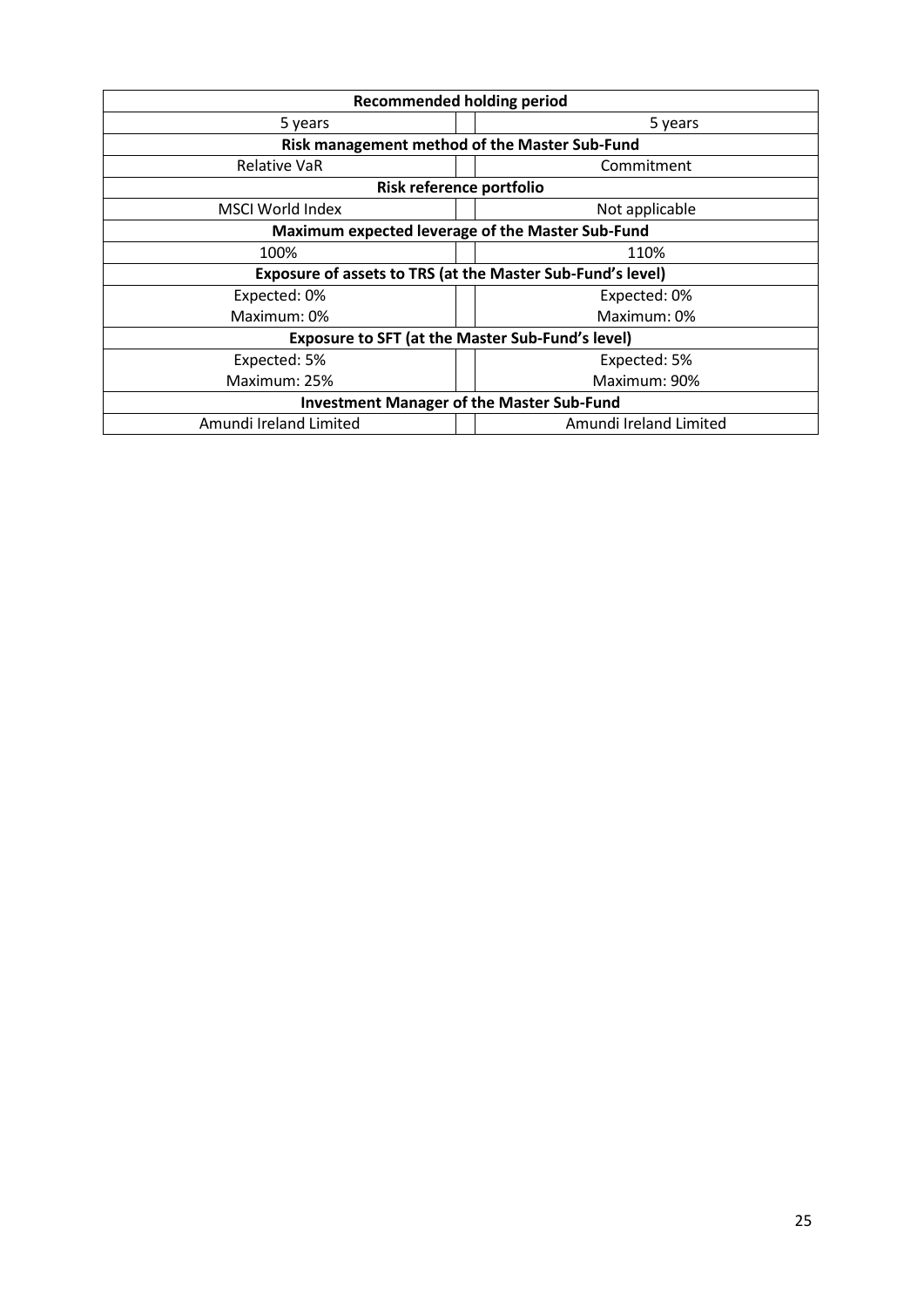| <b>Merging Sub-Fund</b>                                                                     | <b>Target Sub-Fund</b>                                 |
|---------------------------------------------------------------------------------------------|--------------------------------------------------------|
| Amundi SICAV II - Global Equity Target Income                                               | Amundi Funds Global Equity Target Income               |
|                                                                                             | Objective                                              |
| Seeks to provide income and, secondarily, to                                                | Seeks to provide income and, secondarily, to           |
| increase the value of your investment over the                                              | increase the value of your investment over the         |
| recommended holding period.                                                                 | recommended holding period.                            |
|                                                                                             | <b>Investment Policy</b>                               |
| The Sub-Fund seeks to achieve its objective by                                              | The Sub-Fund invests mainly in a broad range           |
| investing in Amundi Funds II - Global Equity                                                | of equities of companies from anywhere in the          |
| <b>Target Income Master Sub-Fund.</b>                                                       | world. The Sub-Fund may invest up to 20% of            |
| The Master Sub-Fund invests mainly in a broad                                               | its assets in bonds. The Sub-Fund may invest           |
| range of equities of companies from anywhere                                                | up to 10% of its assets in other UCIs and              |
| in the world. The Master Sub-Fund may invest                                                | UCITS.                                                 |
| up to 20% of its assets in bonds. The Master                                                | The Sub-Fund makes use of derivatives to               |
| Sub-Fund may invest up to 10% of its assets in                                              | reduce various risks, for efficient portfolio          |
| other UCIs and UCITS.                                                                       | management and as a way to gain exposure               |
| The Master Sub-Fund may use derivatives to                                                  | (long or short) to various assets, markets or          |
| reduce various risks, for efficient portfolio                                               | other investment opportunities (including              |
| management or as a way to gain exposure to<br>various assets, markets or income streams. In | derivatives which focus on equities).                  |
| particular, the Master Sub-Fund uses options                                                |                                                        |
| to generate additional income. The Master                                                   |                                                        |
| Sub-Fund may also sell short dated call options                                             |                                                        |
| on selected stocks and call options on equity                                               |                                                        |
| indices as well as put options on stocks to be                                              |                                                        |
| bought in the future, at target prices that are                                             |                                                        |
| below the current market level.                                                             |                                                        |
|                                                                                             |                                                        |
|                                                                                             |                                                        |
|                                                                                             |                                                        |
|                                                                                             | <b>Base currency</b>                                   |
| <b>USD</b>                                                                                  | <b>USD</b>                                             |
|                                                                                             | <b>Investor Profile</b>                                |
| Recommended for retail investors                                                            | Recommended for retail investors                       |
| With a basic knowledge of investing in funds                                                | With a basic knowledge of investing in                 |
| and no or limited experience of investing in                                                | funds and no or limited experience of                  |
| the Sub-Fund or similar funds.                                                              | investing in the Sub-Fund or similar funds.            |
| Who understand the risk of losing some or<br>٠                                              | Who understand the risk of losing some or<br>$\bullet$ |
| all of the capital invested.                                                                | all of the capital invested.                           |
| Seeking to increase the value of their<br>٠                                                 | Seeking to increase the value of their<br>$\bullet$    |
| investment and provide income over the                                                      | investment and provide income over the                 |
| recommended holding period.                                                                 | recommended holding period.                            |
|                                                                                             | Qualifies as an equity Sub-Fund for                    |
|                                                                                             | German tax purposes.<br><b>Main Risks</b>              |
| Collective investment                                                                       | Counterparty<br>٠                                      |
| Counterparty                                                                                | Currency                                               |
| Currency                                                                                    | <b>Default</b><br>$\bullet$                            |
| <b>Derivatives</b>                                                                          | Derivatives                                            |
| <b>Emerging markets</b>                                                                     | <b>Emerging markets</b>                                |
| Equity                                                                                      | Equity                                                 |
| Leverage                                                                                    | <b>Hedging</b>                                         |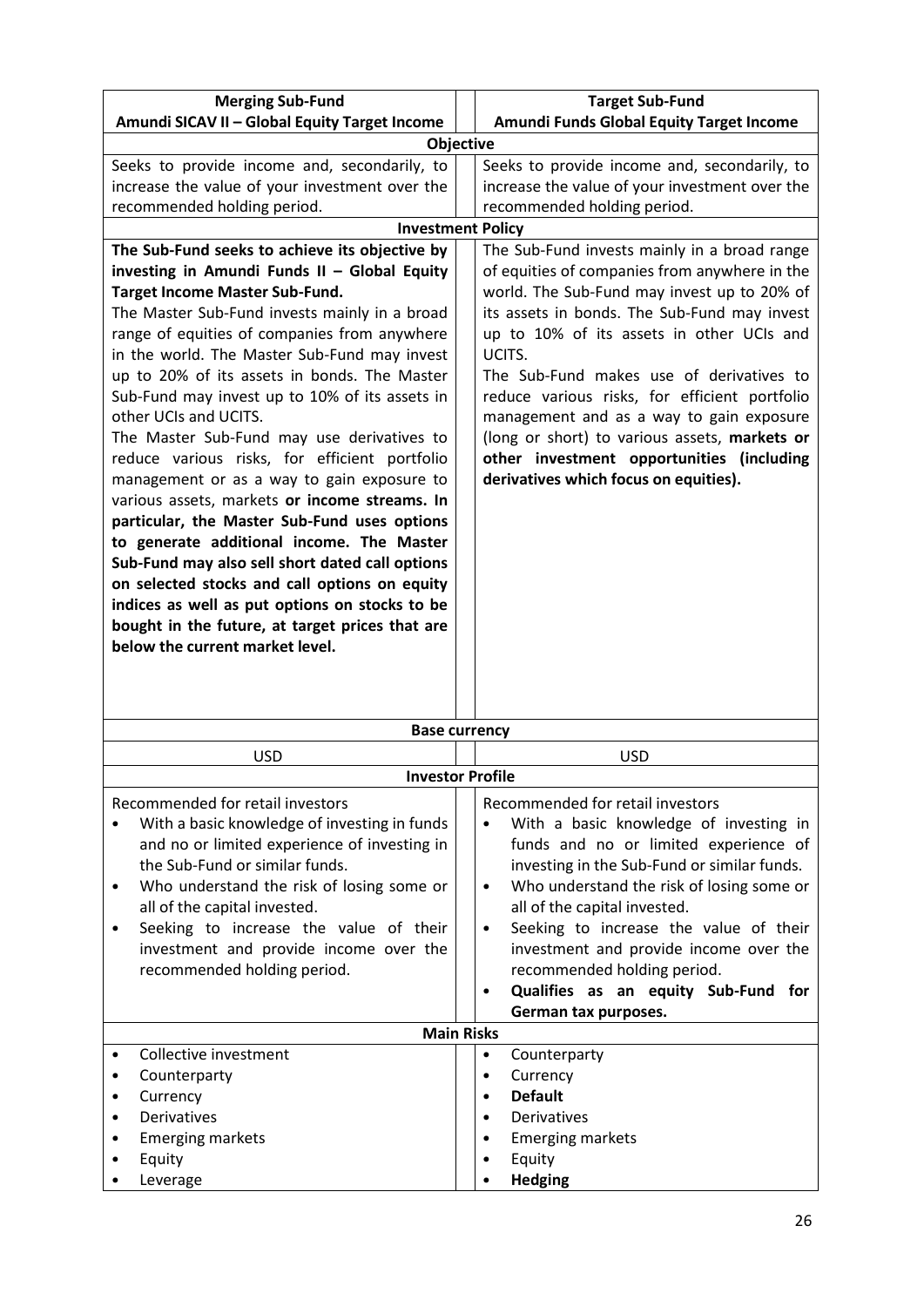| Liquidity                                                  | Investment fund<br>٠              |  |
|------------------------------------------------------------|-----------------------------------|--|
| Market                                                     | Liquidity                         |  |
| Operational                                                | <b>Management</b>                 |  |
|                                                            | Market                            |  |
|                                                            | Operational                       |  |
|                                                            | <b>Recommended holding period</b> |  |
| 5 years                                                    | 5 years                           |  |
| <b>Risk management method of the Master Sub-Fund</b>       |                                   |  |
| <b>Relative VaR</b>                                        | Commitment                        |  |
| Risk reference portfolio                                   |                                   |  |
| MSCI World Index                                           | Not applicable                    |  |
| Maximum expected leverage of the Master Sub-Fund           |                                   |  |
| 125%<br>110%                                               |                                   |  |
| Exposure of assets to TRS (at the Master Sub-Fund's level) |                                   |  |
| Expected: 0%                                               | Expected: 0%                      |  |
| Maximum: 0%                                                | Maximum: 0%                       |  |
| <b>Exposure to SFT (at the Master Sub-Fund's level)</b>    |                                   |  |
| Expected: 0%                                               | Expected: 0%                      |  |
| Maximum: 0%                                                | Maximum: 90%                      |  |
| <b>Investment Manager of the Master Sub-Fund</b>           |                                   |  |
| Amundi Ireland Limited                                     | Amundi Ireland Limited            |  |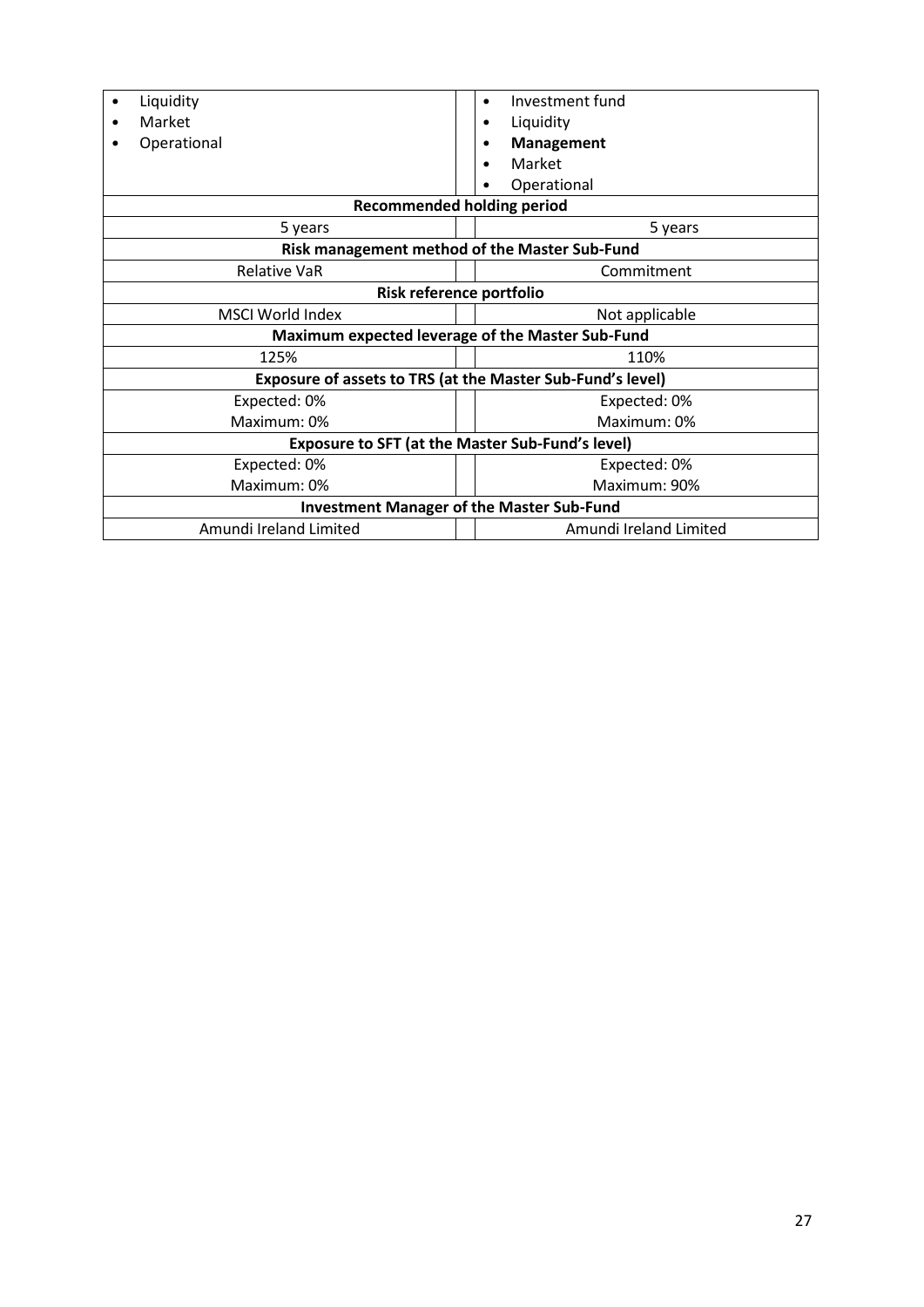| <b>Merging Sub-Fund</b><br>Amundi SICAV II -                                                                                                                                                                                                                                                                                                                                                                                                                                                                                                                                                                                                                                                                                                                                                                                                                                                                                                                                                                                                                                                                                                                                                                                               | <b>Target Sub-Fund</b><br>Amundi Funds Global Multi-Asset Target                                                                                                                                                                                                                                                                                                                                                                                                                                                                                                                                                                                                                                                                                                                                                                                                    |  |
|--------------------------------------------------------------------------------------------------------------------------------------------------------------------------------------------------------------------------------------------------------------------------------------------------------------------------------------------------------------------------------------------------------------------------------------------------------------------------------------------------------------------------------------------------------------------------------------------------------------------------------------------------------------------------------------------------------------------------------------------------------------------------------------------------------------------------------------------------------------------------------------------------------------------------------------------------------------------------------------------------------------------------------------------------------------------------------------------------------------------------------------------------------------------------------------------------------------------------------------------|---------------------------------------------------------------------------------------------------------------------------------------------------------------------------------------------------------------------------------------------------------------------------------------------------------------------------------------------------------------------------------------------------------------------------------------------------------------------------------------------------------------------------------------------------------------------------------------------------------------------------------------------------------------------------------------------------------------------------------------------------------------------------------------------------------------------------------------------------------------------|--|
| <b>Global Multi-Asset Target Income</b>                                                                                                                                                                                                                                                                                                                                                                                                                                                                                                                                                                                                                                                                                                                                                                                                                                                                                                                                                                                                                                                                                                                                                                                                    | Income                                                                                                                                                                                                                                                                                                                                                                                                                                                                                                                                                                                                                                                                                                                                                                                                                                                              |  |
| <b>Objective</b>                                                                                                                                                                                                                                                                                                                                                                                                                                                                                                                                                                                                                                                                                                                                                                                                                                                                                                                                                                                                                                                                                                                                                                                                                           |                                                                                                                                                                                                                                                                                                                                                                                                                                                                                                                                                                                                                                                                                                                                                                                                                                                                     |  |
| Seeks to provide income and, secondarily, to<br>increase the value of your investment over the<br>recommended holding period.                                                                                                                                                                                                                                                                                                                                                                                                                                                                                                                                                                                                                                                                                                                                                                                                                                                                                                                                                                                                                                                                                                              | Seeks to provide income and, secondarily, to<br>increase the value of your investment over the<br>recommended holding period.                                                                                                                                                                                                                                                                                                                                                                                                                                                                                                                                                                                                                                                                                                                                       |  |
| <b>Investment Policy</b>                                                                                                                                                                                                                                                                                                                                                                                                                                                                                                                                                                                                                                                                                                                                                                                                                                                                                                                                                                                                                                                                                                                                                                                                                   |                                                                                                                                                                                                                                                                                                                                                                                                                                                                                                                                                                                                                                                                                                                                                                                                                                                                     |  |
| The Sub-Fund seeks to achieve its objective by<br>investing in Amundi Funds II - Global Multi-<br>Asset Target Income Master Sub-Fund.<br>The Master Sub-Fund mainly invests in a broad<br>range of securities from around the world,<br>including emerging markets. This may include<br>equities, government and corporate bonds and<br>money market securities. The Master Sub-<br>Fund's bond investments may be of any quality<br>(investment grade or below).<br>The Master Sub-Fund may invest up to 10% of<br>its assets in other UCIs and UCITS.<br>The Master Sub-Fund may use derivatives to<br>reduce various risks, for efficient portfolio<br>management or as a way to gain exposure<br>(either long or short) to various assets, markets<br>or income streams. The Master Sub-Fund may<br>use derivatives to gain exposure to loans up to a<br>maximum of 20% of its assets. In particular, the<br>Master Sub-Fund may also use options to<br>generate additional income.<br>The Master Sub-Fund may sell short dated call<br>options on selected stocks and call options on<br>equity indices as well as put options on stocks<br>to be bought in the future, at target prices that<br>are below the current market level. | The Sub-Fund mainly invests in a broad range<br>of securities from around the world, including<br>emerging markets. This may include equities,<br>government and corporate bonds and money<br>securities.<br>The Sub-Fund's<br>bond<br>market<br>investments may be of any quality (investment<br>grade or below).<br>The Sub-Fund may invest up to 10% of its<br>assets in other UCIs and UCITS.<br>The Sub-Fund makes use of derivatives to<br>reduce various risks, for efficient portfolio<br>management and as a way to gain exposure<br>(long or short) to various assets, markets or<br>other investment opportunities (including<br>derivatives which focus on credit, equities,<br>foreign<br>interest<br>exchange,<br>and<br>rates,<br>inflation). The Sub-Fund may use derivatives<br>to gain exposure to loans up to a maximum of<br>20% of its assets. |  |
| <b>Base currency</b>                                                                                                                                                                                                                                                                                                                                                                                                                                                                                                                                                                                                                                                                                                                                                                                                                                                                                                                                                                                                                                                                                                                                                                                                                       |                                                                                                                                                                                                                                                                                                                                                                                                                                                                                                                                                                                                                                                                                                                                                                                                                                                                     |  |
| <b>USD</b>                                                                                                                                                                                                                                                                                                                                                                                                                                                                                                                                                                                                                                                                                                                                                                                                                                                                                                                                                                                                                                                                                                                                                                                                                                 | <b>USD</b>                                                                                                                                                                                                                                                                                                                                                                                                                                                                                                                                                                                                                                                                                                                                                                                                                                                          |  |
| <b>Investor Profile</b>                                                                                                                                                                                                                                                                                                                                                                                                                                                                                                                                                                                                                                                                                                                                                                                                                                                                                                                                                                                                                                                                                                                                                                                                                    |                                                                                                                                                                                                                                                                                                                                                                                                                                                                                                                                                                                                                                                                                                                                                                                                                                                                     |  |
| Recommended for retail investors<br>With a basic knowledge of investing in funds<br>and no or limited experience of investing in<br>the Sub-Fund or similar funds.<br>Who understand the risk of losing some or<br>٠<br>all of the capital invested.<br>Seeking to increase the value of their<br>٠                                                                                                                                                                                                                                                                                                                                                                                                                                                                                                                                                                                                                                                                                                                                                                                                                                                                                                                                        | Recommended for retail investors<br>With a basic knowledge of investing in<br>funds and no or limited experience of<br>investing in the Sub-Fund or similar funds.<br>Who understand the risk of losing some or<br>$\bullet$<br>all of the capital invested.<br>Seeking to increase the value of their<br>$\bullet$                                                                                                                                                                                                                                                                                                                                                                                                                                                                                                                                                 |  |
| investment and provide income over the<br>rocommondod holding noriod                                                                                                                                                                                                                                                                                                                                                                                                                                                                                                                                                                                                                                                                                                                                                                                                                                                                                                                                                                                                                                                                                                                                                                       | investment and provide income over the<br>commonded holding neriod                                                                                                                                                                                                                                                                                                                                                                                                                                                                                                                                                                                                                                                                                                                                                                                                  |  |

|                   | recommended holding period. |  | recommended holding period. |
|-------------------|-----------------------------|--|-----------------------------|
| <b>Main Risks</b> |                             |  |                             |
|                   | Collective investment       |  | Counterparty                |
| $\bullet$         | Counterparty                |  | Credit                      |
|                   | Credit                      |  | Currency                    |
|                   | Currency                    |  | <b>Default</b>              |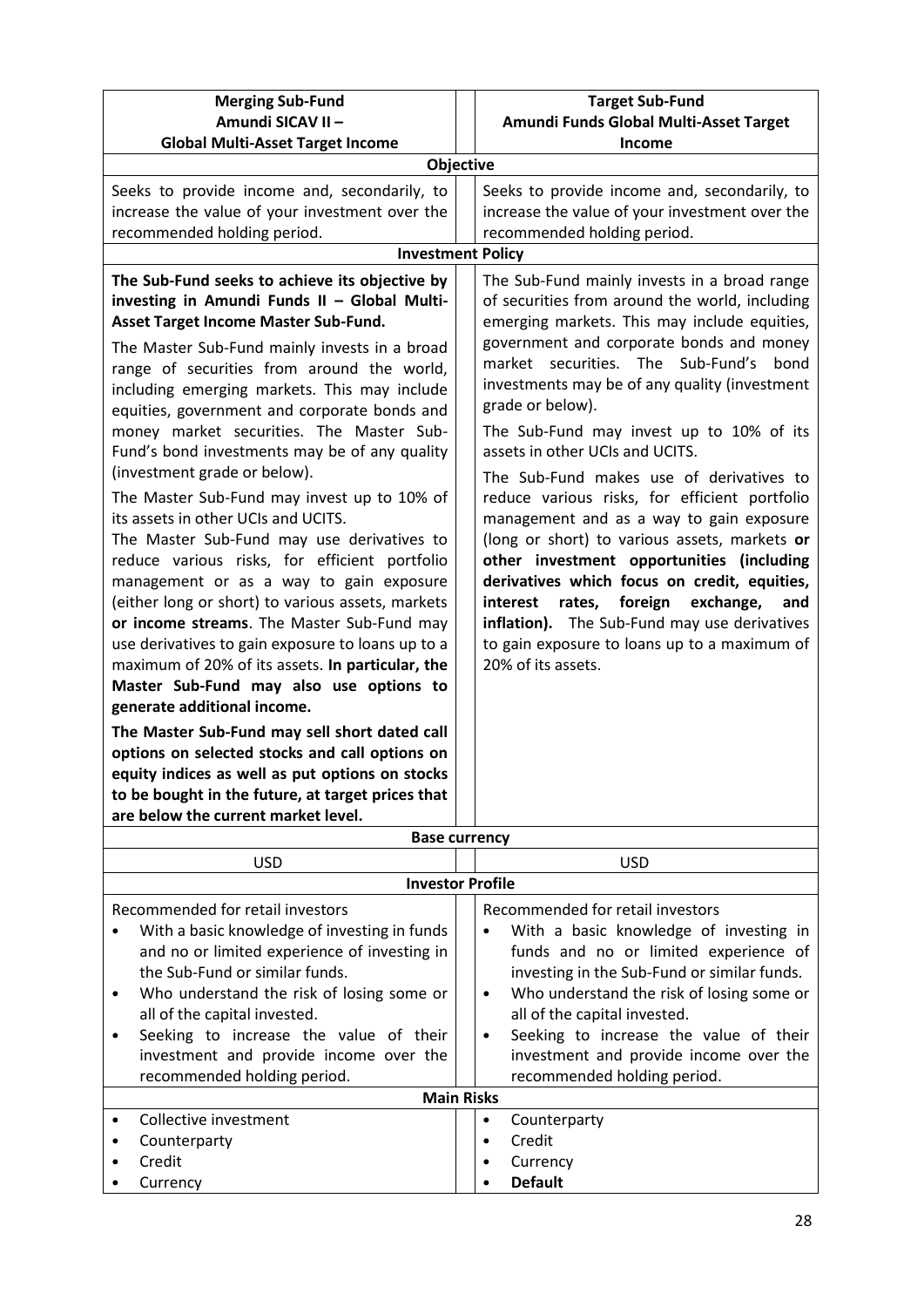| Derivatives                                                    | Derivatives<br>$\bullet$                                   |  |  |
|----------------------------------------------------------------|------------------------------------------------------------|--|--|
| <b>Emerging markets</b><br>$\bullet$                           | <b>Emerging markets</b>                                    |  |  |
| Equity<br>$\bullet$                                            | Equity<br>$\bullet$                                        |  |  |
| Hedging<br>$\bullet$                                           | Hedging<br>$\bullet$                                       |  |  |
| High yield/below investment grade<br>$\bullet$                 | High yield<br>$\bullet$                                    |  |  |
| securities                                                     | Interest rate                                              |  |  |
| Interest rate<br>$\bullet$                                     | Investment fund                                            |  |  |
| Leverage<br>$\bullet$                                          | Leverage                                                   |  |  |
| Liquidity<br>$\bullet$                                         | Liquidity                                                  |  |  |
| Market<br>$\bullet$                                            | <b>Management</b>                                          |  |  |
| <b>Money market investments</b><br>$\bullet$                   | Market                                                     |  |  |
| Operational<br>$\bullet$                                       | <b>MBS/ABS</b><br>$\bullet$                                |  |  |
| <b>Short positions</b>                                         | Operational                                                |  |  |
|                                                                | <b>Prepayment and extension</b>                            |  |  |
| <b>Recommended holding period</b>                              |                                                            |  |  |
| 4 years                                                        | 4 years                                                    |  |  |
| Risk management method of the Master Sub-Fund                  |                                                            |  |  |
| <b>Relative VaR</b>                                            | Absolute VaR                                               |  |  |
| Risk reference portfolio                                       |                                                            |  |  |
| 40% MSCI World Index; 25% ICE BofA ML Global<br>Not applicable |                                                            |  |  |
| High Yield Index; 10% MSCI Emerging Markets                    |                                                            |  |  |
| Index; 10% Bloomberg Barclays Global                           |                                                            |  |  |
| Aggregate Corporate Index; 10% JP Morgan                       |                                                            |  |  |
| EMBI Global Diversified Index; 5% Euro EONIA                   |                                                            |  |  |
| Index                                                          |                                                            |  |  |
|                                                                | Maximum expected leverage of the Master Sub-Fund           |  |  |
| 450%                                                           | 450%                                                       |  |  |
|                                                                | Exposure of assets to TRS (at the Master Sub-Fund's level) |  |  |
| Expected: 5%                                                   | Expected: 5%                                               |  |  |
| Maximum: 10%                                                   | Maximum: 100%                                              |  |  |
|                                                                | <b>Exposure to SFT (at the Master Sub-Fund's level)</b>    |  |  |
| Expected: 0%                                                   | Expected: 0%                                               |  |  |
| Maximum: 0%                                                    | Maximum: 90%                                               |  |  |
| <b>Investment Manager of the Master Sub-Fund</b>               |                                                            |  |  |
|                                                                |                                                            |  |  |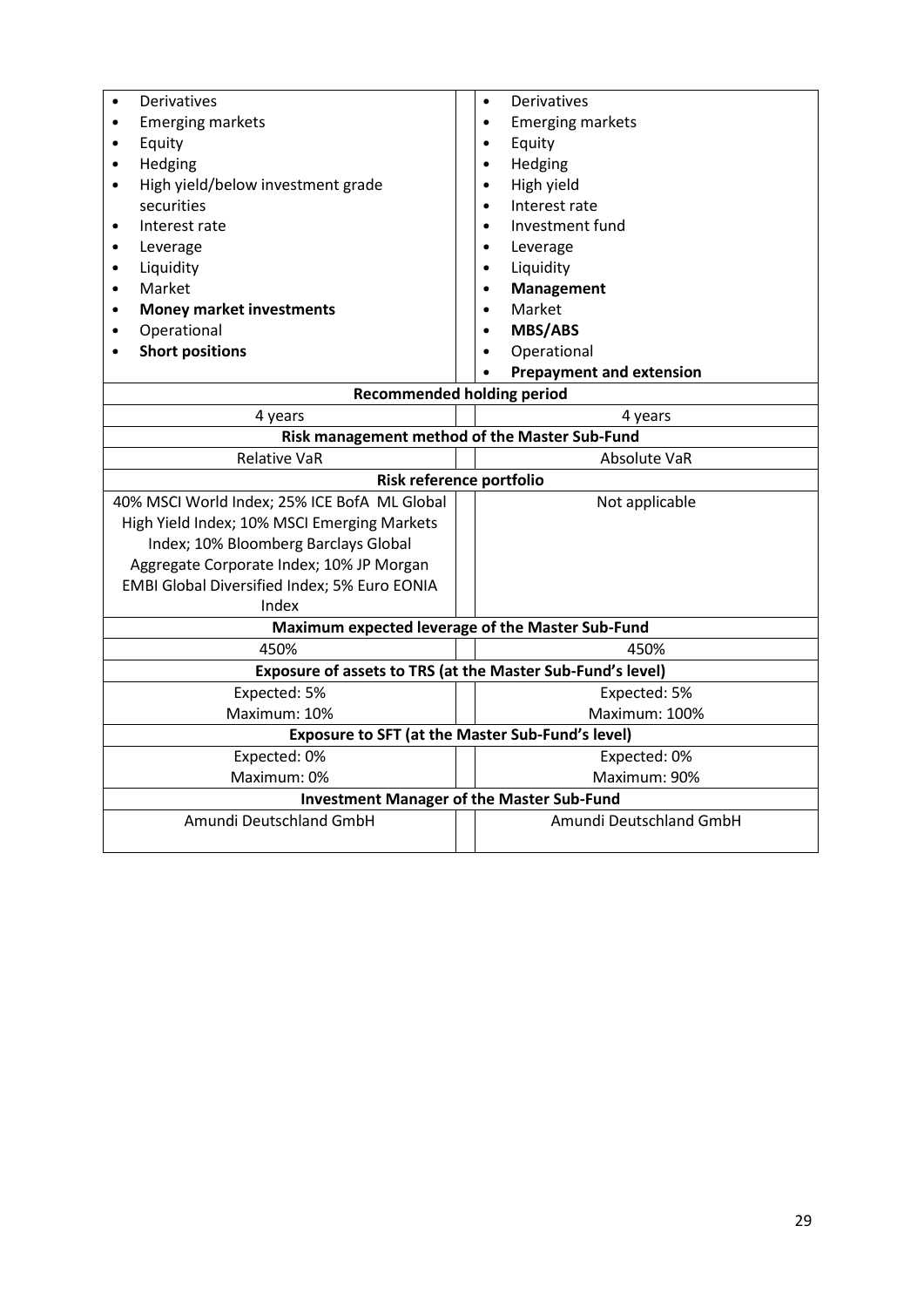| <b>Merging Sub-Fund</b>                                                                          | <b>Target Sub-Fund</b>                                                                    |  |
|--------------------------------------------------------------------------------------------------|-------------------------------------------------------------------------------------------|--|
| Amundi SICAV II -                                                                                | Amundi Funds Multi-Strategy Growth                                                        |  |
| <b>Multi-Strategy Growth</b>                                                                     |                                                                                           |  |
| Objective                                                                                        |                                                                                           |  |
| Seeks to achieve positive returns in excess of                                                   | Seeks to achieve positive returns in excess of                                            |  |
| cash over a full market cycle.                                                                   | cash over a full market cycle over the                                                    |  |
|                                                                                                  | recommended holding period.                                                               |  |
| <b>Investment Policy</b>                                                                         |                                                                                           |  |
| The Sub-Fund seeks to achieve its objective by                                                   | The Sub-Fund invests, directly or indirectly, in                                          |  |
| investing in Amundi Funds II - Multi-Strategy<br><b>Growth Master Sub-Fund.</b>                  | a broad range of securities from around the                                               |  |
| The Master Sub-Fund invests, directly or                                                         | world, including emerging markets. These                                                  |  |
| indirectly, in a broad range of securities from                                                  | investments may include government and                                                    |  |
| around the world, including emerging markets.                                                    | corporate bonds of any maturity, equities,                                                |  |
| These investments may include government                                                         | convertible<br>bonds<br>and<br>market<br>money<br>securities.                             |  |
| and corporate bonds of any maturity, equities,                                                   |                                                                                           |  |
| convertible bonds and money market securities.                                                   | The Sub-Fund may invest up to 100% of its                                                 |  |
| The Master Sub-Fund may invest up to 100% of                                                     | assets in equities and up to 25% in convertible                                           |  |
| its assets in equities and up to 25% in                                                          | bonds (including up to 10% in contingent<br>convertible bonds).                           |  |
| convertible bonds (including up to 10% in                                                        |                                                                                           |  |
| contingent convertible bonds). The Master Sub-                                                   | The Sub-Fund's investments will mainly be<br>denominated<br>other<br>European             |  |
| Fund's investments will mainly be denominated                                                    | in<br>euro,<br>currencies, U.S. dollars or Japanese yen.                                  |  |
| in euro, other European currencies, U.S. dollars                                                 |                                                                                           |  |
| or Japanese yen.                                                                                 | The Sub-Fund may invest up to 10% of its<br>assets in other UCIs and UCITS.               |  |
| The Master Sub-Fund may invest up to 10% of                                                      |                                                                                           |  |
| its assets in other UCIs and UCITS. The Master<br>Sub-Fund makes extensive use of derivatives to | The Sub-Fund makes use of derivatives to                                                  |  |
| reduce various risks, for efficient portfolio                                                    | reduce various risks, for efficient portfolio                                             |  |
| management and as a way to gain exposure                                                         | management and as a way to gain exposure<br>(long or short) to various assets, markets or |  |
| (either long or short) to various assets, markets                                                | other investment opportunities (including                                                 |  |
| or income streams. This may generate a high                                                      | derivatives which focus on credit, equities,                                              |  |
| level of leverage. In particular, the Master Sub-                                                | interest rates, foreign exchange, volatility and                                          |  |
| Fund may invest in short and medium-term                                                         | inflation). The Sub-Fund may use derivatives                                              |  |
| interest rate swaps. The Master Sub-Fund may                                                     | to gain exposure to loans up to a maximum of                                              |  |
| use derivatives to gain exposure to loans up to a                                                | 20% of its assets.                                                                        |  |
| maximum of 20% of its assets. At all times, the                                                  |                                                                                           |  |
| long positions of the Master Sub-Fund will be                                                    |                                                                                           |  |
| sufficiently liquid to cover obligations arising                                                 |                                                                                           |  |
| from its short positions.                                                                        |                                                                                           |  |
| <b>Base currency</b>                                                                             |                                                                                           |  |

| <b>EUR</b>                                                                                                                                                                                                                                                                                                                                                         | EUR                                                                                                                                                                                                                                                                                                                                                                                     |  |
|--------------------------------------------------------------------------------------------------------------------------------------------------------------------------------------------------------------------------------------------------------------------------------------------------------------------------------------------------------------------|-----------------------------------------------------------------------------------------------------------------------------------------------------------------------------------------------------------------------------------------------------------------------------------------------------------------------------------------------------------------------------------------|--|
| <b>Investor Profile</b>                                                                                                                                                                                                                                                                                                                                            |                                                                                                                                                                                                                                                                                                                                                                                         |  |
| Recommended for retail investors<br>With a basic knowledge of investing in funds<br>and no or limited experience of investing in<br>the Sub-Fund or similar funds.<br>Who understand the risk of losing some or<br>all of the capital invested.<br>Seeking to increase the value of their<br>investment and provide income over the<br>recommended holding period. | Recommended for retail investors<br>With a basic knowledge of investing in<br>٠<br>funds and no or limited experience<br>of investing in the Sub-Fund or similar<br>funds.<br>Who understand the risk of losing some or<br>all of the capital invested.<br>Seeking to increase the value of their<br>$\bullet$<br>investment and provide income over the<br>recommended holding period. |  |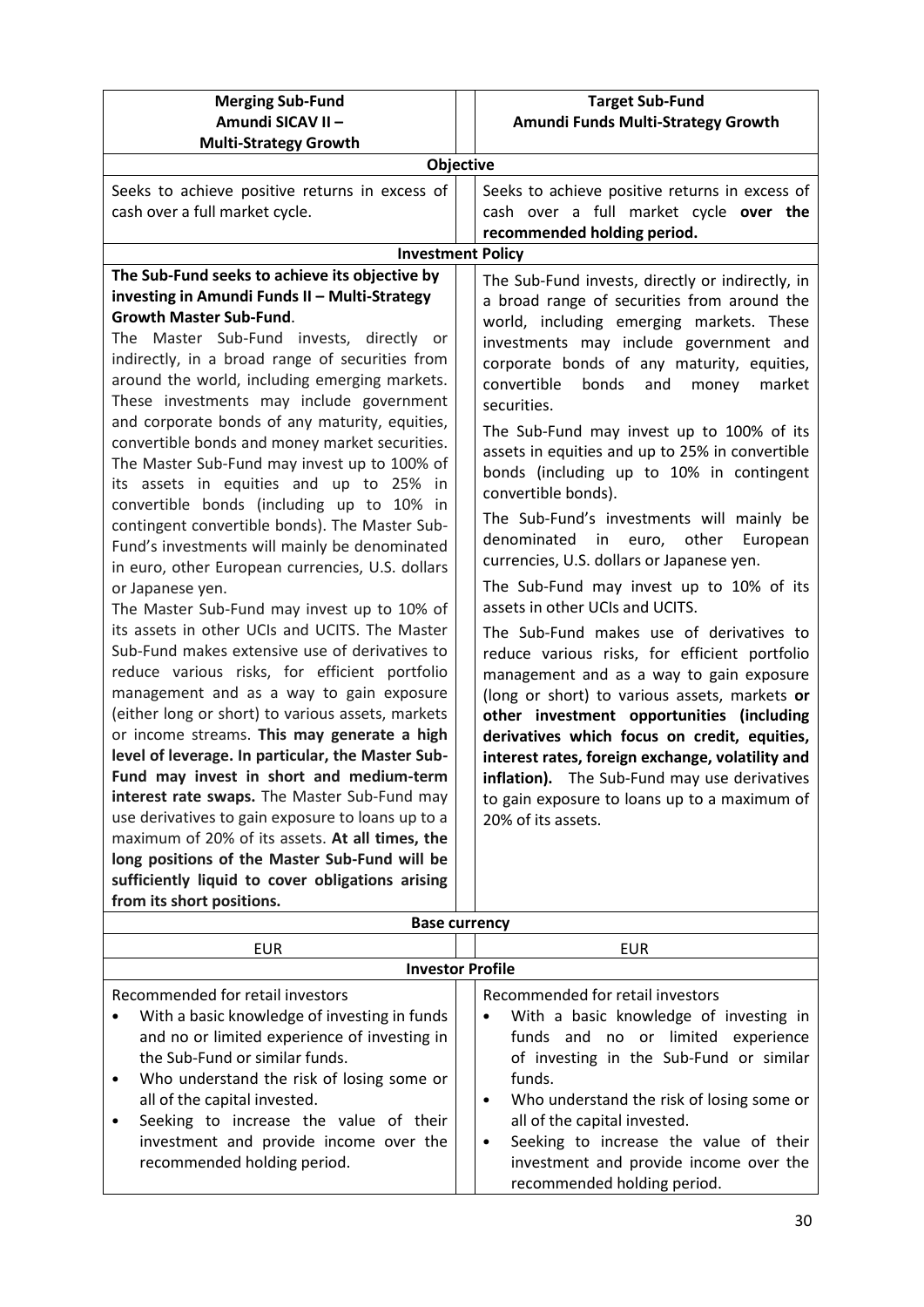| <b>Main Risks</b>                                |                                                            |  |                                 |
|--------------------------------------------------|------------------------------------------------------------|--|---------------------------------|
|                                                  | Collective investment                                      |  | Counterparty<br>$\bullet$       |
|                                                  | <b>Contingent convertible bonds</b>                        |  | Credit<br>$\bullet$             |
|                                                  | Counterparty                                               |  | Currency                        |
|                                                  | Credit                                                     |  | <b>Default</b>                  |
| ٠                                                | Currency                                                   |  | Derivatives                     |
|                                                  | Derivatives (extensive use)                                |  | <b>Emerging markets</b>         |
| $\bullet$                                        | <b>Emerging markets</b>                                    |  | Equity                          |
| $\bullet$                                        | Equity                                                     |  | Hedging                         |
| $\bullet$                                        | Hedging                                                    |  | <b>High yield</b>               |
| $\bullet$                                        | Interest rate                                              |  | Interest rate                   |
| $\bullet$                                        | Leverage                                                   |  | Investment fund                 |
| $\bullet$                                        | Liquidity                                                  |  | Leverage                        |
| $\bullet$                                        | Market                                                     |  | Liquidity<br>$\bullet$          |
|                                                  | <b>Money market investments</b>                            |  | <b>Management</b>               |
| $\bullet$                                        | Operational                                                |  | Market                          |
|                                                  | <b>Short positions</b>                                     |  | <b>MBS/ABS</b>                  |
|                                                  |                                                            |  | Operational                     |
|                                                  |                                                            |  | <b>Prepayment and extension</b> |
| <b>Recommended holding period</b>                |                                                            |  |                                 |
|                                                  | 5 years<br>5 years                                         |  |                                 |
|                                                  | Risk management method of the Master Sub-Fund              |  |                                 |
|                                                  | Absolute VaR                                               |  | Absolute VaR                    |
|                                                  | Risk reference portfolio                                   |  |                                 |
|                                                  | Not applicable                                             |  | Not applicable                  |
| Maximum expected leverage of the Master Sub-Fund |                                                            |  |                                 |
|                                                  | 1500%                                                      |  | 1500%                           |
|                                                  | Exposure of assets to TRS (at the Master Sub-Fund's level) |  |                                 |
|                                                  | Expected: 15%                                              |  | Expected: 15%                   |
|                                                  | Maximum: 20%                                               |  | Maximum: 100%                   |
|                                                  | Exposure to SFT (at the Master Sub-Fund's level)           |  |                                 |
|                                                  | Expected: 5%                                               |  | Expected: 5%                    |
|                                                  | Maximum: 25%                                               |  | Maximum: 90%                    |
| <b>Investment Manager of the Master Sub-Fund</b> |                                                            |  |                                 |
|                                                  | Amundi SGR S.p.A.                                          |  | Amundi SGR S.p.A.               |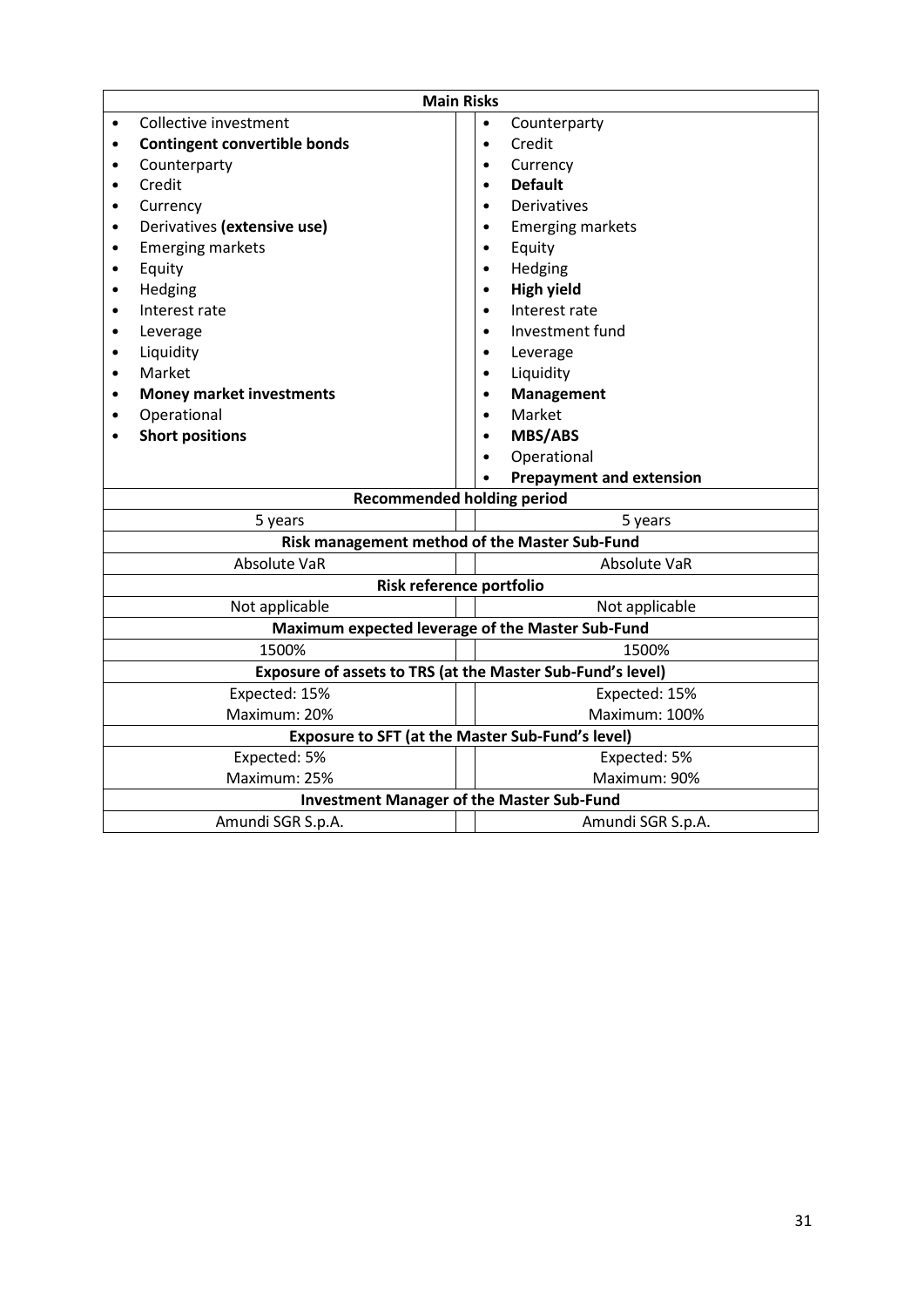|                                                     | <b>Target Sub-Fund</b>                                 |
|-----------------------------------------------------|--------------------------------------------------------|
| <b>Merging Sub-Fund</b><br>Amundi SICAV II -        |                                                        |
| <b>Pioneer Flexible Opportunities</b>               | Amundi Funds Pioneer Flexible Opportunities            |
|                                                     | Objective                                              |
|                                                     |                                                        |
| Seeks to increase the value of your investment      | Seeks to increase the value of your investment         |
| and to provide income over the recommended          | and to provide income over the recommended             |
| holding period.                                     | holding period.                                        |
|                                                     | <b>Investment Policy</b>                               |
| The Sub-Fund seeks to achieve its objective by      | The Sub-Fund mainly invests in a broad range           |
| investing in Amundi Funds II - Pioneer Flexible     | of securities from around the world, including         |
| <b>Opportunities Master Sub-Fund.</b>               | emerging markets. The mix of securities can            |
| The Master Sub-Fund mainly invests in a broad       | include equities, government and corporate             |
| range of securities from around the world,          | market<br>bonds,<br>money<br>securities<br>and         |
| including emerging markets. The mix of              | investments whose values are linked to                 |
| securities can include equities, government and     | commodity prices and up to 20% in asset-               |
| corporate bonds, money market securities and        | backed and mortgage-related securities.                |
| investments whose values are linked to              | The Sub-Fund may invest up to 10% of its               |
| commodity prices.                                   | assets in other UCIs and UCITS.                        |
| The Master Sub-Fund may invest up to 20% of         | The Sub-Fund makes use of derivatives to               |
| its assets in asset-backed and mortgage-related     | reduce various risks, for efficient portfolio          |
| securities and up to 10% of its assets in other     | management and as a way to gain exposure               |
| UCIs and UCITS.                                     | (long or short) to various assets, markets or          |
| The Master Sub-Fund may use derivatives to          | other investment opportunities (including              |
| reduce various risks, for efficient portfolio       | derivatives which focus on equities).<br>The           |
| management or as a way to gain exposure to          | Sub-Fund may use derivatives to gain exposure          |
| various assets, markets or income streams. In       | to loans up to a maximum of 20% of its assets.         |
| particular, the Master Sub-Fund will hold           |                                                        |
| positions in any currency and will<br>use           |                                                        |
| derivatives to manage its currency exposure         |                                                        |
| Master Sub-Fund<br>flexibly.<br>The<br>may<br>use   |                                                        |
| derivatives to gain exposure to loans up to a       |                                                        |
| maximum of 20% of its assets.                       |                                                        |
|                                                     |                                                        |
|                                                     | <b>Base currency</b>                                   |
| <b>USD</b>                                          | <b>USD</b>                                             |
|                                                     | <b>Investor Profile</b>                                |
| Recommended for retail investors                    | Recommended for retail investors<br>$\bullet$          |
| With a basic knowledge of investing in funds        | With a basic knowledge of investing in<br>$\bullet$    |
| and no or limited experience of investing in        | funds and no or limited experience of                  |
| the Sub-Fund or similar funds.                      | investing in the Sub-Fund or similar funds.            |
| Who understand the risk of losing some or<br>٠      | Who understand the risk of losing some or<br>$\bullet$ |
| all of the capital invested.                        | all of the capital invested.                           |
| Seeking to increase the value of their<br>$\bullet$ | Seeking to increase the value of their<br>$\bullet$    |
| investment and provide income over the              | investment and provide income over the                 |
| recommended holding period.                         | recommended holding period.                            |

## **Main Risks** • **Concentration**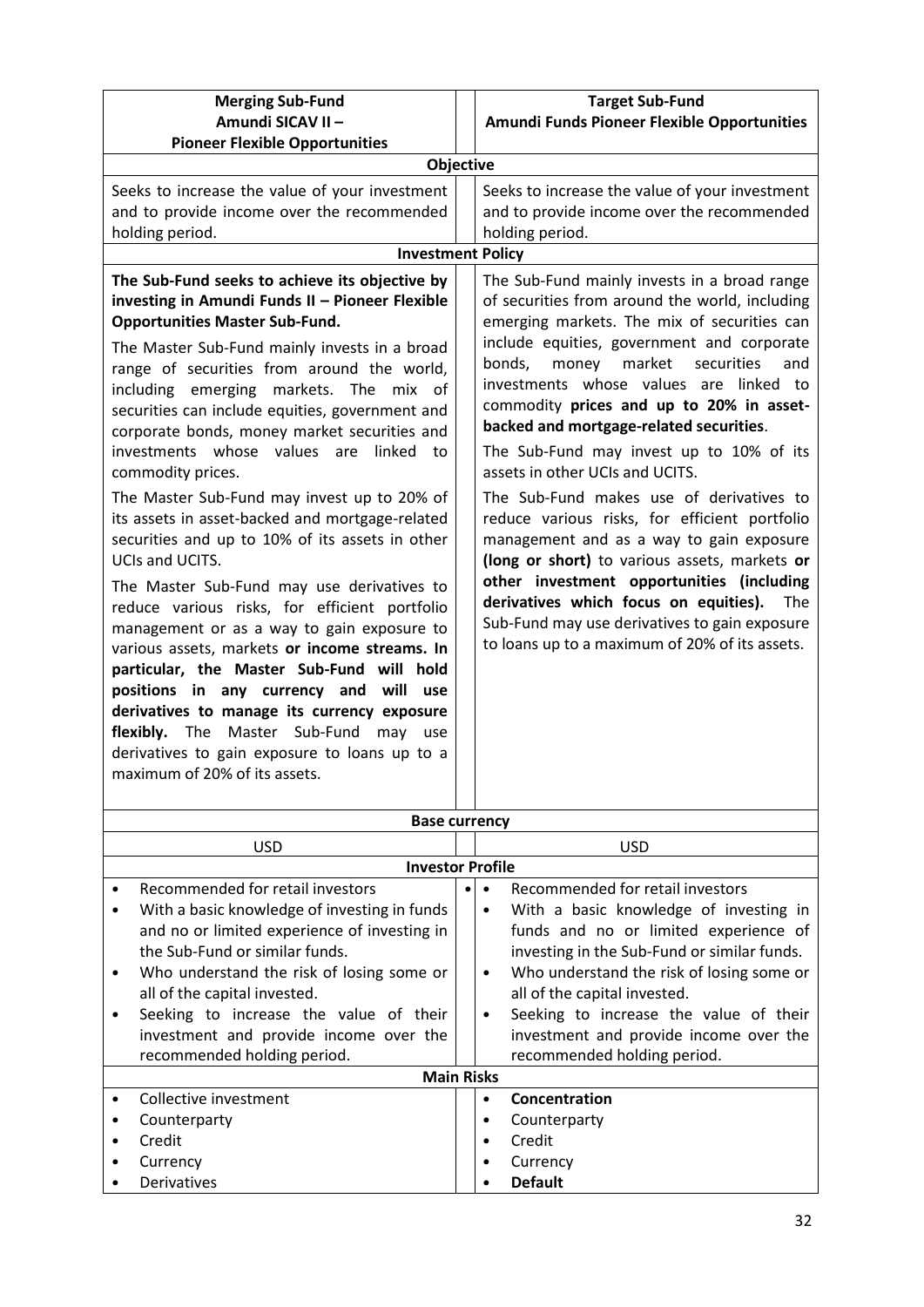| <b>Emerging markets</b>                                 | Derivatives<br>$\bullet$                                   |  |  |
|---------------------------------------------------------|------------------------------------------------------------|--|--|
| Equity                                                  | <b>Emerging markets</b><br>$\bullet$                       |  |  |
| Hedging                                                 | Equity                                                     |  |  |
| Interest rate                                           | Hedging                                                    |  |  |
| Liquidity                                               | <b>High yield</b>                                          |  |  |
| Market<br>$\bullet$                                     | Interest rate                                              |  |  |
| <b>Money market investments</b><br>٠                    | Investment fund                                            |  |  |
| Mortgage/Asset-backed securities                        | Leverage<br>٠                                              |  |  |
| Operational                                             | Liquidity                                                  |  |  |
|                                                         | Management                                                 |  |  |
|                                                         | Market                                                     |  |  |
|                                                         | MBS/ABS                                                    |  |  |
|                                                         | Operational                                                |  |  |
|                                                         | <b>Prepayment and extension</b>                            |  |  |
|                                                         | <b>Recommended holding period</b>                          |  |  |
| 5 years                                                 | 5 years                                                    |  |  |
| Risk management method of the Master Sub-Fund           |                                                            |  |  |
| Absolute VaR                                            | Absolute VaR                                               |  |  |
|                                                         | Risk reference portfolio                                   |  |  |
| Not applicable<br>Not applicable                        |                                                            |  |  |
|                                                         | Maximum expected leverage of the Master Sub-Fund           |  |  |
| 280%                                                    | 280%                                                       |  |  |
|                                                         | Exposure of assets to TRS (at the Master Sub-Fund's level) |  |  |
| Expected: 10%                                           | Expected: 10%                                              |  |  |
| Maximum: 20%                                            | Maximum: 100%                                              |  |  |
| <b>Exposure to SFT (at the Master Sub-Fund's level)</b> |                                                            |  |  |
| Expected: 0%                                            | Expected: 0%                                               |  |  |
| Maximum: 0%                                             | Maximum: 90%                                               |  |  |
| <b>Investment Manager of the Master Sub-Fund</b>        |                                                            |  |  |
| Amundi Pioneer Asset Management, Inc.                   | Amundi Pioneer Asset Management, Inc.                      |  |  |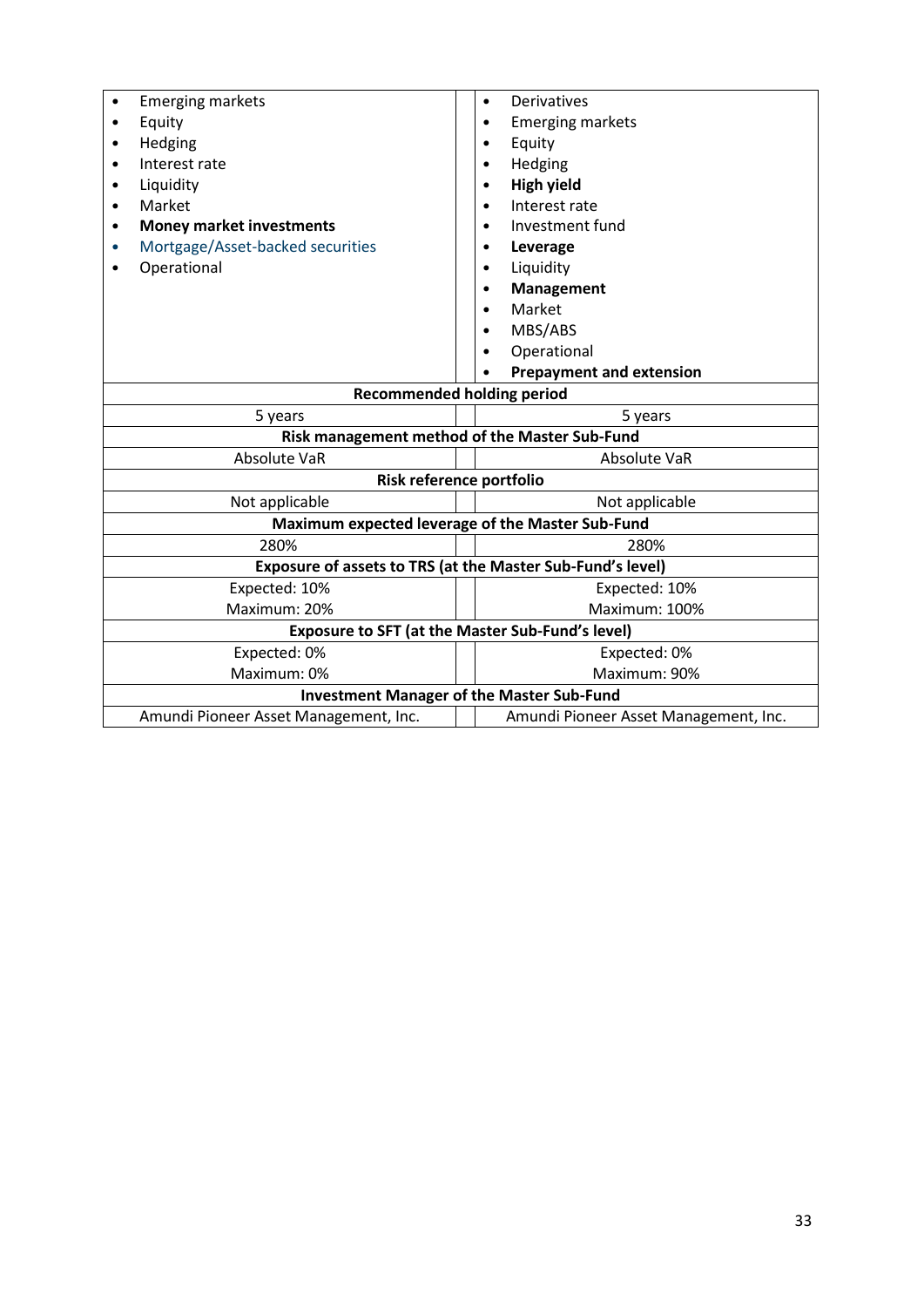| <b>Merging Sub-Fund</b>                                                                                                                                                                                                                                                                                                                                                                                                                                                                                                                                                                                                                                                                                                                                                                                                                                                                                                                                                                                                                                                                                                                                                                                     | <b>Target Sub-Fund</b>                                                                                                                                                                                                                                                                                                                                                                                                                                                                                                                                                                                                                                                                                                                                                                                                                                                                                                                                                                                                                                                                                                                |  |  |
|-------------------------------------------------------------------------------------------------------------------------------------------------------------------------------------------------------------------------------------------------------------------------------------------------------------------------------------------------------------------------------------------------------------------------------------------------------------------------------------------------------------------------------------------------------------------------------------------------------------------------------------------------------------------------------------------------------------------------------------------------------------------------------------------------------------------------------------------------------------------------------------------------------------------------------------------------------------------------------------------------------------------------------------------------------------------------------------------------------------------------------------------------------------------------------------------------------------|---------------------------------------------------------------------------------------------------------------------------------------------------------------------------------------------------------------------------------------------------------------------------------------------------------------------------------------------------------------------------------------------------------------------------------------------------------------------------------------------------------------------------------------------------------------------------------------------------------------------------------------------------------------------------------------------------------------------------------------------------------------------------------------------------------------------------------------------------------------------------------------------------------------------------------------------------------------------------------------------------------------------------------------------------------------------------------------------------------------------------------------|--|--|
| Amundi SICAV II - Pioneer Global High Yield                                                                                                                                                                                                                                                                                                                                                                                                                                                                                                                                                                                                                                                                                                                                                                                                                                                                                                                                                                                                                                                                                                                                                                 | Amundi Funds Pioneer Global High Yield Bond                                                                                                                                                                                                                                                                                                                                                                                                                                                                                                                                                                                                                                                                                                                                                                                                                                                                                                                                                                                                                                                                                           |  |  |
|                                                                                                                                                                                                                                                                                                                                                                                                                                                                                                                                                                                                                                                                                                                                                                                                                                                                                                                                                                                                                                                                                                                                                                                                             | <b>Objective</b>                                                                                                                                                                                                                                                                                                                                                                                                                                                                                                                                                                                                                                                                                                                                                                                                                                                                                                                                                                                                                                                                                                                      |  |  |
| Seeks to increase the value of your investment<br>and to provide income over the recommended<br>holding period.                                                                                                                                                                                                                                                                                                                                                                                                                                                                                                                                                                                                                                                                                                                                                                                                                                                                                                                                                                                                                                                                                             | Seeks to increase the value of your investment<br>and to provide income over the recommended<br>holding period.<br><b>Investment Policy</b>                                                                                                                                                                                                                                                                                                                                                                                                                                                                                                                                                                                                                                                                                                                                                                                                                                                                                                                                                                                           |  |  |
|                                                                                                                                                                                                                                                                                                                                                                                                                                                                                                                                                                                                                                                                                                                                                                                                                                                                                                                                                                                                                                                                                                                                                                                                             |                                                                                                                                                                                                                                                                                                                                                                                                                                                                                                                                                                                                                                                                                                                                                                                                                                                                                                                                                                                                                                                                                                                                       |  |  |
| The Sub-Fund seeks to achieve its objective by<br>investing in Amundi Funds II - Pioneer Global<br>High Yield Master Sub-Fund.<br>The Master Sub-Fund invests at least 80% of its<br>assets in below-investment grade bonds,<br>stocks, convertible bonds,<br>and<br>preferred<br>mortgage-related and asset-backed securities.<br>These securities will be from at least three<br>countries, and may be from anywhere in the<br>world, including emerging markets. Money<br>market securities and cash may be included in<br>the calculation of the percentage of the Master<br>Sub-Fund's assets invested in below-investment<br>grade bonds to the extent they constitute<br>interest due on securities held in the Master<br>Sub-Fund's portfolio and the value of securities<br>pending settlement.<br>The Master Sub-Fund may invest up to 10% of<br>its assets in other UCIs and UCITS.<br>The Master Sub-Fund may use derivatives to<br>reduce various risks, for efficient portfolio<br>management and as a way to gain exposure to<br>various assets, markets or income streams. The<br>Master Sub-Fund may use derivatives to gain<br>exposure to loans up to a maximum of 20% of<br>its assets. | The Sub-Fund invests at least 80% of its assets<br>in below-investment grade bonds, preferred<br>stocks, convertible bonds, and mortgage-<br>related and asset-backed securities. These<br>securities will be from at least three countries,<br>and may be from anywhere in the world,<br>including emerging markets. Money market<br>securities and cash may be included in the<br>calculation of the percentage of the Sub-<br>Fund's assets invested in below-investment<br>grade bonds to the extent they constitute<br>interest due on securities held in the Sub-<br>Fund's portfolio and the value of securities<br>pending settlement.<br>The Sub-Fund may invest up to 10% of its<br>assets in UCIs and UCITS.<br>The Sub-Fund makes use of derivatives to<br>reduce various risks, for efficient portfolio<br>management and as a way to gain exposure<br>(long or short) to various assets, markets or<br>other investment opportunities (including<br>derivatives which focus on credit, and foreign<br>exchange). The Sub-Fund may use derivatives<br>to gain exposure to loans up to a maximum of<br>20% of its assets. |  |  |
|                                                                                                                                                                                                                                                                                                                                                                                                                                                                                                                                                                                                                                                                                                                                                                                                                                                                                                                                                                                                                                                                                                                                                                                                             | <b>Base currency</b>                                                                                                                                                                                                                                                                                                                                                                                                                                                                                                                                                                                                                                                                                                                                                                                                                                                                                                                                                                                                                                                                                                                  |  |  |
|                                                                                                                                                                                                                                                                                                                                                                                                                                                                                                                                                                                                                                                                                                                                                                                                                                                                                                                                                                                                                                                                                                                                                                                                             |                                                                                                                                                                                                                                                                                                                                                                                                                                                                                                                                                                                                                                                                                                                                                                                                                                                                                                                                                                                                                                                                                                                                       |  |  |
| <b>EUR</b><br><b>EUR</b><br><b>Investor Profile</b>                                                                                                                                                                                                                                                                                                                                                                                                                                                                                                                                                                                                                                                                                                                                                                                                                                                                                                                                                                                                                                                                                                                                                         |                                                                                                                                                                                                                                                                                                                                                                                                                                                                                                                                                                                                                                                                                                                                                                                                                                                                                                                                                                                                                                                                                                                                       |  |  |
|                                                                                                                                                                                                                                                                                                                                                                                                                                                                                                                                                                                                                                                                                                                                                                                                                                                                                                                                                                                                                                                                                                                                                                                                             |                                                                                                                                                                                                                                                                                                                                                                                                                                                                                                                                                                                                                                                                                                                                                                                                                                                                                                                                                                                                                                                                                                                                       |  |  |

|           | Recommended for retail investors             |  |           | Recommended for retail investors            |
|-----------|----------------------------------------------|--|-----------|---------------------------------------------|
| ٠         | With a basic knowledge of investing in funds |  | ٠         | With a basic knowledge of investing in      |
|           | and no or limited experience of investing in |  |           | funds and no or limited experience of       |
|           | the Sub-Fund or similar funds.               |  |           | investing in the Sub-Fund or similar funds. |
| $\bullet$ | Who understand the risk of losing some or    |  | $\bullet$ | Who understand the risk of losing some or   |
|           | all of the capital invested.                 |  |           | all of the capital invested.                |
| $\bullet$ | Seeking to increase the value of their       |  | $\bullet$ | Seeking to increase the value of their      |
|           | investment and provide income over the       |  |           | investment and provide income over the      |
|           | recommended holding period.                  |  |           | recommended holding period.                 |
|           | <b>Main Risks</b>                            |  |           |                                             |
| $\bullet$ | Collective investment                        |  | $\bullet$ | Concentration                               |
| $\bullet$ | Credit                                       |  | ٠         | Counterparty                                |
| ٠         | Currency                                     |  | ٠         | Credit                                      |
|           | <b>Emerging markets</b>                      |  |           | Currency                                    |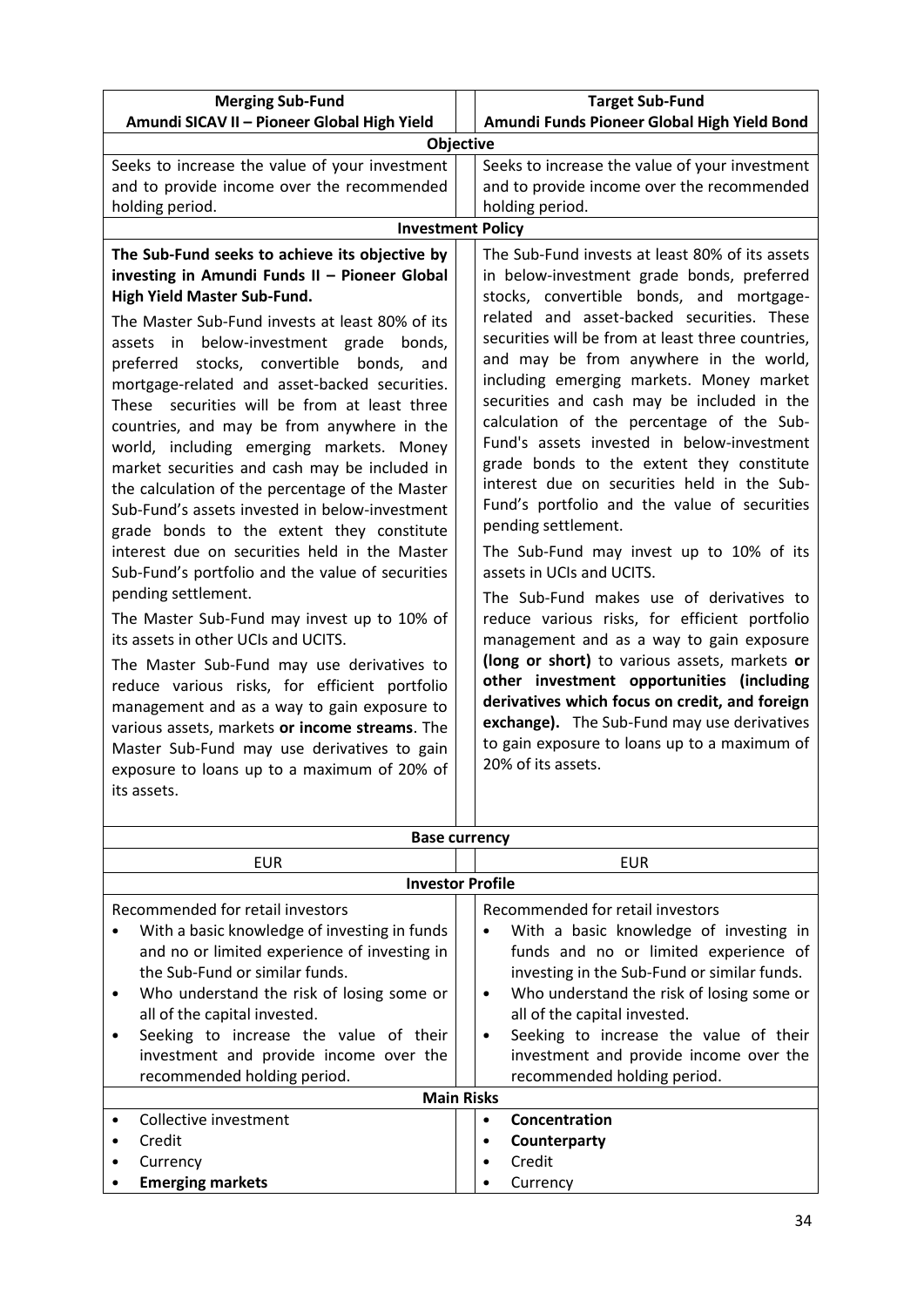| Hedging<br>٠                                               | <b>Default</b><br>$\bullet$           |  |
|------------------------------------------------------------|---------------------------------------|--|
| High yield/below investment grade<br>$\bullet$             | <b>Derivatives</b>                    |  |
| securities                                                 | Hedging                               |  |
| Interest rate                                              | High yield                            |  |
| Liquidity<br>$\bullet$                                     | Interest rate                         |  |
| Market<br>٠                                                | Investment fund                       |  |
| Mortgage/Asset-backed securities                           | Liquidity                             |  |
| <b>Money market investments</b>                            | <b>Management</b>                     |  |
| Operational                                                | Market                                |  |
|                                                            | MBS/ABS                               |  |
|                                                            | Operational                           |  |
|                                                            | <b>Prepayment and extension</b>       |  |
| <b>Recommended holding period</b>                          |                                       |  |
| 4 years<br>4 years                                         |                                       |  |
| Risk management method of the Master Sub-Fund              |                                       |  |
| <b>Relative VaR</b>                                        | Commitment                            |  |
| Risk reference portfolio                                   |                                       |  |
| Bloomberg Barclays Global High Yield Index                 | Not applicable                        |  |
| Maximum expected leverage of the Master Sub-Fund           |                                       |  |
| 30%                                                        | 110%                                  |  |
| Exposure of assets to TRS (at the Master Sub-Fund's level) |                                       |  |
| Expected: 0%                                               | Expected: 0%                          |  |
| Maximum: 0%                                                | Maximum: 0%                           |  |
| <b>Exposure to SFT (at the Master Sub-Fund's level)</b>    |                                       |  |
| Expected: 0%                                               | Expected: 0%                          |  |
| Maximum: 0%                                                | Maximum: 100%                         |  |
| <b>Investment Manager of the Master Sub-Fund</b>           |                                       |  |
| Amundi Pioneer Asset Management, Inc.                      | Amundi Pioneer Asset Management, Inc. |  |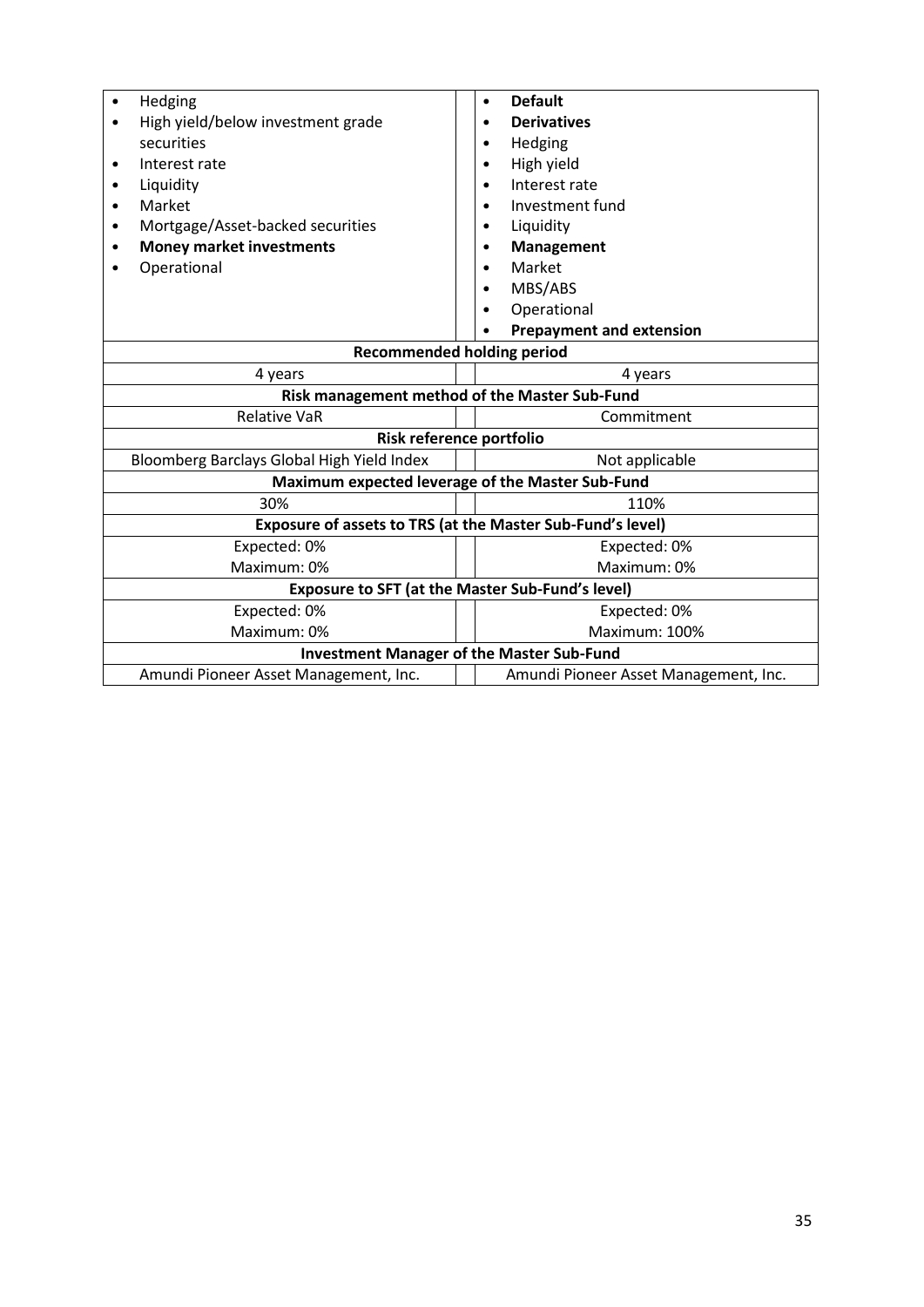| <b>Merging Sub-Fund</b>                                                                                                                                                                                                                                                                                                                                                                                                                                                                                                                                                                                                                                                                                                                                                                                                                                                                                                                                                                                                                                                                                                                                                                                                                          | <b>Target Sub-Fund</b>                                                                                                                                                                                                                                                                                                                                                                                                                                                                                                                                                                                                                                                                                                                                                                                                                                                                                                                                                                                                                                                                                                                                                                                  |
|--------------------------------------------------------------------------------------------------------------------------------------------------------------------------------------------------------------------------------------------------------------------------------------------------------------------------------------------------------------------------------------------------------------------------------------------------------------------------------------------------------------------------------------------------------------------------------------------------------------------------------------------------------------------------------------------------------------------------------------------------------------------------------------------------------------------------------------------------------------------------------------------------------------------------------------------------------------------------------------------------------------------------------------------------------------------------------------------------------------------------------------------------------------------------------------------------------------------------------------------------|---------------------------------------------------------------------------------------------------------------------------------------------------------------------------------------------------------------------------------------------------------------------------------------------------------------------------------------------------------------------------------------------------------------------------------------------------------------------------------------------------------------------------------------------------------------------------------------------------------------------------------------------------------------------------------------------------------------------------------------------------------------------------------------------------------------------------------------------------------------------------------------------------------------------------------------------------------------------------------------------------------------------------------------------------------------------------------------------------------------------------------------------------------------------------------------------------------|
| Amundi SICAV II -                                                                                                                                                                                                                                                                                                                                                                                                                                                                                                                                                                                                                                                                                                                                                                                                                                                                                                                                                                                                                                                                                                                                                                                                                                | Amundi Funds-                                                                                                                                                                                                                                                                                                                                                                                                                                                                                                                                                                                                                                                                                                                                                                                                                                                                                                                                                                                                                                                                                                                                                                                           |
| <b>Pioneer Income Opportunities</b>                                                                                                                                                                                                                                                                                                                                                                                                                                                                                                                                                                                                                                                                                                                                                                                                                                                                                                                                                                                                                                                                                                                                                                                                              | <b>Pioneer Income Opportunities</b>                                                                                                                                                                                                                                                                                                                                                                                                                                                                                                                                                                                                                                                                                                                                                                                                                                                                                                                                                                                                                                                                                                                                                                     |
| Seeks to provide income and as a secondary<br>capital<br>appreciation<br>objective<br>the<br>over<br>recommended holding period.<br>The Sub-Fund seeks to achieve its objective by<br>investing in Amundi Funds II - Pioneer Income<br><b>Opportunities Master Sub-Fund.</b>                                                                                                                                                                                                                                                                                                                                                                                                                                                                                                                                                                                                                                                                                                                                                                                                                                                                                                                                                                     | Objective<br>Seeks to provide income and as a secondary<br>objective capital appreciation<br>over<br>the<br>recommended holding period.<br><b>Investment Policy</b><br>The Sub-Fund has the flexibility to invest in a<br>broad range of income-producing securities<br>from around the world, including in emerging                                                                                                                                                                                                                                                                                                                                                                                                                                                                                                                                                                                                                                                                                                                                                                                                                                                                                    |
| The Master Sub-Fund has the flexibility to invest<br>in a broad range of income-producing securities<br>from around the world, including in emerging<br>markets. This may include equities, government<br>and corporate bonds and money market<br><b>The</b><br>Master<br>Sub-Fund's<br>securities.<br>bond<br>investments may be of any quality (investment<br>grade or below) including up to 20% in asset<br>backed and mortgage-related securities, and up<br>to 20% in convertible securities. The Master<br>Sub-Fund may invest up to 10% in contingent<br>convertible bonds and may also seek exposure<br>to real estate.<br>The Master Sub-Fund may invest without limit<br>in debt and equity securities of non-U.S. issuers,<br>including up to 30% of its total assets in debt<br>and equity securities of emerging market<br>issuers. The Master Sub-Fund may invest up to<br>10% of its assets in other UCIs and UCITS.<br>The Master Sub-Fund may use derivatives to<br>reduce various risks, for efficient portfolio<br>management or as a way to gain exposure to<br>various assets, markets or income streams. The<br>Master Sub-Fund may use derivatives to gain<br>exposure to loans up to a maximum of 20% of<br>its assets. | markets.<br>include<br><b>This</b><br>equities,<br>may<br>government and corporate bonds and money<br>market securities.<br>The Sub-Fund's bond investments may be of<br>any quality (investment grade or below)<br>including up to 20% in asset backed and<br>mortgage-related securities, and up to 20% in<br>convertible securities.<br>The Sub-Fund may invest up to 10% in<br>contingent convertible bonds and may also<br>seek exposure to real estate.<br>The Sub-Fund may invest without limit in debt<br>and equity securities of non-U.S. issuers,<br>including up to 30% of its total assets in debt<br>and equity securities of emerging market<br>issuers.<br>The Sub-Fund may invest up to 10% of its<br>assets in other UCIs and UCITS.<br>The Sub-Fund makes use of derivatives to<br>reduce various risks, for efficient portfolio<br>management and as a way to gain exposure<br>(long or short) to various assets, markets or<br>other investment opportunities (including<br>derivatives which focus on credit, equities,<br>interest rates and foreign exchange).<br><b>The</b><br>Sub-Fund may use derivatives to gain exposure<br>to loans up to a maximum of 20% of its assets. |
|                                                                                                                                                                                                                                                                                                                                                                                                                                                                                                                                                                                                                                                                                                                                                                                                                                                                                                                                                                                                                                                                                                                                                                                                                                                  | <b>Base currency</b>                                                                                                                                                                                                                                                                                                                                                                                                                                                                                                                                                                                                                                                                                                                                                                                                                                                                                                                                                                                                                                                                                                                                                                                    |
| <b>USD</b>                                                                                                                                                                                                                                                                                                                                                                                                                                                                                                                                                                                                                                                                                                                                                                                                                                                                                                                                                                                                                                                                                                                                                                                                                                       | <b>EUR</b>                                                                                                                                                                                                                                                                                                                                                                                                                                                                                                                                                                                                                                                                                                                                                                                                                                                                                                                                                                                                                                                                                                                                                                                              |
|                                                                                                                                                                                                                                                                                                                                                                                                                                                                                                                                                                                                                                                                                                                                                                                                                                                                                                                                                                                                                                                                                                                                                                                                                                                  | <b>Investor Profile</b>                                                                                                                                                                                                                                                                                                                                                                                                                                                                                                                                                                                                                                                                                                                                                                                                                                                                                                                                                                                                                                                                                                                                                                                 |
| Recommended for retail investors<br>With a basic knowledge of investing in funds<br>and no or limited experience of investing in<br>the Sub-Fund or similar funds.<br>Who understand the risk of losing some or                                                                                                                                                                                                                                                                                                                                                                                                                                                                                                                                                                                                                                                                                                                                                                                                                                                                                                                                                                                                                                  | Recommended for retail investors<br>$\bullet$<br>With a basic knowledge of investing in<br>$\bullet$<br>funds and no or limited experience of<br>investing in the Sub-Fund or similar funds.<br>Who understand the risk of losing some or<br>$\bullet$                                                                                                                                                                                                                                                                                                                                                                                                                                                                                                                                                                                                                                                                                                                                                                                                                                                                                                                                                  |

• Who understand the risk of losing some or all of the capital invested. • Seeking to receive income and as a

all of the capital invested. • Seeking to receive income and as a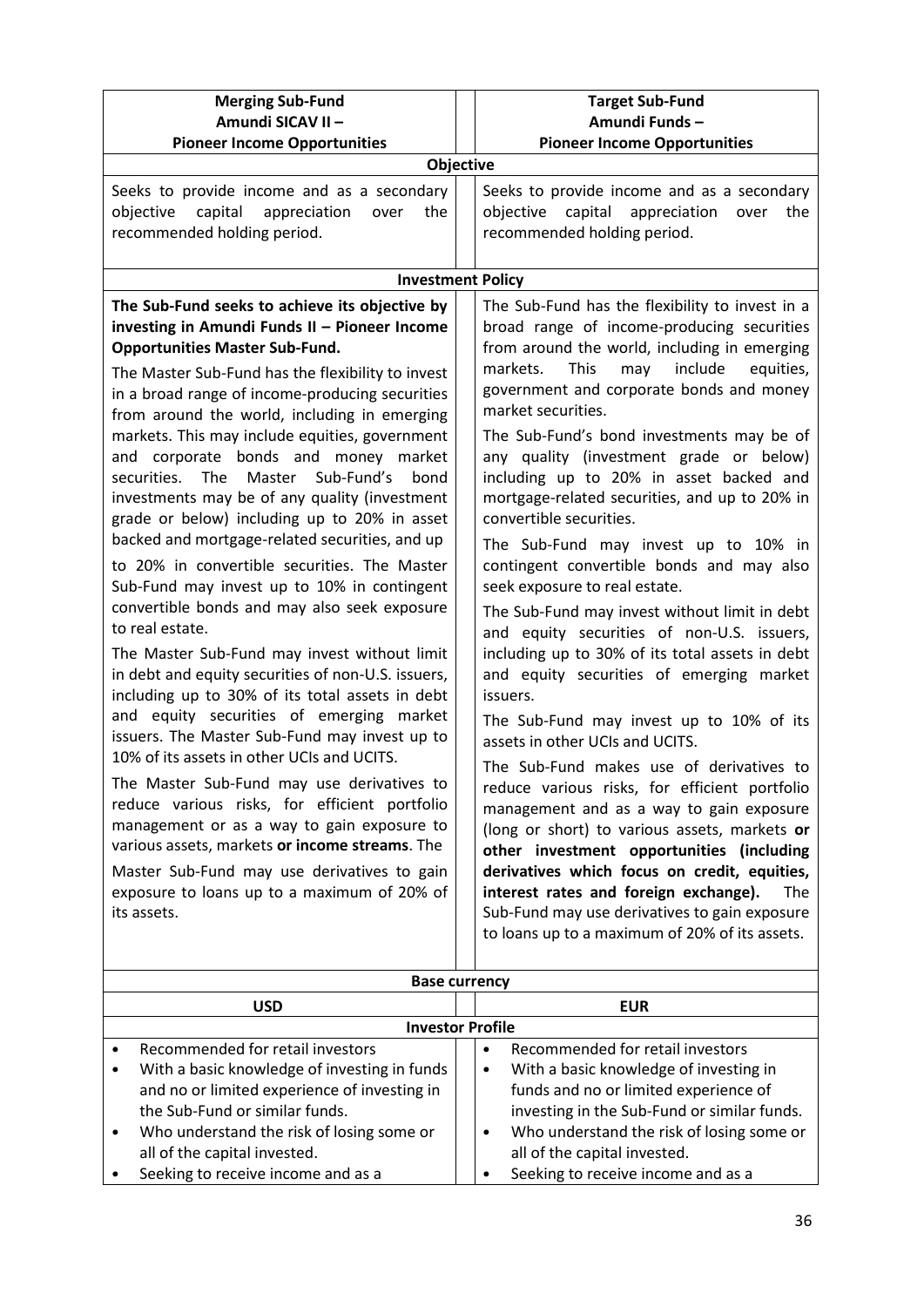| secondary objective increase the value of                  | secondary objective increase the value of        |  |
|------------------------------------------------------------|--------------------------------------------------|--|
| their investment over the recommended                      | their investment over the recommended            |  |
| holding period.                                            | holding period.                                  |  |
|                                                            | <b>Main Risks</b>                                |  |
| Collective investment<br>$\bullet$                         | Concentration<br>$\bullet$                       |  |
| <b>Contingent convertible bonds</b>                        | Counterparty                                     |  |
| Credit                                                     | Credit<br>$\bullet$                              |  |
| Derivatives                                                | Currency<br>$\bullet$                            |  |
| <b>Emerging markets</b><br>٠                               | <b>Default</b>                                   |  |
| Equity<br>$\bullet$                                        | Derivatives                                      |  |
| Hedging<br>$\bullet$                                       | <b>Emerging markets</b><br>$\bullet$             |  |
| High yield/below investment grade<br>$\bullet$             | Equity<br>$\bullet$                              |  |
| securities                                                 | Hedging<br>$\bullet$                             |  |
| Mortgage/Asset-backed securities<br>$\bullet$              | <b>High yield</b>                                |  |
| <b>Money market investments</b><br>٠                       | <b>Interest rate</b>                             |  |
| Operational                                                | Investment fund                                  |  |
| <b>Real estate-related investments</b>                     | Leverage                                         |  |
|                                                            | Liquidity                                        |  |
|                                                            | Management                                       |  |
|                                                            | <b>Market</b>                                    |  |
|                                                            | MBS/ABS                                          |  |
|                                                            | Operational                                      |  |
|                                                            | <b>Prepayment and extension</b>                  |  |
|                                                            | <b>Recommended holding period</b>                |  |
| 4 years<br>4 years                                         |                                                  |  |
|                                                            | Risk management method of the Master Sub-Fund    |  |
| <b>Absolute VaR</b>                                        | Absolute VaR                                     |  |
|                                                            | Risk reference portfolio                         |  |
| Not applicable                                             | Not applicable                                   |  |
|                                                            | Maximum expected leverage of the Master Sub-Fund |  |
| 100%                                                       | 100%                                             |  |
| Exposure of assets to TRS (at the Master Sub-Fund's level) |                                                  |  |
| Expected: 20%                                              | Expected: 10%                                    |  |
| Maximum: 20%                                               | Maximum: 100%                                    |  |
| <b>Exposure to SFT (at the Master Sub-Fund's level)</b>    |                                                  |  |
| Expected: 0%                                               | Expected: 0%                                     |  |
| Maximum: 0%                                                | Maximum: 90%                                     |  |
| <b>Investment Manager</b>                                  |                                                  |  |
| Amundi Pioneer Asset Management, Inc.                      | Amundi Pioneer Asset Management, Inc.            |  |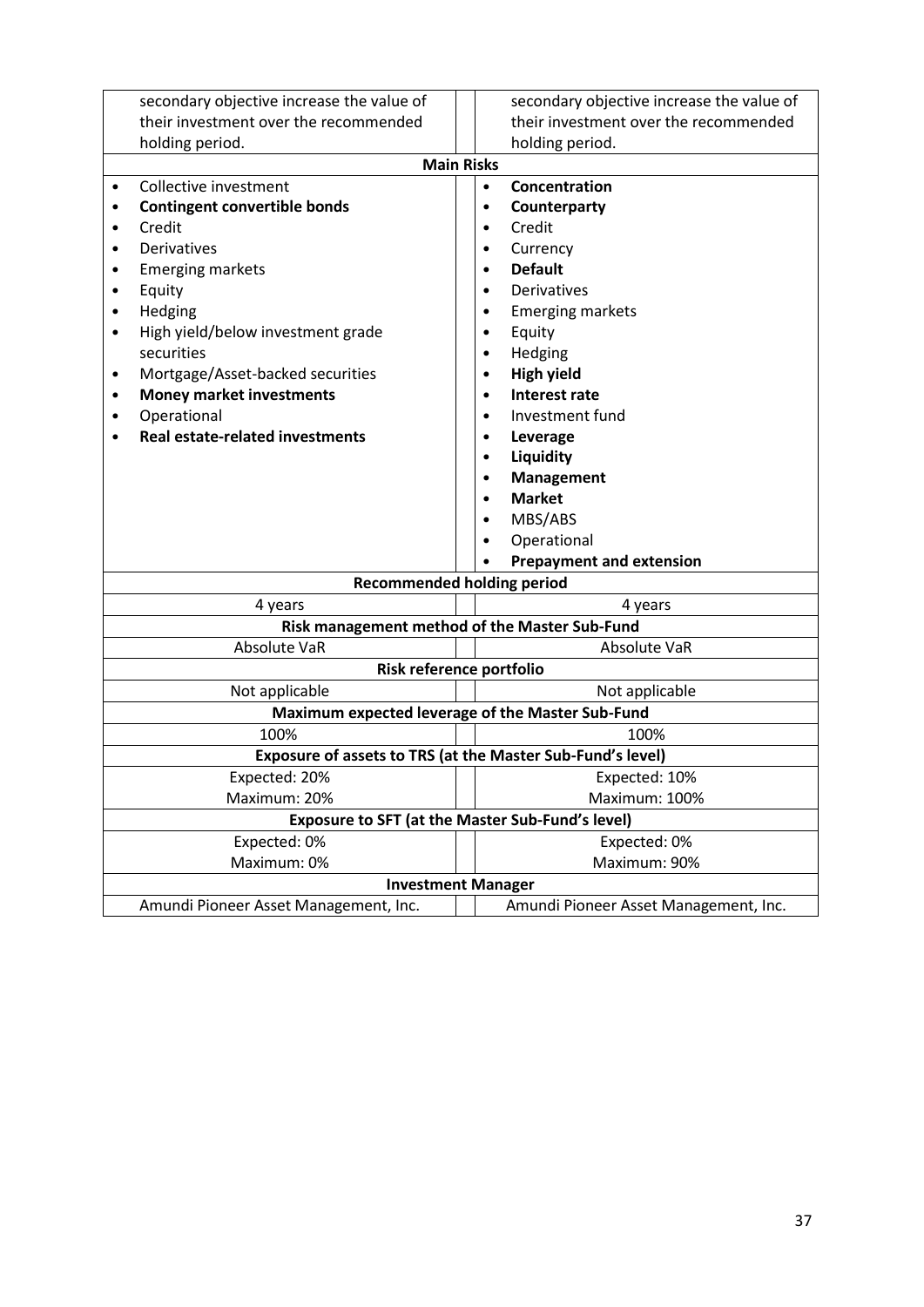| <b>Merging Sub-Fund</b>                                                                                                                                                                                                                                                                                                                                                                                                                                                                                                                                                                                                                                                                                                                                                                                                                                                                                                                                                                                                                                                                                                                                                                                                                                                                                                                                                             | <b>Target Sub-Fund</b>                                                                                                                                                                                                                                                                                                                                                                                                                                                                                                                                                                                                                                                                                                                                                                                                                                                                                                                                                                                                                                                                                                                                                                                                                                                                                                                   |
|-------------------------------------------------------------------------------------------------------------------------------------------------------------------------------------------------------------------------------------------------------------------------------------------------------------------------------------------------------------------------------------------------------------------------------------------------------------------------------------------------------------------------------------------------------------------------------------------------------------------------------------------------------------------------------------------------------------------------------------------------------------------------------------------------------------------------------------------------------------------------------------------------------------------------------------------------------------------------------------------------------------------------------------------------------------------------------------------------------------------------------------------------------------------------------------------------------------------------------------------------------------------------------------------------------------------------------------------------------------------------------------|------------------------------------------------------------------------------------------------------------------------------------------------------------------------------------------------------------------------------------------------------------------------------------------------------------------------------------------------------------------------------------------------------------------------------------------------------------------------------------------------------------------------------------------------------------------------------------------------------------------------------------------------------------------------------------------------------------------------------------------------------------------------------------------------------------------------------------------------------------------------------------------------------------------------------------------------------------------------------------------------------------------------------------------------------------------------------------------------------------------------------------------------------------------------------------------------------------------------------------------------------------------------------------------------------------------------------------------|
| Amundi SICAV II - Pioneer Strategic Income                                                                                                                                                                                                                                                                                                                                                                                                                                                                                                                                                                                                                                                                                                                                                                                                                                                                                                                                                                                                                                                                                                                                                                                                                                                                                                                                          | Amundi Funds Pioneer Strategic Income                                                                                                                                                                                                                                                                                                                                                                                                                                                                                                                                                                                                                                                                                                                                                                                                                                                                                                                                                                                                                                                                                                                                                                                                                                                                                                    |
| Objective                                                                                                                                                                                                                                                                                                                                                                                                                                                                                                                                                                                                                                                                                                                                                                                                                                                                                                                                                                                                                                                                                                                                                                                                                                                                                                                                                                           |                                                                                                                                                                                                                                                                                                                                                                                                                                                                                                                                                                                                                                                                                                                                                                                                                                                                                                                                                                                                                                                                                                                                                                                                                                                                                                                                          |
| Seeks to provide a high level of current income                                                                                                                                                                                                                                                                                                                                                                                                                                                                                                                                                                                                                                                                                                                                                                                                                                                                                                                                                                                                                                                                                                                                                                                                                                                                                                                                     | Seeks to provide a high level of current income                                                                                                                                                                                                                                                                                                                                                                                                                                                                                                                                                                                                                                                                                                                                                                                                                                                                                                                                                                                                                                                                                                                                                                                                                                                                                          |
| over the recommended holding period.                                                                                                                                                                                                                                                                                                                                                                                                                                                                                                                                                                                                                                                                                                                                                                                                                                                                                                                                                                                                                                                                                                                                                                                                                                                                                                                                                | over the recommended holding period.                                                                                                                                                                                                                                                                                                                                                                                                                                                                                                                                                                                                                                                                                                                                                                                                                                                                                                                                                                                                                                                                                                                                                                                                                                                                                                     |
| <b>Investment Policy</b>                                                                                                                                                                                                                                                                                                                                                                                                                                                                                                                                                                                                                                                                                                                                                                                                                                                                                                                                                                                                                                                                                                                                                                                                                                                                                                                                                            |                                                                                                                                                                                                                                                                                                                                                                                                                                                                                                                                                                                                                                                                                                                                                                                                                                                                                                                                                                                                                                                                                                                                                                                                                                                                                                                                          |
| The Sub-Fund seeks to achieve its objective by<br>investing in Amundi Funds II - Pioneer<br><b>Strategic Income Master Sub-Fund.</b><br>The Master Sub-Fund invests at least 80% of its<br>assets in bonds, including mortgage-related and<br>asset-backed securities. These investments may<br>be from anywhere in the world, including<br>emerging markets, and may be denominated in<br>any currency. The Master Sub-Fund may invest<br>up to 70% of its assets in below-investment<br>grade bonds, up to 20% in bonds rated below<br>CCC by Standard & Poor's or considered to be of<br>comparable quality by the<br>Management<br>Company, up to 30% in convertible securities<br>and, on an ancillary basis, equities. The Master<br>Sub-Fund may hedge currency exposure back to<br>either U.S. dollars or euro. The Master Sub-Fund<br>may hold a position in any currency in<br>connection with its investments, including as a<br>means of managing currency exposure. The<br>Master Sub-Fund may invest up to 10% of its<br>assets in other UCIs and UCITS.<br>The Master Sub-Fund may use derivatives to<br>reduce various risks, for efficient portfolio<br>management and as a way to gain exposure to<br>various assets, markets or income streams. The<br>Master Sub-Fund may use derivatives to gain<br>exposure to loans up to a maximum of 20% of<br>its assets. | The Sub-Fund invests at least 80% of its assets<br>in bonds, including mortgage-related and<br>asset-backed securities. These investments<br>may be from anywhere in the world, including<br>emerging markets, and may be denominated<br>in any currency. The Sub-Fund may invest up<br>to 70% of its assets in below-investment grade<br>bonds, up to 20% in bonds rated below CCC by<br>Standard & Poor's or considered to be of<br>comparable quality by the Management<br>Company, up to 30% in convertible securities<br>and, on an ancillary basis, equities. The Sub-<br>Fund may hedge currency exposure back to<br>either U.S. dollars or euro. The Sub-Fund may<br>hold a position in any currency in connection<br>with its investments, including as a means of<br>managing currency exposure. The Sub-Fund<br>may invest up to 10% of its assets in UCIs and<br>UCITS.<br>The Sub-Fund makes use of derivatives to<br>reduce various risks, for efficient portfolio<br>management and as a way to gain exposure<br>(long or short) to various assets, markets or<br>other investment opportunities (including<br>derivatives which focus on credit, interest<br>rates and foreign exchange). The Sub-Fund<br>may use derivatives to gain exposure to loans<br>up to a maximum of 20% of its assets.<br><b>Base currency</b> |
|                                                                                                                                                                                                                                                                                                                                                                                                                                                                                                                                                                                                                                                                                                                                                                                                                                                                                                                                                                                                                                                                                                                                                                                                                                                                                                                                                                                     |                                                                                                                                                                                                                                                                                                                                                                                                                                                                                                                                                                                                                                                                                                                                                                                                                                                                                                                                                                                                                                                                                                                                                                                                                                                                                                                                          |
| <b>EUR</b>                                                                                                                                                                                                                                                                                                                                                                                                                                                                                                                                                                                                                                                                                                                                                                                                                                                                                                                                                                                                                                                                                                                                                                                                                                                                                                                                                                          | <b>EUR</b>                                                                                                                                                                                                                                                                                                                                                                                                                                                                                                                                                                                                                                                                                                                                                                                                                                                                                                                                                                                                                                                                                                                                                                                                                                                                                                                               |

| LUN                                                                                                                                                                              | EUN                                                                                                                                                                                                             |  |
|----------------------------------------------------------------------------------------------------------------------------------------------------------------------------------|-----------------------------------------------------------------------------------------------------------------------------------------------------------------------------------------------------------------|--|
| <b>Investor Profile</b>                                                                                                                                                          |                                                                                                                                                                                                                 |  |
| Recommended for retail investors<br>With a basic knowledge of investing in funds<br>and no or limited experience of investing in                                                 | Recommended for retail investors<br>With a basic knowledge of investing in<br>٠<br>funds and no or limited experience of                                                                                        |  |
| the Sub-Fund or similar funds.<br>Who understand the risk of losing some or<br>all of the capital invested.<br>Seeking to provide income over the<br>recommended holding period. | investing in the Sub-Fund or similar funds.<br>Who understand the risk of losing some or<br>$\bullet$<br>all of the capital invested.<br>Seeking to provide income over the<br>٠<br>recommended holding period. |  |
| <b>Main Risks</b>                                                                                                                                                                |                                                                                                                                                                                                                 |  |
| Collective investment                                                                                                                                                            | Concentration<br>$\bullet$                                                                                                                                                                                      |  |
| Credit                                                                                                                                                                           | <b>Contingent convertible bonds (Cocos)</b>                                                                                                                                                                     |  |
| Currency                                                                                                                                                                         | Counterparty                                                                                                                                                                                                    |  |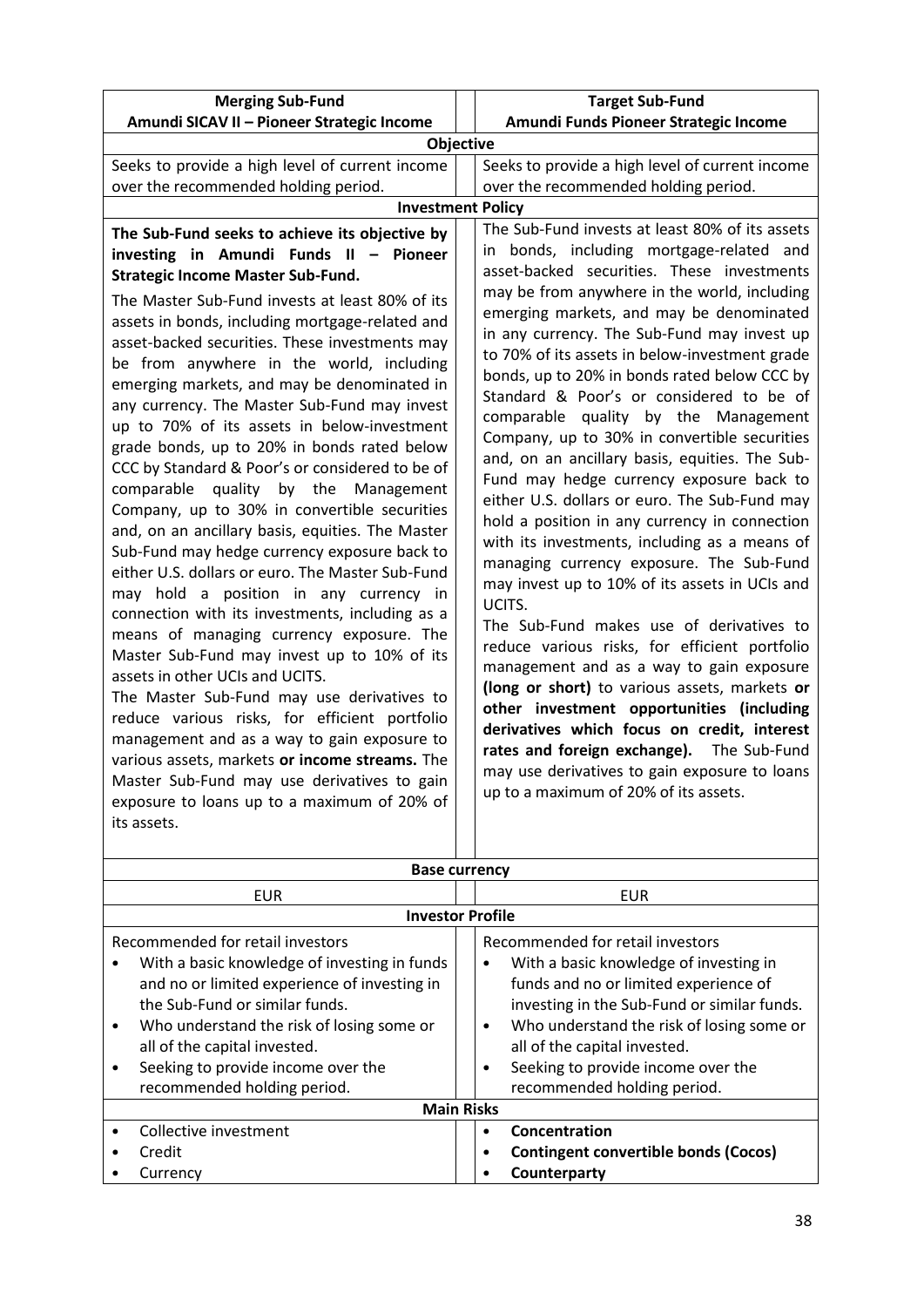| Derivatives                                                | Credit<br>$\bullet$                   |  |  |
|------------------------------------------------------------|---------------------------------------|--|--|
| <b>Emerging markets</b>                                    | Currency                              |  |  |
| Hedging<br>$\bullet$                                       | <b>Default</b>                        |  |  |
| High yield/below investment grade<br>$\bullet$             | Derivatives                           |  |  |
| securities                                                 | <b>Emerging markets</b>               |  |  |
| Interest rate<br>$\bullet$                                 | Hedging                               |  |  |
| Liquidity<br>٠                                             | High yield                            |  |  |
| Market<br>$\bullet$                                        | Interest rate                         |  |  |
| Mortgage/Asset-backed securities<br>٠                      | Investment fund                       |  |  |
| <b>Money market investments</b>                            | Liquidity                             |  |  |
| Operational                                                | Management                            |  |  |
|                                                            | Market                                |  |  |
|                                                            | MBS/ABS                               |  |  |
|                                                            | Operational                           |  |  |
|                                                            | <b>Prepayment and extension</b>       |  |  |
| <b>Recommended holding period</b>                          |                                       |  |  |
| 4 years                                                    | 4 years                               |  |  |
| Risk management method of the Master Sub-Fund              |                                       |  |  |
| <b>Relative VaR</b>                                        | Commitment                            |  |  |
| Risk reference portfolio                                   |                                       |  |  |
| Bloomberg Barclays U.S. Universal Index                    | Not applicable                        |  |  |
| Maximum expected leverage of the Master Sub-Fund           |                                       |  |  |
| 50%                                                        | 110%                                  |  |  |
| Exposure of assets to TRS (at the Master Sub-Fund's level) |                                       |  |  |
| Expected: 0%                                               | Expected: 0%                          |  |  |
| Maximum: 0%                                                | Maximum: 0%                           |  |  |
| <b>Exposure to SFT (at the Master Sub-Fund's level)</b>    |                                       |  |  |
| Expected: 0%                                               | Expected: 0%                          |  |  |
| Maximum: 0%                                                | Maximum: 100%                         |  |  |
| <b>Investment Manager of the Master Sub-Fund</b>           |                                       |  |  |
| Amundi Pioneer Asset Management, Inc.                      | Amundi Pioneer Asset Management, Inc. |  |  |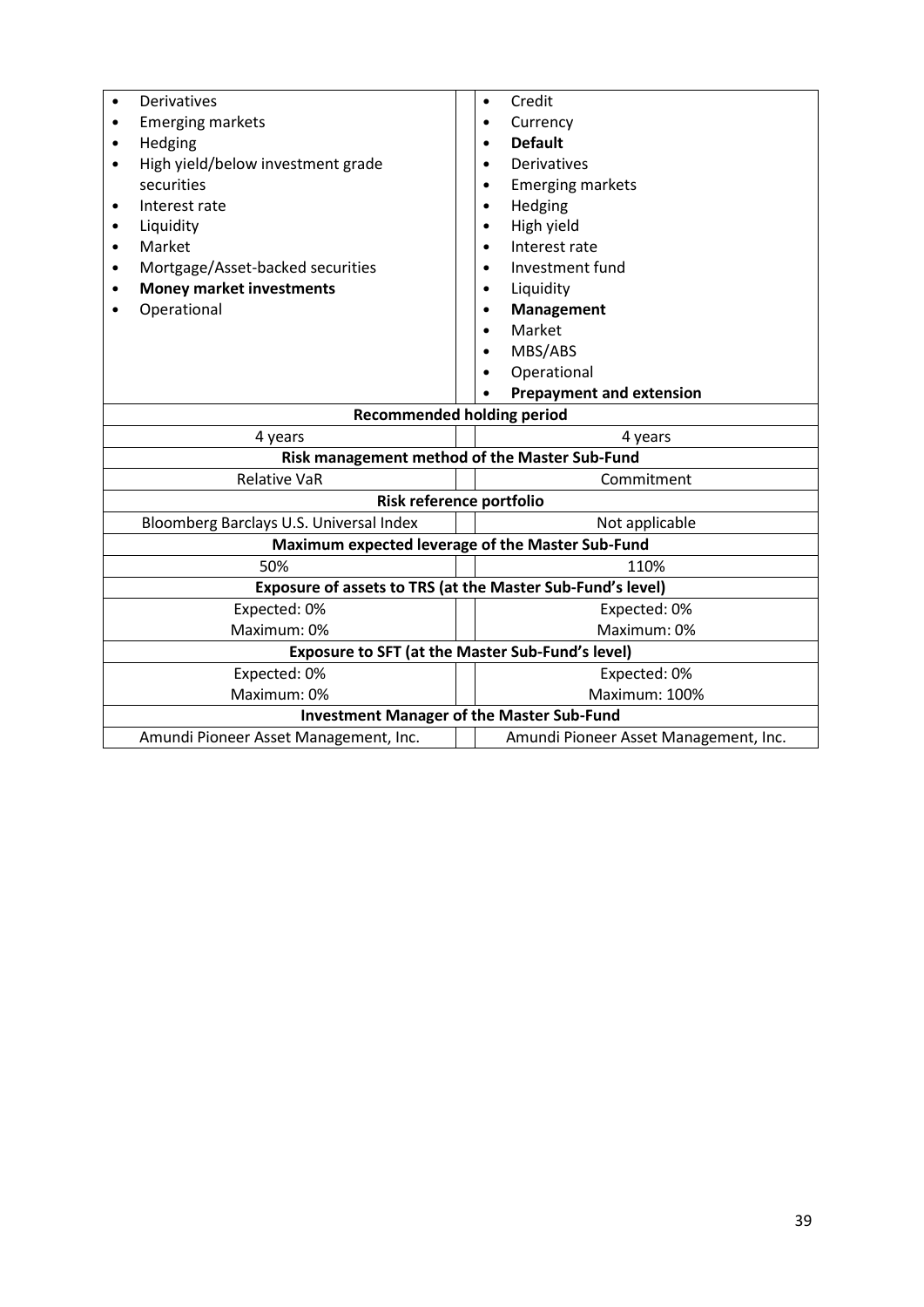| <b>Merging Sub-Fund</b><br>Amundi SICAV II - Pioneer U.S. Dollar                                                                                                                                                                                                                                                                                                                                                                                                                                                                                                                                                                                                                                                                                              | <b>Target Sub-Fund</b><br>Amundi Funds Pioneer US Bond                                                                                                                                                                                                                                                                                                                                                                                                                                                                                                                                                                                                                                                                                                  |  |
|---------------------------------------------------------------------------------------------------------------------------------------------------------------------------------------------------------------------------------------------------------------------------------------------------------------------------------------------------------------------------------------------------------------------------------------------------------------------------------------------------------------------------------------------------------------------------------------------------------------------------------------------------------------------------------------------------------------------------------------------------------------|---------------------------------------------------------------------------------------------------------------------------------------------------------------------------------------------------------------------------------------------------------------------------------------------------------------------------------------------------------------------------------------------------------------------------------------------------------------------------------------------------------------------------------------------------------------------------------------------------------------------------------------------------------------------------------------------------------------------------------------------------------|--|
| <b>Aggregate Bond</b>                                                                                                                                                                                                                                                                                                                                                                                                                                                                                                                                                                                                                                                                                                                                         |                                                                                                                                                                                                                                                                                                                                                                                                                                                                                                                                                                                                                                                                                                                                                         |  |
| <b>Objective</b>                                                                                                                                                                                                                                                                                                                                                                                                                                                                                                                                                                                                                                                                                                                                              |                                                                                                                                                                                                                                                                                                                                                                                                                                                                                                                                                                                                                                                                                                                                                         |  |
| Seeks to increase the value of your investment<br>and to provide income over the recommended<br>holding period.                                                                                                                                                                                                                                                                                                                                                                                                                                                                                                                                                                                                                                               | Seeks to increase the value of your investment<br>and to provide income over the recommended<br>holding period.                                                                                                                                                                                                                                                                                                                                                                                                                                                                                                                                                                                                                                         |  |
| <b>Investment Policy</b>                                                                                                                                                                                                                                                                                                                                                                                                                                                                                                                                                                                                                                                                                                                                      |                                                                                                                                                                                                                                                                                                                                                                                                                                                                                                                                                                                                                                                                                                                                                         |  |
| The Sub-Fund seeks to achieve its objective by<br>investing in Amundi Funds II - Pioneer U.S.<br>Dollar Aggregate Bond Master Sub-Fund.<br>The Master Sub-Fund invests mainly in a broad<br>range of U.S. dollar denominated investment<br>grade bonds. The Master Sub-Fund may also<br>invest up to 25% of its assets in convertible<br>securities, up to 20% in below-investment grade<br>10%<br>bonds<br>and<br>to<br>up<br>in equities. The Master Sub-Fund may invest up<br>to 10% of its assets in other UCIs and UCITS.<br>The Master Sub-Fund may use derivatives to<br>reduce various risks and for efficient portfolio<br>management. The Master Sub-Fund may use<br>derivatives to gain exposure to loans up to a<br>maximum of 20% of its assets. | The Sub-Fund invests mainly in a broad range<br>of U.S. dollar denominated investment grade<br>bonds. The Sub-Fund may also invest up to<br>25% of its assets in convertible securities, up<br>to 20% in below-investment grade bonds and<br>up to 10% in equities. The Sub-Fund may<br>invest up to 10% of its assets in UCIs and<br>UCITS.<br>The Sub-Fund makes use of derivatives to<br>reduce various risks, for efficient portfolio<br>management and as a way to gain exposure<br>(long or short) to various assets, markets or<br>other investment opportunities (including<br>derivatives which focus on credit and interest<br>rates). The Sub-Fund may use derivatives to<br>gain exposure to loans up to a maximum of<br>20% of its assets. |  |
| <b>Base currency</b>                                                                                                                                                                                                                                                                                                                                                                                                                                                                                                                                                                                                                                                                                                                                          |                                                                                                                                                                                                                                                                                                                                                                                                                                                                                                                                                                                                                                                                                                                                                         |  |
| <b>EUR</b>                                                                                                                                                                                                                                                                                                                                                                                                                                                                                                                                                                                                                                                                                                                                                    | <b>EUR</b>                                                                                                                                                                                                                                                                                                                                                                                                                                                                                                                                                                                                                                                                                                                                              |  |
| <b>Investor Profile</b>                                                                                                                                                                                                                                                                                                                                                                                                                                                                                                                                                                                                                                                                                                                                       |                                                                                                                                                                                                                                                                                                                                                                                                                                                                                                                                                                                                                                                                                                                                                         |  |
| Recommended for retail investors<br>With a basic knowledge of investing in funds<br>and no or limited experience of investing in<br>the Sub-Fund or similar funds.                                                                                                                                                                                                                                                                                                                                                                                                                                                                                                                                                                                            | Recommended for retail investors<br>With a basic knowledge of investing in<br>funds and no or limited experience of<br>investing in the Sub-Fund or similar funds.                                                                                                                                                                                                                                                                                                                                                                                                                                                                                                                                                                                      |  |

| Recommended for retail investors<br>With a basic knowledge of investing in funds<br>and no or limited experience of investing in<br>the Sub-Fund or similar funds.<br>Who understand the risk of losing some or<br>all of the capital invested.<br>Seeking to increase the value of their<br>٠<br>investment and provide income over the<br>recommended holding period. | Recommended for retail investors<br>With a basic knowledge of investing in<br>funds and no or limited experience of<br>investing in the Sub-Fund or similar funds.<br>Who understand the risk of losing some or<br>$\bullet$<br>all of the capital invested.<br>Seeking to increase the value of their<br>$\bullet$<br>investment and provide income over the<br>recommended holding period. |
|-------------------------------------------------------------------------------------------------------------------------------------------------------------------------------------------------------------------------------------------------------------------------------------------------------------------------------------------------------------------------|----------------------------------------------------------------------------------------------------------------------------------------------------------------------------------------------------------------------------------------------------------------------------------------------------------------------------------------------------------------------------------------------|
|                                                                                                                                                                                                                                                                                                                                                                         | <b>Main Risks</b>                                                                                                                                                                                                                                                                                                                                                                            |
| Collective investment<br>$\bullet$<br>Concentration<br>Credit<br>Currency<br>٠<br>Hedging<br>High yield/below investment grade<br>$\bullet$<br>securities<br>Interest rate<br>٠<br>Liquidity<br>Market<br>$\bullet$                                                                                                                                                     | Concentration<br>$\bullet$<br><b>Contingent convertible bonds (Cocos)</b><br>Counterparty<br>$\bullet$<br>Credit<br>$\bullet$<br>Currency<br>$\bullet$<br><b>Default</b><br><b>Derivatives</b><br>$\bullet$<br>Hedging<br>٠<br>High yield<br>Interest rate<br>$\bullet$                                                                                                                      |
| <b>Money market investments</b>                                                                                                                                                                                                                                                                                                                                         | Investment fund<br>٠                                                                                                                                                                                                                                                                                                                                                                         |
| Operational                                                                                                                                                                                                                                                                                                                                                             | Liquidity                                                                                                                                                                                                                                                                                                                                                                                    |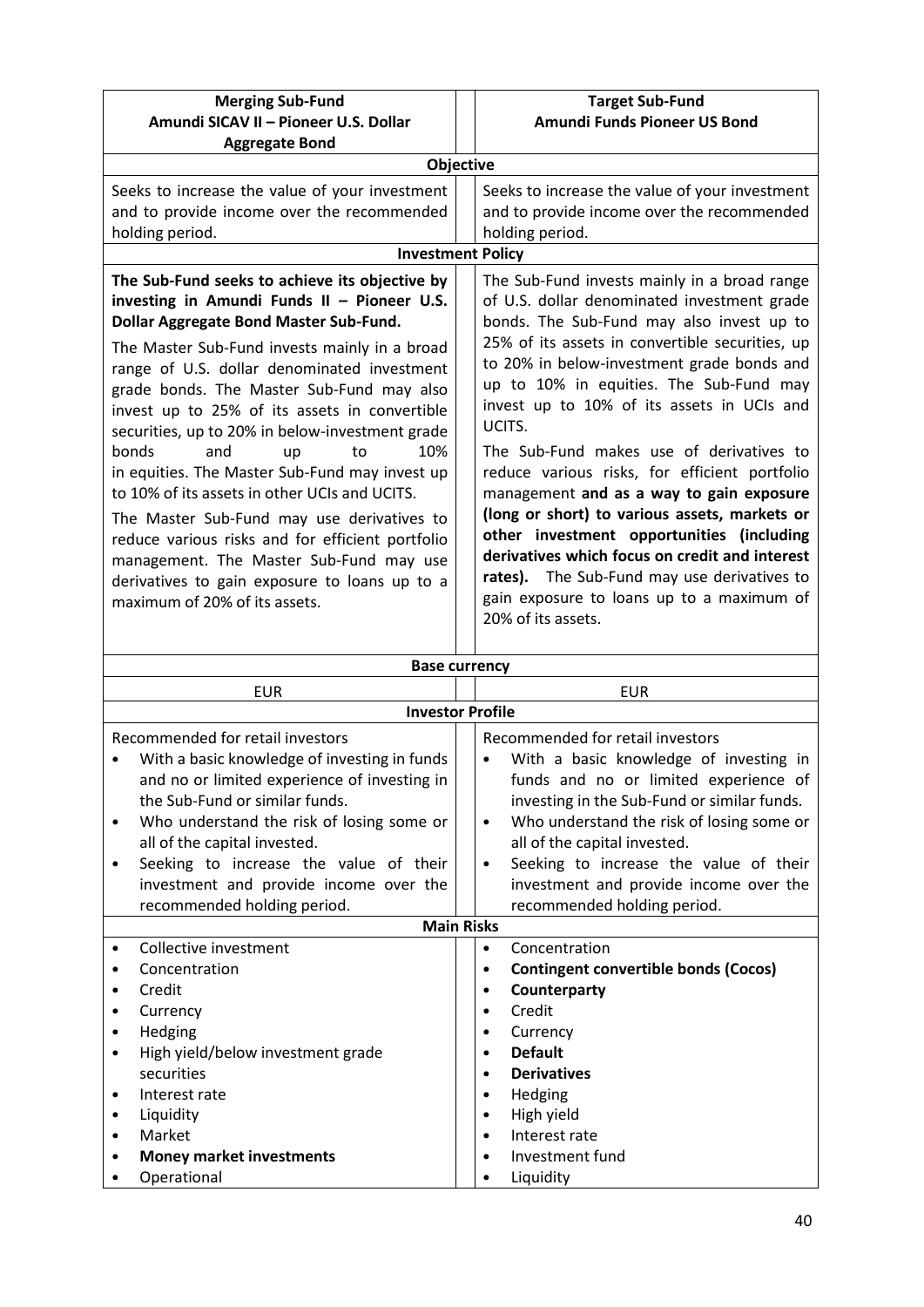|                                                            | <b>Management</b><br>٠<br>Market<br><b>MBS/ABS</b><br>Operational<br><b>Prepayment and extension</b> |  |
|------------------------------------------------------------|------------------------------------------------------------------------------------------------------|--|
|                                                            | <b>Recommended holding period</b>                                                                    |  |
| 4 years                                                    | 3 years                                                                                              |  |
| Risk management method of the Master Sub-Fund              |                                                                                                      |  |
| <b>Relative VaR</b>                                        | Commitment                                                                                           |  |
| Risk reference portfolio                                   |                                                                                                      |  |
| Bloomberg Barclays U.S. Aggregate Index                    | Not applicable                                                                                       |  |
| Maximum expected leverage of the Master Sub-Fund           |                                                                                                      |  |
| 50%                                                        | 110%                                                                                                 |  |
| Exposure of assets to TRS (at the Master Sub-Fund's level) |                                                                                                      |  |
| Expected: 0%                                               | Expected: 0%                                                                                         |  |
| Maximum: 0%                                                | Maximum: 0%                                                                                          |  |
| <b>Exposure to SFT (at the Master Sub-Fund's level)</b>    |                                                                                                      |  |
| Expected: 0%                                               | Expected: 0%                                                                                         |  |
| Maximum: 0%                                                | Maximum: 100%                                                                                        |  |
| <b>Investment Manager of the Master Sub-Fund</b>           |                                                                                                      |  |
| Amundi Pioneer Asset Management,                           | Amundi Pioneer Asset Management, Inc.                                                                |  |
| Inc.                                                       |                                                                                                      |  |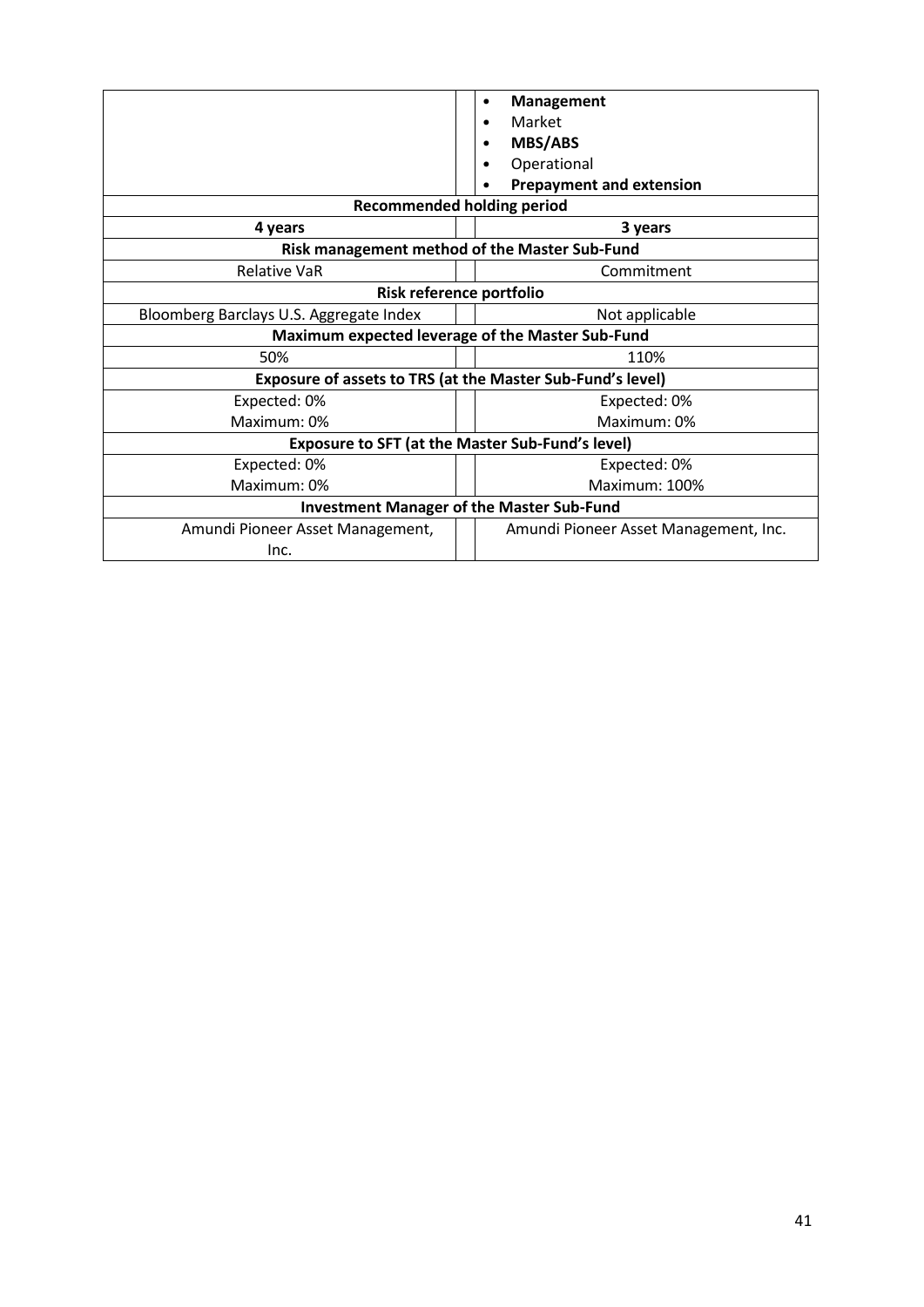| Amundi SICAV II - Pioneer U.S. Fundamental<br><b>Amundi Funds Pioneer US Equity</b><br><b>Fundamental Growth</b><br>Growth<br><b>Objective</b><br>Seeks to increase the value of your investment<br>Seeks to increase the value of your investment<br>over the recommended holding period.<br>over the recommended holding period.<br><b>Investment Policy</b><br>The Sub-Fund seeks to achieve its objective by<br>The Sub-Fund invests mainly in a broad range<br>investing in Amundi Funds II - Pioneer U.S.<br>of equities of companies that are based in, or<br><b>Fundamental Growth Master Sub-Fund.</b><br>do most of their business in the U.S.A. The<br>The Master Sub-Fund invests mainly in a broad<br>Sub-Fund may invest up to 10% of its assets in<br>other UCIs and UCITS.<br>range of equities of companies that are based<br>in, or do most of their business in the U.S.A. The<br>The Sub-Fund makes use of derivatives to<br>Master Sub-Fund may invest up to 10% of its<br>reduce various risks, for efficient portfolio<br>assets in other UCIs and UCITS.<br>management and as a way to gain exposure<br>(long or short) to various assets, markets or<br>The Master Sub-Fund may use derivatives to<br>other investment opportunities (including<br>reduce various risks or for efficient portfolio<br>derivatives which focus on equities).<br>management.<br><b>Base currency</b><br><b>EUR</b><br><b>EUR</b><br><b>Investor Profile</b><br>Recommended for retail investors<br>Recommended for retail investors<br>With a basic knowledge of investing in funds<br>With a basic knowledge of investing in<br>$\bullet$<br>٠<br>and no or limited experience of investing in<br>funds and no or limited experience of<br>the Sub-Fund or similar funds.<br>investing in the Sub-Fund or similar funds.<br>Who understand the risk of losing some or<br>Who understand the risk of losing some or<br>$\bullet$<br>$\bullet$<br>all of the capital invested.<br>all of the capital invested.<br>Seeking to increase the value of their<br>Seeking to increase the value of their<br>$\bullet$<br>$\bullet$<br>investment over the recommended holding<br>the<br>investment<br>over<br>recommended<br>holding period.<br>period.<br>Qualifies as an equity Sub-Fund for<br>$\bullet$<br>German tax purposes.<br><b>Main Risks</b><br>Collective investment<br>Concentration<br>$\bullet$<br>Concentration<br>Counterparty<br>Currency<br>Currency<br>٠<br><b>Default</b><br>Equity<br>٠<br>Market<br><b>Derivatives</b><br>Operational<br>Equity<br><b>Hedging</b><br>Investment fund<br>Liquidity<br><b>Management</b><br>Market<br>Operational<br><b>Recommended holding period</b> | <b>Merging Sub-Fund</b> | <b>Target Sub-Fund</b> |  |
|--------------------------------------------------------------------------------------------------------------------------------------------------------------------------------------------------------------------------------------------------------------------------------------------------------------------------------------------------------------------------------------------------------------------------------------------------------------------------------------------------------------------------------------------------------------------------------------------------------------------------------------------------------------------------------------------------------------------------------------------------------------------------------------------------------------------------------------------------------------------------------------------------------------------------------------------------------------------------------------------------------------------------------------------------------------------------------------------------------------------------------------------------------------------------------------------------------------------------------------------------------------------------------------------------------------------------------------------------------------------------------------------------------------------------------------------------------------------------------------------------------------------------------------------------------------------------------------------------------------------------------------------------------------------------------------------------------------------------------------------------------------------------------------------------------------------------------------------------------------------------------------------------------------------------------------------------------------------------------------------------------------------------------------------------------------------------------------------------------------------------------------------------------------------------------------------------------------------------------------------------------------------------------------------------------------------------------------------------------------------------------------------------------------------------------------------------------------------------------------------------------------------------------------------------------------------------------------------------------------------------------------------------------------------------------------------------------------|-------------------------|------------------------|--|
|                                                                                                                                                                                                                                                                                                                                                                                                                                                                                                                                                                                                                                                                                                                                                                                                                                                                                                                                                                                                                                                                                                                                                                                                                                                                                                                                                                                                                                                                                                                                                                                                                                                                                                                                                                                                                                                                                                                                                                                                                                                                                                                                                                                                                                                                                                                                                                                                                                                                                                                                                                                                                                                                                                              |                         |                        |  |
|                                                                                                                                                                                                                                                                                                                                                                                                                                                                                                                                                                                                                                                                                                                                                                                                                                                                                                                                                                                                                                                                                                                                                                                                                                                                                                                                                                                                                                                                                                                                                                                                                                                                                                                                                                                                                                                                                                                                                                                                                                                                                                                                                                                                                                                                                                                                                                                                                                                                                                                                                                                                                                                                                                              |                         |                        |  |
|                                                                                                                                                                                                                                                                                                                                                                                                                                                                                                                                                                                                                                                                                                                                                                                                                                                                                                                                                                                                                                                                                                                                                                                                                                                                                                                                                                                                                                                                                                                                                                                                                                                                                                                                                                                                                                                                                                                                                                                                                                                                                                                                                                                                                                                                                                                                                                                                                                                                                                                                                                                                                                                                                                              |                         |                        |  |
|                                                                                                                                                                                                                                                                                                                                                                                                                                                                                                                                                                                                                                                                                                                                                                                                                                                                                                                                                                                                                                                                                                                                                                                                                                                                                                                                                                                                                                                                                                                                                                                                                                                                                                                                                                                                                                                                                                                                                                                                                                                                                                                                                                                                                                                                                                                                                                                                                                                                                                                                                                                                                                                                                                              |                         |                        |  |
|                                                                                                                                                                                                                                                                                                                                                                                                                                                                                                                                                                                                                                                                                                                                                                                                                                                                                                                                                                                                                                                                                                                                                                                                                                                                                                                                                                                                                                                                                                                                                                                                                                                                                                                                                                                                                                                                                                                                                                                                                                                                                                                                                                                                                                                                                                                                                                                                                                                                                                                                                                                                                                                                                                              |                         |                        |  |
|                                                                                                                                                                                                                                                                                                                                                                                                                                                                                                                                                                                                                                                                                                                                                                                                                                                                                                                                                                                                                                                                                                                                                                                                                                                                                                                                                                                                                                                                                                                                                                                                                                                                                                                                                                                                                                                                                                                                                                                                                                                                                                                                                                                                                                                                                                                                                                                                                                                                                                                                                                                                                                                                                                              |                         |                        |  |
|                                                                                                                                                                                                                                                                                                                                                                                                                                                                                                                                                                                                                                                                                                                                                                                                                                                                                                                                                                                                                                                                                                                                                                                                                                                                                                                                                                                                                                                                                                                                                                                                                                                                                                                                                                                                                                                                                                                                                                                                                                                                                                                                                                                                                                                                                                                                                                                                                                                                                                                                                                                                                                                                                                              |                         |                        |  |
|                                                                                                                                                                                                                                                                                                                                                                                                                                                                                                                                                                                                                                                                                                                                                                                                                                                                                                                                                                                                                                                                                                                                                                                                                                                                                                                                                                                                                                                                                                                                                                                                                                                                                                                                                                                                                                                                                                                                                                                                                                                                                                                                                                                                                                                                                                                                                                                                                                                                                                                                                                                                                                                                                                              |                         |                        |  |
|                                                                                                                                                                                                                                                                                                                                                                                                                                                                                                                                                                                                                                                                                                                                                                                                                                                                                                                                                                                                                                                                                                                                                                                                                                                                                                                                                                                                                                                                                                                                                                                                                                                                                                                                                                                                                                                                                                                                                                                                                                                                                                                                                                                                                                                                                                                                                                                                                                                                                                                                                                                                                                                                                                              |                         |                        |  |
|                                                                                                                                                                                                                                                                                                                                                                                                                                                                                                                                                                                                                                                                                                                                                                                                                                                                                                                                                                                                                                                                                                                                                                                                                                                                                                                                                                                                                                                                                                                                                                                                                                                                                                                                                                                                                                                                                                                                                                                                                                                                                                                                                                                                                                                                                                                                                                                                                                                                                                                                                                                                                                                                                                              |                         |                        |  |
|                                                                                                                                                                                                                                                                                                                                                                                                                                                                                                                                                                                                                                                                                                                                                                                                                                                                                                                                                                                                                                                                                                                                                                                                                                                                                                                                                                                                                                                                                                                                                                                                                                                                                                                                                                                                                                                                                                                                                                                                                                                                                                                                                                                                                                                                                                                                                                                                                                                                                                                                                                                                                                                                                                              |                         |                        |  |
|                                                                                                                                                                                                                                                                                                                                                                                                                                                                                                                                                                                                                                                                                                                                                                                                                                                                                                                                                                                                                                                                                                                                                                                                                                                                                                                                                                                                                                                                                                                                                                                                                                                                                                                                                                                                                                                                                                                                                                                                                                                                                                                                                                                                                                                                                                                                                                                                                                                                                                                                                                                                                                                                                                              |                         |                        |  |
|                                                                                                                                                                                                                                                                                                                                                                                                                                                                                                                                                                                                                                                                                                                                                                                                                                                                                                                                                                                                                                                                                                                                                                                                                                                                                                                                                                                                                                                                                                                                                                                                                                                                                                                                                                                                                                                                                                                                                                                                                                                                                                                                                                                                                                                                                                                                                                                                                                                                                                                                                                                                                                                                                                              |                         |                        |  |
|                                                                                                                                                                                                                                                                                                                                                                                                                                                                                                                                                                                                                                                                                                                                                                                                                                                                                                                                                                                                                                                                                                                                                                                                                                                                                                                                                                                                                                                                                                                                                                                                                                                                                                                                                                                                                                                                                                                                                                                                                                                                                                                                                                                                                                                                                                                                                                                                                                                                                                                                                                                                                                                                                                              |                         |                        |  |
|                                                                                                                                                                                                                                                                                                                                                                                                                                                                                                                                                                                                                                                                                                                                                                                                                                                                                                                                                                                                                                                                                                                                                                                                                                                                                                                                                                                                                                                                                                                                                                                                                                                                                                                                                                                                                                                                                                                                                                                                                                                                                                                                                                                                                                                                                                                                                                                                                                                                                                                                                                                                                                                                                                              |                         |                        |  |
|                                                                                                                                                                                                                                                                                                                                                                                                                                                                                                                                                                                                                                                                                                                                                                                                                                                                                                                                                                                                                                                                                                                                                                                                                                                                                                                                                                                                                                                                                                                                                                                                                                                                                                                                                                                                                                                                                                                                                                                                                                                                                                                                                                                                                                                                                                                                                                                                                                                                                                                                                                                                                                                                                                              |                         |                        |  |
|                                                                                                                                                                                                                                                                                                                                                                                                                                                                                                                                                                                                                                                                                                                                                                                                                                                                                                                                                                                                                                                                                                                                                                                                                                                                                                                                                                                                                                                                                                                                                                                                                                                                                                                                                                                                                                                                                                                                                                                                                                                                                                                                                                                                                                                                                                                                                                                                                                                                                                                                                                                                                                                                                                              |                         |                        |  |
|                                                                                                                                                                                                                                                                                                                                                                                                                                                                                                                                                                                                                                                                                                                                                                                                                                                                                                                                                                                                                                                                                                                                                                                                                                                                                                                                                                                                                                                                                                                                                                                                                                                                                                                                                                                                                                                                                                                                                                                                                                                                                                                                                                                                                                                                                                                                                                                                                                                                                                                                                                                                                                                                                                              |                         |                        |  |
|                                                                                                                                                                                                                                                                                                                                                                                                                                                                                                                                                                                                                                                                                                                                                                                                                                                                                                                                                                                                                                                                                                                                                                                                                                                                                                                                                                                                                                                                                                                                                                                                                                                                                                                                                                                                                                                                                                                                                                                                                                                                                                                                                                                                                                                                                                                                                                                                                                                                                                                                                                                                                                                                                                              |                         |                        |  |
|                                                                                                                                                                                                                                                                                                                                                                                                                                                                                                                                                                                                                                                                                                                                                                                                                                                                                                                                                                                                                                                                                                                                                                                                                                                                                                                                                                                                                                                                                                                                                                                                                                                                                                                                                                                                                                                                                                                                                                                                                                                                                                                                                                                                                                                                                                                                                                                                                                                                                                                                                                                                                                                                                                              |                         |                        |  |
|                                                                                                                                                                                                                                                                                                                                                                                                                                                                                                                                                                                                                                                                                                                                                                                                                                                                                                                                                                                                                                                                                                                                                                                                                                                                                                                                                                                                                                                                                                                                                                                                                                                                                                                                                                                                                                                                                                                                                                                                                                                                                                                                                                                                                                                                                                                                                                                                                                                                                                                                                                                                                                                                                                              |                         |                        |  |
|                                                                                                                                                                                                                                                                                                                                                                                                                                                                                                                                                                                                                                                                                                                                                                                                                                                                                                                                                                                                                                                                                                                                                                                                                                                                                                                                                                                                                                                                                                                                                                                                                                                                                                                                                                                                                                                                                                                                                                                                                                                                                                                                                                                                                                                                                                                                                                                                                                                                                                                                                                                                                                                                                                              |                         |                        |  |
|                                                                                                                                                                                                                                                                                                                                                                                                                                                                                                                                                                                                                                                                                                                                                                                                                                                                                                                                                                                                                                                                                                                                                                                                                                                                                                                                                                                                                                                                                                                                                                                                                                                                                                                                                                                                                                                                                                                                                                                                                                                                                                                                                                                                                                                                                                                                                                                                                                                                                                                                                                                                                                                                                                              |                         |                        |  |
|                                                                                                                                                                                                                                                                                                                                                                                                                                                                                                                                                                                                                                                                                                                                                                                                                                                                                                                                                                                                                                                                                                                                                                                                                                                                                                                                                                                                                                                                                                                                                                                                                                                                                                                                                                                                                                                                                                                                                                                                                                                                                                                                                                                                                                                                                                                                                                                                                                                                                                                                                                                                                                                                                                              |                         |                        |  |
|                                                                                                                                                                                                                                                                                                                                                                                                                                                                                                                                                                                                                                                                                                                                                                                                                                                                                                                                                                                                                                                                                                                                                                                                                                                                                                                                                                                                                                                                                                                                                                                                                                                                                                                                                                                                                                                                                                                                                                                                                                                                                                                                                                                                                                                                                                                                                                                                                                                                                                                                                                                                                                                                                                              |                         |                        |  |
|                                                                                                                                                                                                                                                                                                                                                                                                                                                                                                                                                                                                                                                                                                                                                                                                                                                                                                                                                                                                                                                                                                                                                                                                                                                                                                                                                                                                                                                                                                                                                                                                                                                                                                                                                                                                                                                                                                                                                                                                                                                                                                                                                                                                                                                                                                                                                                                                                                                                                                                                                                                                                                                                                                              |                         |                        |  |
|                                                                                                                                                                                                                                                                                                                                                                                                                                                                                                                                                                                                                                                                                                                                                                                                                                                                                                                                                                                                                                                                                                                                                                                                                                                                                                                                                                                                                                                                                                                                                                                                                                                                                                                                                                                                                                                                                                                                                                                                                                                                                                                                                                                                                                                                                                                                                                                                                                                                                                                                                                                                                                                                                                              |                         |                        |  |
|                                                                                                                                                                                                                                                                                                                                                                                                                                                                                                                                                                                                                                                                                                                                                                                                                                                                                                                                                                                                                                                                                                                                                                                                                                                                                                                                                                                                                                                                                                                                                                                                                                                                                                                                                                                                                                                                                                                                                                                                                                                                                                                                                                                                                                                                                                                                                                                                                                                                                                                                                                                                                                                                                                              |                         |                        |  |
|                                                                                                                                                                                                                                                                                                                                                                                                                                                                                                                                                                                                                                                                                                                                                                                                                                                                                                                                                                                                                                                                                                                                                                                                                                                                                                                                                                                                                                                                                                                                                                                                                                                                                                                                                                                                                                                                                                                                                                                                                                                                                                                                                                                                                                                                                                                                                                                                                                                                                                                                                                                                                                                                                                              |                         |                        |  |
|                                                                                                                                                                                                                                                                                                                                                                                                                                                                                                                                                                                                                                                                                                                                                                                                                                                                                                                                                                                                                                                                                                                                                                                                                                                                                                                                                                                                                                                                                                                                                                                                                                                                                                                                                                                                                                                                                                                                                                                                                                                                                                                                                                                                                                                                                                                                                                                                                                                                                                                                                                                                                                                                                                              |                         |                        |  |
|                                                                                                                                                                                                                                                                                                                                                                                                                                                                                                                                                                                                                                                                                                                                                                                                                                                                                                                                                                                                                                                                                                                                                                                                                                                                                                                                                                                                                                                                                                                                                                                                                                                                                                                                                                                                                                                                                                                                                                                                                                                                                                                                                                                                                                                                                                                                                                                                                                                                                                                                                                                                                                                                                                              |                         |                        |  |
|                                                                                                                                                                                                                                                                                                                                                                                                                                                                                                                                                                                                                                                                                                                                                                                                                                                                                                                                                                                                                                                                                                                                                                                                                                                                                                                                                                                                                                                                                                                                                                                                                                                                                                                                                                                                                                                                                                                                                                                                                                                                                                                                                                                                                                                                                                                                                                                                                                                                                                                                                                                                                                                                                                              |                         |                        |  |
|                                                                                                                                                                                                                                                                                                                                                                                                                                                                                                                                                                                                                                                                                                                                                                                                                                                                                                                                                                                                                                                                                                                                                                                                                                                                                                                                                                                                                                                                                                                                                                                                                                                                                                                                                                                                                                                                                                                                                                                                                                                                                                                                                                                                                                                                                                                                                                                                                                                                                                                                                                                                                                                                                                              |                         |                        |  |
|                                                                                                                                                                                                                                                                                                                                                                                                                                                                                                                                                                                                                                                                                                                                                                                                                                                                                                                                                                                                                                                                                                                                                                                                                                                                                                                                                                                                                                                                                                                                                                                                                                                                                                                                                                                                                                                                                                                                                                                                                                                                                                                                                                                                                                                                                                                                                                                                                                                                                                                                                                                                                                                                                                              |                         |                        |  |
|                                                                                                                                                                                                                                                                                                                                                                                                                                                                                                                                                                                                                                                                                                                                                                                                                                                                                                                                                                                                                                                                                                                                                                                                                                                                                                                                                                                                                                                                                                                                                                                                                                                                                                                                                                                                                                                                                                                                                                                                                                                                                                                                                                                                                                                                                                                                                                                                                                                                                                                                                                                                                                                                                                              |                         |                        |  |
|                                                                                                                                                                                                                                                                                                                                                                                                                                                                                                                                                                                                                                                                                                                                                                                                                                                                                                                                                                                                                                                                                                                                                                                                                                                                                                                                                                                                                                                                                                                                                                                                                                                                                                                                                                                                                                                                                                                                                                                                                                                                                                                                                                                                                                                                                                                                                                                                                                                                                                                                                                                                                                                                                                              |                         |                        |  |
|                                                                                                                                                                                                                                                                                                                                                                                                                                                                                                                                                                                                                                                                                                                                                                                                                                                                                                                                                                                                                                                                                                                                                                                                                                                                                                                                                                                                                                                                                                                                                                                                                                                                                                                                                                                                                                                                                                                                                                                                                                                                                                                                                                                                                                                                                                                                                                                                                                                                                                                                                                                                                                                                                                              |                         |                        |  |
|                                                                                                                                                                                                                                                                                                                                                                                                                                                                                                                                                                                                                                                                                                                                                                                                                                                                                                                                                                                                                                                                                                                                                                                                                                                                                                                                                                                                                                                                                                                                                                                                                                                                                                                                                                                                                                                                                                                                                                                                                                                                                                                                                                                                                                                                                                                                                                                                                                                                                                                                                                                                                                                                                                              |                         |                        |  |
|                                                                                                                                                                                                                                                                                                                                                                                                                                                                                                                                                                                                                                                                                                                                                                                                                                                                                                                                                                                                                                                                                                                                                                                                                                                                                                                                                                                                                                                                                                                                                                                                                                                                                                                                                                                                                                                                                                                                                                                                                                                                                                                                                                                                                                                                                                                                                                                                                                                                                                                                                                                                                                                                                                              |                         |                        |  |
|                                                                                                                                                                                                                                                                                                                                                                                                                                                                                                                                                                                                                                                                                                                                                                                                                                                                                                                                                                                                                                                                                                                                                                                                                                                                                                                                                                                                                                                                                                                                                                                                                                                                                                                                                                                                                                                                                                                                                                                                                                                                                                                                                                                                                                                                                                                                                                                                                                                                                                                                                                                                                                                                                                              |                         |                        |  |
|                                                                                                                                                                                                                                                                                                                                                                                                                                                                                                                                                                                                                                                                                                                                                                                                                                                                                                                                                                                                                                                                                                                                                                                                                                                                                                                                                                                                                                                                                                                                                                                                                                                                                                                                                                                                                                                                                                                                                                                                                                                                                                                                                                                                                                                                                                                                                                                                                                                                                                                                                                                                                                                                                                              |                         |                        |  |
|                                                                                                                                                                                                                                                                                                                                                                                                                                                                                                                                                                                                                                                                                                                                                                                                                                                                                                                                                                                                                                                                                                                                                                                                                                                                                                                                                                                                                                                                                                                                                                                                                                                                                                                                                                                                                                                                                                                                                                                                                                                                                                                                                                                                                                                                                                                                                                                                                                                                                                                                                                                                                                                                                                              |                         |                        |  |
|                                                                                                                                                                                                                                                                                                                                                                                                                                                                                                                                                                                                                                                                                                                                                                                                                                                                                                                                                                                                                                                                                                                                                                                                                                                                                                                                                                                                                                                                                                                                                                                                                                                                                                                                                                                                                                                                                                                                                                                                                                                                                                                                                                                                                                                                                                                                                                                                                                                                                                                                                                                                                                                                                                              |                         |                        |  |
|                                                                                                                                                                                                                                                                                                                                                                                                                                                                                                                                                                                                                                                                                                                                                                                                                                                                                                                                                                                                                                                                                                                                                                                                                                                                                                                                                                                                                                                                                                                                                                                                                                                                                                                                                                                                                                                                                                                                                                                                                                                                                                                                                                                                                                                                                                                                                                                                                                                                                                                                                                                                                                                                                                              |                         |                        |  |
|                                                                                                                                                                                                                                                                                                                                                                                                                                                                                                                                                                                                                                                                                                                                                                                                                                                                                                                                                                                                                                                                                                                                                                                                                                                                                                                                                                                                                                                                                                                                                                                                                                                                                                                                                                                                                                                                                                                                                                                                                                                                                                                                                                                                                                                                                                                                                                                                                                                                                                                                                                                                                                                                                                              |                         |                        |  |
|                                                                                                                                                                                                                                                                                                                                                                                                                                                                                                                                                                                                                                                                                                                                                                                                                                                                                                                                                                                                                                                                                                                                                                                                                                                                                                                                                                                                                                                                                                                                                                                                                                                                                                                                                                                                                                                                                                                                                                                                                                                                                                                                                                                                                                                                                                                                                                                                                                                                                                                                                                                                                                                                                                              |                         |                        |  |
| 5 years<br>5 years<br>Risk management method of the Master Sub-Fund                                                                                                                                                                                                                                                                                                                                                                                                                                                                                                                                                                                                                                                                                                                                                                                                                                                                                                                                                                                                                                                                                                                                                                                                                                                                                                                                                                                                                                                                                                                                                                                                                                                                                                                                                                                                                                                                                                                                                                                                                                                                                                                                                                                                                                                                                                                                                                                                                                                                                                                                                                                                                                          |                         |                        |  |
| <b>Relative VaR</b><br>Commitment                                                                                                                                                                                                                                                                                                                                                                                                                                                                                                                                                                                                                                                                                                                                                                                                                                                                                                                                                                                                                                                                                                                                                                                                                                                                                                                                                                                                                                                                                                                                                                                                                                                                                                                                                                                                                                                                                                                                                                                                                                                                                                                                                                                                                                                                                                                                                                                                                                                                                                                                                                                                                                                                            |                         |                        |  |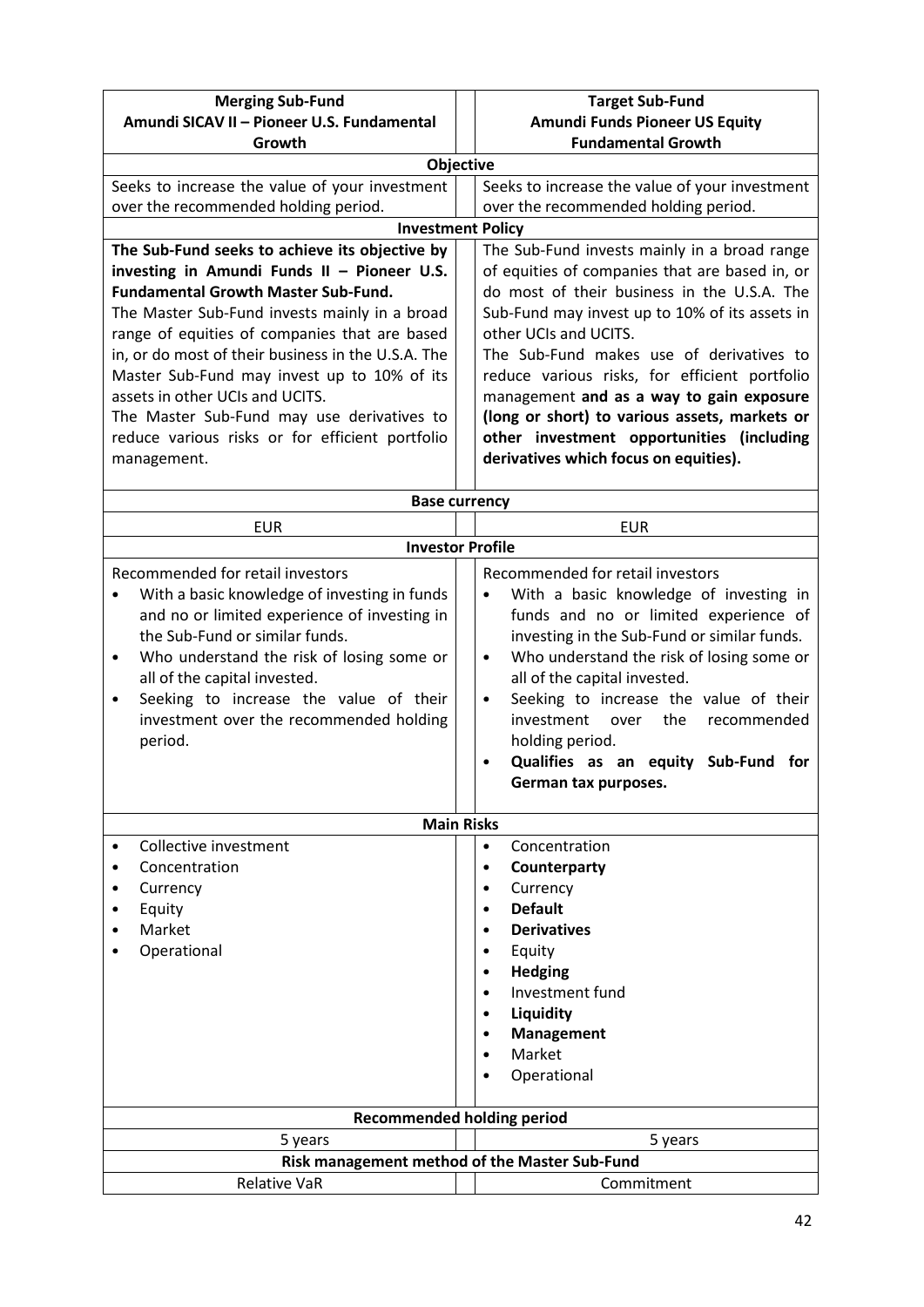| Risk reference portfolio                                   |                                       |  |
|------------------------------------------------------------|---------------------------------------|--|
| Russell 1000 Value Index                                   | Not applicable                        |  |
| Maximum expected leverage of the Master Sub-Fund           |                                       |  |
| 110%<br>10%                                                |                                       |  |
| Exposure of assets to TRS (at the Master Sub-Fund's level) |                                       |  |
| Expected: 0%                                               | Expected: 0%                          |  |
| Maximum: 0%                                                | Maximum: 0%                           |  |
| <b>Exposure to SFT (at the Master Sub-Fund's level)</b>    |                                       |  |
| Expected: 0%                                               | Expected: 0%                          |  |
| Maximum: 0%                                                | Maximum: 90%                          |  |
| <b>Investment Manager of the Master Sub-Fund</b>           |                                       |  |
| Amundi Pioneer Asset Management, Inc.                      | Amundi Pioneer Asset Management, Inc. |  |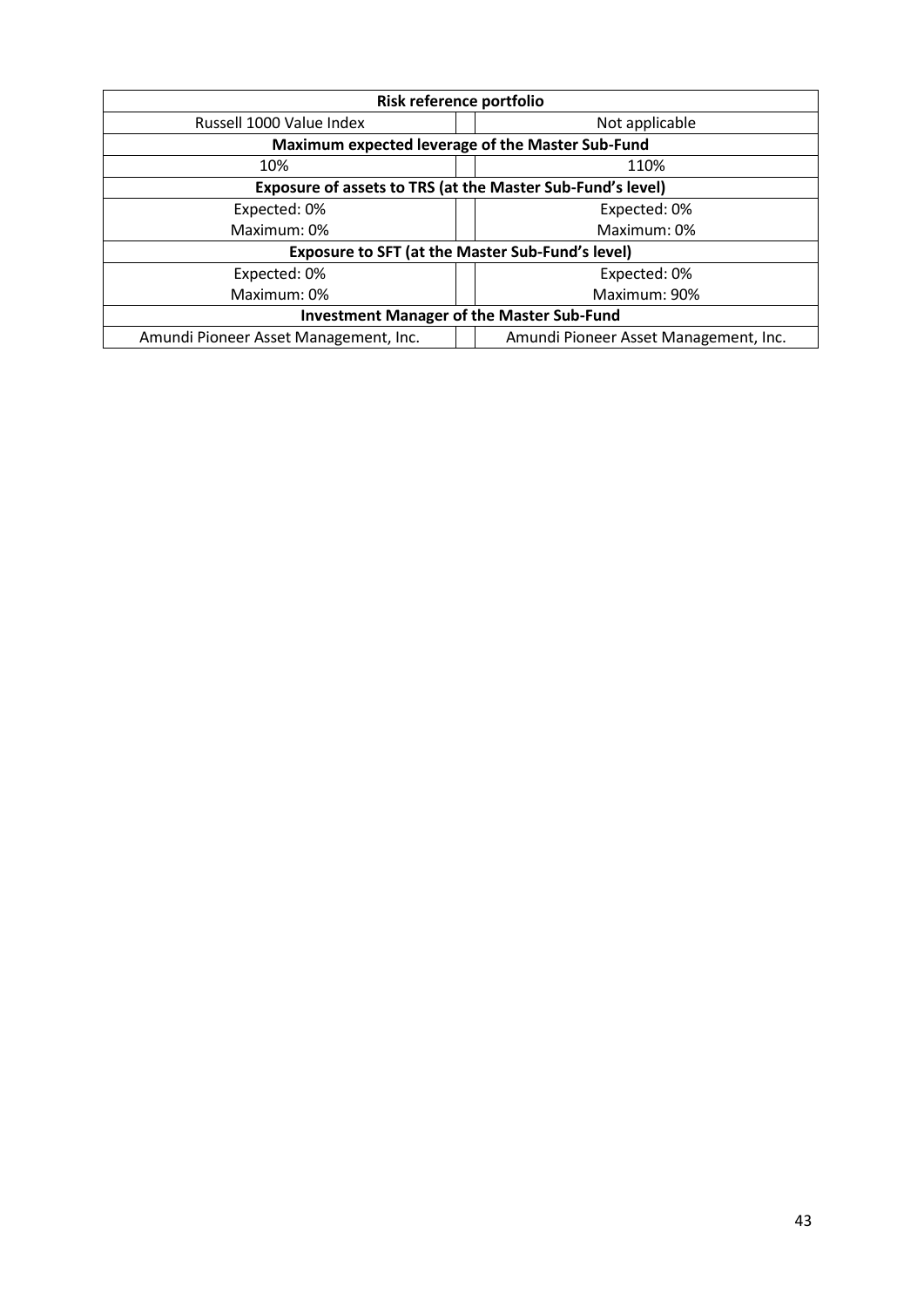| <b>Merging Sub-Fund</b>                                                                                                                                                                                                                                                                                                                                                                                                                                                                                                                                                                                                                                                                                                                                                                                                                                                                                                                                                                                                                                                                                                                                                                                                                                                                                                                                                                                               | <b>Target Sub-Fund</b>                                                                                                                                                                                                                                                                                                                                                                                                                                                                                                                                                                                                                                                                                                                                                                                                                                                                                                                                                                                                                                                                                                                                                                                                                                                                    |  |
|-----------------------------------------------------------------------------------------------------------------------------------------------------------------------------------------------------------------------------------------------------------------------------------------------------------------------------------------------------------------------------------------------------------------------------------------------------------------------------------------------------------------------------------------------------------------------------------------------------------------------------------------------------------------------------------------------------------------------------------------------------------------------------------------------------------------------------------------------------------------------------------------------------------------------------------------------------------------------------------------------------------------------------------------------------------------------------------------------------------------------------------------------------------------------------------------------------------------------------------------------------------------------------------------------------------------------------------------------------------------------------------------------------------------------|-------------------------------------------------------------------------------------------------------------------------------------------------------------------------------------------------------------------------------------------------------------------------------------------------------------------------------------------------------------------------------------------------------------------------------------------------------------------------------------------------------------------------------------------------------------------------------------------------------------------------------------------------------------------------------------------------------------------------------------------------------------------------------------------------------------------------------------------------------------------------------------------------------------------------------------------------------------------------------------------------------------------------------------------------------------------------------------------------------------------------------------------------------------------------------------------------------------------------------------------------------------------------------------------|--|
| Amundi SICAV II - Pioneer U.S. High Yield                                                                                                                                                                                                                                                                                                                                                                                                                                                                                                                                                                                                                                                                                                                                                                                                                                                                                                                                                                                                                                                                                                                                                                                                                                                                                                                                                                             | Amundi Funds Pioneer US High Yield Bond                                                                                                                                                                                                                                                                                                                                                                                                                                                                                                                                                                                                                                                                                                                                                                                                                                                                                                                                                                                                                                                                                                                                                                                                                                                   |  |
| Objective                                                                                                                                                                                                                                                                                                                                                                                                                                                                                                                                                                                                                                                                                                                                                                                                                                                                                                                                                                                                                                                                                                                                                                                                                                                                                                                                                                                                             |                                                                                                                                                                                                                                                                                                                                                                                                                                                                                                                                                                                                                                                                                                                                                                                                                                                                                                                                                                                                                                                                                                                                                                                                                                                                                           |  |
| Seeks to increase the value of your investment                                                                                                                                                                                                                                                                                                                                                                                                                                                                                                                                                                                                                                                                                                                                                                                                                                                                                                                                                                                                                                                                                                                                                                                                                                                                                                                                                                        | Seeks to increase the value of your investment                                                                                                                                                                                                                                                                                                                                                                                                                                                                                                                                                                                                                                                                                                                                                                                                                                                                                                                                                                                                                                                                                                                                                                                                                                            |  |
| and to provide income over the recommended                                                                                                                                                                                                                                                                                                                                                                                                                                                                                                                                                                                                                                                                                                                                                                                                                                                                                                                                                                                                                                                                                                                                                                                                                                                                                                                                                                            | and to provide income over the recommended                                                                                                                                                                                                                                                                                                                                                                                                                                                                                                                                                                                                                                                                                                                                                                                                                                                                                                                                                                                                                                                                                                                                                                                                                                                |  |
| holding period.                                                                                                                                                                                                                                                                                                                                                                                                                                                                                                                                                                                                                                                                                                                                                                                                                                                                                                                                                                                                                                                                                                                                                                                                                                                                                                                                                                                                       | holding period.                                                                                                                                                                                                                                                                                                                                                                                                                                                                                                                                                                                                                                                                                                                                                                                                                                                                                                                                                                                                                                                                                                                                                                                                                                                                           |  |
| <b>Investment Policy</b>                                                                                                                                                                                                                                                                                                                                                                                                                                                                                                                                                                                                                                                                                                                                                                                                                                                                                                                                                                                                                                                                                                                                                                                                                                                                                                                                                                                              |                                                                                                                                                                                                                                                                                                                                                                                                                                                                                                                                                                                                                                                                                                                                                                                                                                                                                                                                                                                                                                                                                                                                                                                                                                                                                           |  |
| The Sub-Fund seeks to achieve its objective by<br>investing in Amundi Funds II - Pioneer U.S.<br>High Yield Master Sub-Fund.<br>The Master Sub-Fund invests at least 70% of its<br>below-investment<br>grade<br>U.S.<br>assets<br>in<br>bonds,<br>convertible<br>securities,<br>corporate<br>preferred stocks and mortgage-related and<br>asset-backed securities. The Master Sub-Fund<br>may also invest up to 30% of its assets in<br>Canadian issuers and up to 15% in issuers from<br>elsewhere in the world, including emerging<br>markets, as well as in cash, money market<br>securities, investment grade bonds, and, on an<br>ancillary<br>basis,<br>equities.<br>Money<br>market<br>securities and cash may be included in the<br>calculation of the percentage of the Master<br>Sub-Fund's assets invested in below-investment<br>grade bonds to the extent they constitute<br>interest due on securities held in the Master<br>Sub-Fund's portfolio and the value of securities<br>pending settlement. The Master Sub-Fund may<br>invest up to 10% of its assets in other UCIs and<br>UCITS.<br>The Master Sub-Fund may use derivatives to<br>reduce various risks, for efficient portfolio<br>management and as a way to gain exposure to<br>various assets, markets or income streams. The<br>Master Sub-Fund may use derivatives to gain<br>exposure to loans up to a maximum of 20% of<br>its assets. | The Sub-Fund invests at least 70% of its assets<br>in below- investment grade U.S. corporate<br>bonds, convertible securities, preferred stocks<br>mortgage-related<br>and asset-backed<br>and<br>securities. The Sub-Fund may also invest up to<br>30% of its assets in Canadian issuers and up to<br>15% in issuers from elsewhere in the world,<br>including emerging markets, as well as in cash,<br>money market securities, investment grade<br>bonds, and, on an ancillary basis, equities.<br>Money market securities and cash may be<br>included in the calculation of the percentage<br>of the Sub-Fund's assets invested in below-<br>investment grade bonds to the extent they<br>constitute interest due on securities held in<br>the Sub-Fund's portfolio and the value of<br>securities pending settlement. The Sub-Fund<br>may invest up to 10% of its assets in UCIs and<br>UCITS.<br>The Sub-Fund makes use of derivatives to<br>reduce various risks, for efficient portfolio<br>management and as a way to gain exposure<br>(long or short) to various assets, markets or<br>other investment opportunities (including<br>derivatives which focus on credit). The Sub-<br>Fund may use derivatives to gain exposure to<br>loans up to a maximum of 20% of its assets. |  |
| <b>Base currency</b>                                                                                                                                                                                                                                                                                                                                                                                                                                                                                                                                                                                                                                                                                                                                                                                                                                                                                                                                                                                                                                                                                                                                                                                                                                                                                                                                                                                                  |                                                                                                                                                                                                                                                                                                                                                                                                                                                                                                                                                                                                                                                                                                                                                                                                                                                                                                                                                                                                                                                                                                                                                                                                                                                                                           |  |
| <b>EUR</b>                                                                                                                                                                                                                                                                                                                                                                                                                                                                                                                                                                                                                                                                                                                                                                                                                                                                                                                                                                                                                                                                                                                                                                                                                                                                                                                                                                                                            | <b>EUR</b>                                                                                                                                                                                                                                                                                                                                                                                                                                                                                                                                                                                                                                                                                                                                                                                                                                                                                                                                                                                                                                                                                                                                                                                                                                                                                |  |
| <b>Investor Profile</b>                                                                                                                                                                                                                                                                                                                                                                                                                                                                                                                                                                                                                                                                                                                                                                                                                                                                                                                                                                                                                                                                                                                                                                                                                                                                                                                                                                                               |                                                                                                                                                                                                                                                                                                                                                                                                                                                                                                                                                                                                                                                                                                                                                                                                                                                                                                                                                                                                                                                                                                                                                                                                                                                                                           |  |
| Recommended for retail investors<br>With a basic knowledge of investing in funds<br>and no or limited experience of investing in<br>the Sub-Fund or similar funds.<br>Who understand the risk of losing some or<br>٠<br>all of the capital invested.                                                                                                                                                                                                                                                                                                                                                                                                                                                                                                                                                                                                                                                                                                                                                                                                                                                                                                                                                                                                                                                                                                                                                                  | Recommended for retail investors<br>With a basic knowledge of investing in<br>funds and no or limited experience of<br>investing in the Sub-Fund or similar funds.<br>Who understand the risk of losing some or<br>$\bullet$<br>all of the capital invested.                                                                                                                                                                                                                                                                                                                                                                                                                                                                                                                                                                                                                                                                                                                                                                                                                                                                                                                                                                                                                              |  |

• Seeking to increase the value of their investment and provide income over the recommended holding period.

|                   | recommended holding period. |
|-------------------|-----------------------------|
| <b>Main Risks</b> |                             |

• Seeking to increase the value of their investment and provide income over the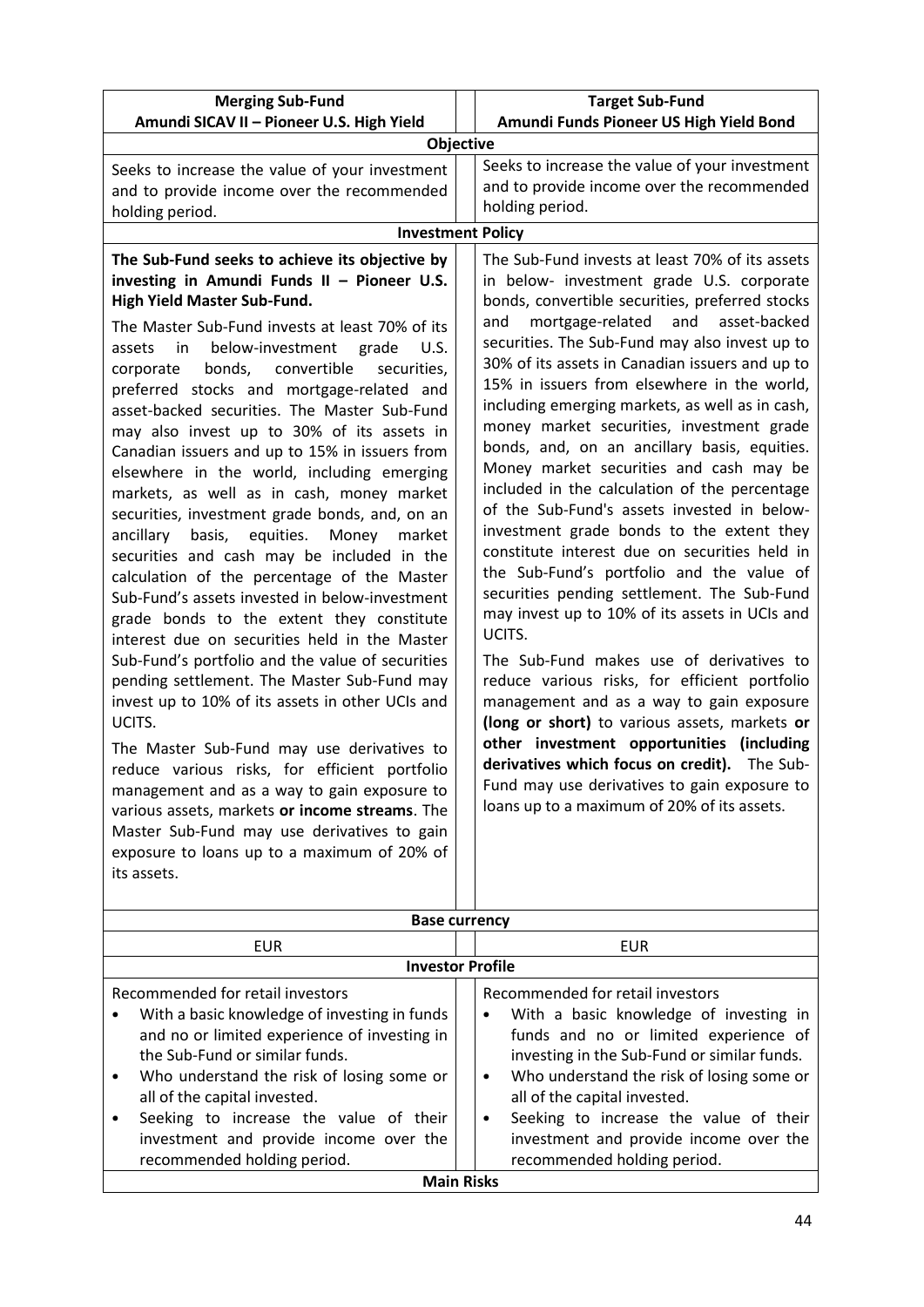| Collective investment                                      | Concentration<br>$\bullet$                               |  |
|------------------------------------------------------------|----------------------------------------------------------|--|
| Concentration<br>$\bullet$                                 | <b>Contingent convertible bonds (Cocos)</b><br>$\bullet$ |  |
| Credit<br>$\bullet$                                        | Counterparty                                             |  |
| Currency<br>٠                                              | Credit                                                   |  |
| <b>Derivatives</b><br>$\bullet$                            | Currency                                                 |  |
| <b>Emerging markets</b><br>$\bullet$                       | <b>Default</b><br>$\bullet$                              |  |
| Hedging<br>$\bullet$                                       | Derivatives<br>$\bullet$                                 |  |
| High yield/below investment grade<br>$\bullet$             | <b>Emerging markets</b><br>$\bullet$                     |  |
| securities                                                 | <b>Equity</b><br>$\bullet$                               |  |
| Interest rate<br>$\bullet$                                 | Hedging<br>$\bullet$                                     |  |
| Liquidity<br>$\bullet$                                     | High yield<br>$\bullet$                                  |  |
| Market<br>$\bullet$                                        | Interest rate<br>$\bullet$                               |  |
| <b>Money market investments</b>                            | Investment fund<br>$\bullet$                             |  |
| Operational                                                | Liquidity<br>$\bullet$                                   |  |
|                                                            | Management                                               |  |
|                                                            | Market                                                   |  |
|                                                            | <b>MBS/ABS</b>                                           |  |
|                                                            | Operational                                              |  |
|                                                            | <b>Prepayment and extension</b>                          |  |
| <b>Recommended holding period</b>                          |                                                          |  |
| 4 years<br>4 years                                         |                                                          |  |
| Risk management method of the Master Sub-Fund              |                                                          |  |
| Commitment<br><b>Relative VaR</b>                          |                                                          |  |
| Risk reference portfolio                                   |                                                          |  |
| ICE BofA ML U.S. High Yield Index                          | Not applicable                                           |  |
|                                                            | Maximum expected leverage of the Master Sub-Fund         |  |
| 30%<br>110%                                                |                                                          |  |
| Exposure of assets to TRS (at the Master Sub-Fund's level) |                                                          |  |
| Expected: 0%                                               | Expected: 0%                                             |  |
| Maximum: 0%                                                | Maximum: 0%                                              |  |
|                                                            | Exposure to SFT (at the Master Sub-Fund's level)         |  |
| Expected: 0%                                               | Expected: 0%                                             |  |
| Maximum: 0%                                                | Maximum: 100%                                            |  |
| <b>Investment Manager of the Master Sub-Fund</b>           |                                                          |  |
| Amundi Pioneer Asset Management, Inc.                      | Amundi Pioneer Asset Management, Inc.                    |  |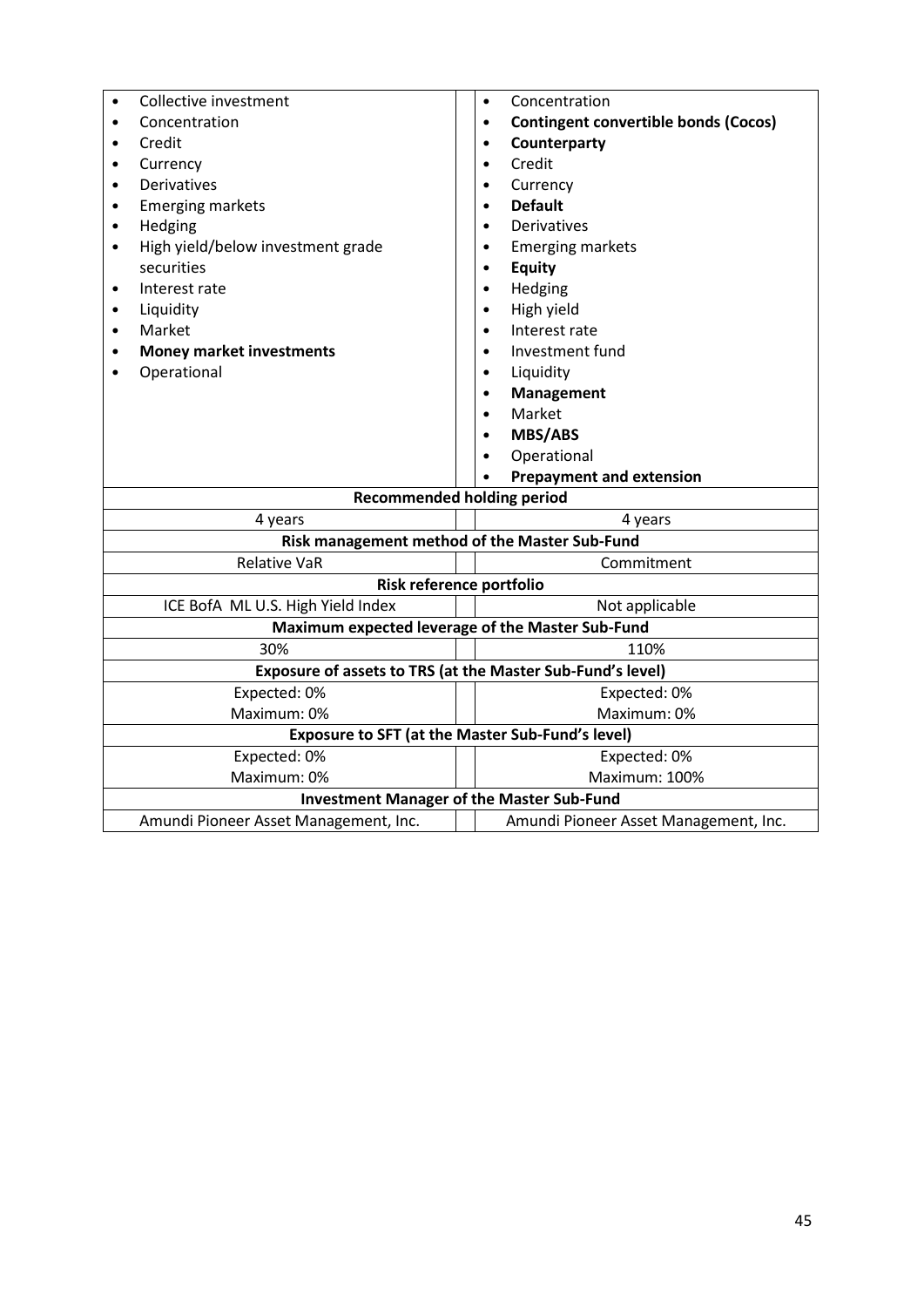| <b>Merging Sub-Fund</b><br>Amundi SICAV II -                                                                                                                                                                                                                                                                                                                                                                                                                                                                                                                                                                                                                                                                                                                                                                                                                                                                                                                                                                                                                                                          | <b>Target Sub-Fund</b>                                                                                                                                                                                                                                                                                                                                                                                                                                                                                                                                                                                                                                                                                                                                                                                                                                                                                                                                                                                                                               |  |
|-------------------------------------------------------------------------------------------------------------------------------------------------------------------------------------------------------------------------------------------------------------------------------------------------------------------------------------------------------------------------------------------------------------------------------------------------------------------------------------------------------------------------------------------------------------------------------------------------------------------------------------------------------------------------------------------------------------------------------------------------------------------------------------------------------------------------------------------------------------------------------------------------------------------------------------------------------------------------------------------------------------------------------------------------------------------------------------------------------|------------------------------------------------------------------------------------------------------------------------------------------------------------------------------------------------------------------------------------------------------------------------------------------------------------------------------------------------------------------------------------------------------------------------------------------------------------------------------------------------------------------------------------------------------------------------------------------------------------------------------------------------------------------------------------------------------------------------------------------------------------------------------------------------------------------------------------------------------------------------------------------------------------------------------------------------------------------------------------------------------------------------------------------------------|--|
|                                                                                                                                                                                                                                                                                                                                                                                                                                                                                                                                                                                                                                                                                                                                                                                                                                                                                                                                                                                                                                                                                                       | Amundi Funds Real Assets Target Income                                                                                                                                                                                                                                                                                                                                                                                                                                                                                                                                                                                                                                                                                                                                                                                                                                                                                                                                                                                                               |  |
| Objective                                                                                                                                                                                                                                                                                                                                                                                                                                                                                                                                                                                                                                                                                                                                                                                                                                                                                                                                                                                                                                                                                             |                                                                                                                                                                                                                                                                                                                                                                                                                                                                                                                                                                                                                                                                                                                                                                                                                                                                                                                                                                                                                                                      |  |
| <b>Real Assets Target Income</b><br>Seeks to provide income and, secondarily, to<br>increase the value of your investment over the<br>recommended holding period.<br><b>Investment Policy</b><br>The Sub-Fund seeks to achieve its objective by<br>investing in Amundi Funds II - Real Assets<br><b>Target Income Master Sub-Fund.</b><br>The Master Sub-Fund invests mainly in equities<br>as well as government and corporate bonds of<br>any credit quality, from anywhere in the world,<br>including emerging markets.<br>The Master Sub-Fund may also invest in other<br>regulated funds, money market instruments,<br>cash and in investments whose values are linked<br>prices of real estate, infrastructure,<br>to<br>commodities or other real assets.<br>The Master Sub-Fund may invest up to 10% of<br>its assets in other UCIs and UCITS.<br>The Master Sub-Fund may use derivatives to<br>reduce various risks, for efficient portfolio<br>management and as a way to gain exposure to<br>various assets, markets or income streams. In<br>particular, the Master Sub-Fund uses options | Seeks to provide income and, secondarily, to<br>increase the value of your investment over the<br>recommended holding period.<br>The Sub-Fund invests mainly in equities as well<br>as government and corporate bonds of any<br>credit quality, from anywhere in the world,<br>including emerging markets.<br>The Sub-Fund may also invest in other<br>regulated funds, money market instruments,<br>cash and in investments whose values are<br>linked to prices of real estate, infrastructure,<br>commodities or other real assets.<br>The Sub-Fund may invest up to 10% of its<br>assets in other UCIs and UCITS.<br>The Sub-Fund makes use of derivatives to<br>reduce various risks, for efficient portfolio<br>management and as a way to gain exposure<br>(long or short) to various assets, markets or<br>other investment opportunities (including<br>derivatives which focus on equities, interest<br>rates and foreign exchange). The Sub-Fund<br>may use derivatives to gain exposure to loans<br>up to a maximum of 20% of its assets. |  |
| to generate additional income. The Master                                                                                                                                                                                                                                                                                                                                                                                                                                                                                                                                                                                                                                                                                                                                                                                                                                                                                                                                                                                                                                                             |                                                                                                                                                                                                                                                                                                                                                                                                                                                                                                                                                                                                                                                                                                                                                                                                                                                                                                                                                                                                                                                      |  |
| Sub-Fund may sell short dated call options on<br>selected stocks and call options on equity                                                                                                                                                                                                                                                                                                                                                                                                                                                                                                                                                                                                                                                                                                                                                                                                                                                                                                                                                                                                           |                                                                                                                                                                                                                                                                                                                                                                                                                                                                                                                                                                                                                                                                                                                                                                                                                                                                                                                                                                                                                                                      |  |
| indices as well as put options on stocks to be                                                                                                                                                                                                                                                                                                                                                                                                                                                                                                                                                                                                                                                                                                                                                                                                                                                                                                                                                                                                                                                        |                                                                                                                                                                                                                                                                                                                                                                                                                                                                                                                                                                                                                                                                                                                                                                                                                                                                                                                                                                                                                                                      |  |
| bought in the future, at target prices that are                                                                                                                                                                                                                                                                                                                                                                                                                                                                                                                                                                                                                                                                                                                                                                                                                                                                                                                                                                                                                                                       |                                                                                                                                                                                                                                                                                                                                                                                                                                                                                                                                                                                                                                                                                                                                                                                                                                                                                                                                                                                                                                                      |  |
| below the current market level. The Master                                                                                                                                                                                                                                                                                                                                                                                                                                                                                                                                                                                                                                                                                                                                                                                                                                                                                                                                                                                                                                                            |                                                                                                                                                                                                                                                                                                                                                                                                                                                                                                                                                                                                                                                                                                                                                                                                                                                                                                                                                                                                                                                      |  |
| Sub-Fund may use derivatives to gain exposure<br>to loans up to a maximum of 20% of its assets.                                                                                                                                                                                                                                                                                                                                                                                                                                                                                                                                                                                                                                                                                                                                                                                                                                                                                                                                                                                                       |                                                                                                                                                                                                                                                                                                                                                                                                                                                                                                                                                                                                                                                                                                                                                                                                                                                                                                                                                                                                                                                      |  |
| <b>Base currency</b>                                                                                                                                                                                                                                                                                                                                                                                                                                                                                                                                                                                                                                                                                                                                                                                                                                                                                                                                                                                                                                                                                  |                                                                                                                                                                                                                                                                                                                                                                                                                                                                                                                                                                                                                                                                                                                                                                                                                                                                                                                                                                                                                                                      |  |

| <b>USD</b>                                                                                                                                                                                                                                                                                                                                                    | <b>USD</b>                                                                                                                                                                                                                                                                                                                                               |  |
|---------------------------------------------------------------------------------------------------------------------------------------------------------------------------------------------------------------------------------------------------------------------------------------------------------------------------------------------------------------|----------------------------------------------------------------------------------------------------------------------------------------------------------------------------------------------------------------------------------------------------------------------------------------------------------------------------------------------------------|--|
| <b>Investor Profile</b>                                                                                                                                                                                                                                                                                                                                       |                                                                                                                                                                                                                                                                                                                                                          |  |
| Recommended for retail investors<br>Recommended for retail investors                                                                                                                                                                                                                                                                                          |                                                                                                                                                                                                                                                                                                                                                          |  |
| With a basic knowledge of investing in funds<br>٠<br>and no or limited experience of investing in<br>the Sub-Fund or similar funds.<br>Who understand the risk of losing some or<br>$\bullet$<br>all of the capital invested.<br>Seeking to increase the value of their<br>$\bullet$<br>investment and provide income over the<br>recommended holding period. | With a basic knowledge of investing in<br>funds and no or limited experience of<br>investing in the Sub-Fund or similar funds.<br>Who understand the risk of losing some or<br>$\bullet$<br>all of the capital invested.<br>Seeking to increase the value of their<br>$\bullet$<br>investment and provide income over the<br>recommended holding period. |  |
|                                                                                                                                                                                                                                                                                                                                                               | <b>Main Risks</b>                                                                                                                                                                                                                                                                                                                                        |  |
| Collective investment                                                                                                                                                                                                                                                                                                                                         | Counterparty                                                                                                                                                                                                                                                                                                                                             |  |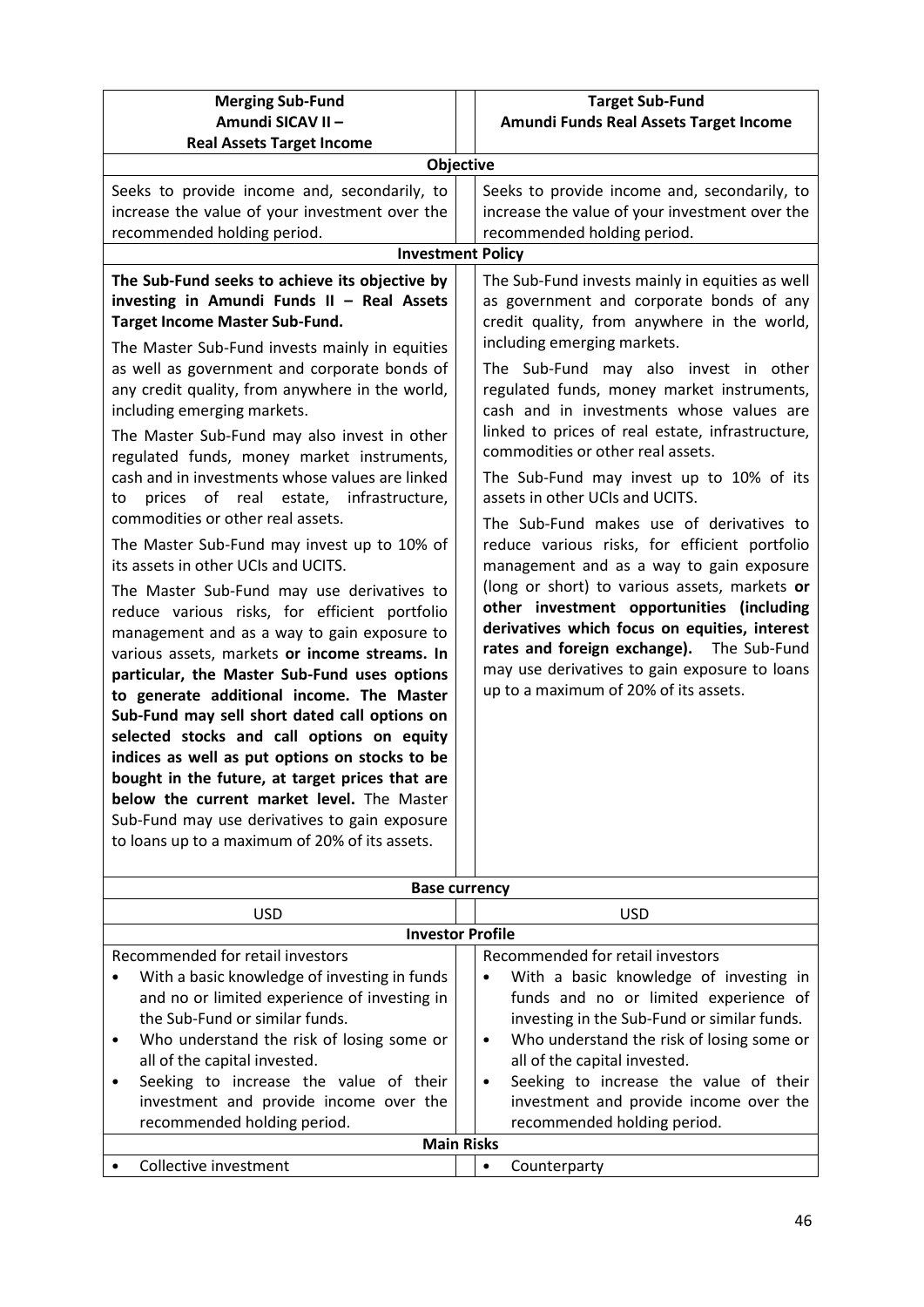| <b>Commodity-related investment</b><br>$\bullet$   | Credit<br>$\bullet$                                        |  |
|----------------------------------------------------|------------------------------------------------------------|--|
| Counterparty<br>$\bullet$                          | Currency<br>$\bullet$                                      |  |
| Credit<br>٠                                        | <b>Default</b><br>$\bullet$                                |  |
| Currency<br>$\bullet$                              | Derivatives<br>$\bullet$                                   |  |
| <b>Derivatives</b><br>$\bullet$                    | <b>Emerging markets</b><br>$\bullet$                       |  |
| <b>Emerging markets</b><br>٠                       | Equity<br>$\bullet$                                        |  |
| Equity<br>٠                                        | Hedging                                                    |  |
| Hedging<br>$\bullet$                               | High yield<br>$\bullet$                                    |  |
| High yield/below investment grade<br>٠             | Interest rate<br>$\bullet$                                 |  |
| securities                                         | Investment fund<br>$\bullet$                               |  |
| Interest rate<br>٠                                 | Leverage                                                   |  |
| Leverage<br>$\bullet$                              | Liquidity                                                  |  |
| Liquidity<br>$\bullet$                             | <b>Management</b>                                          |  |
| Market<br>$\bullet$                                | Market                                                     |  |
| <b>Money market investments</b><br>٠               | <b>MBS/ABS</b>                                             |  |
| Operational<br>٠                                   | Operational                                                |  |
| Real estate-related investments                    | <b>Prepayment and extension</b>                            |  |
|                                                    | Real estate-related investments                            |  |
| <b>Recommended holding period</b>                  |                                                            |  |
| 5 years                                            | 5 years                                                    |  |
| Risk management method of the Master Sub-Fund      |                                                            |  |
| <b>Relative VaR</b>                                | <b>Relative VaR</b>                                        |  |
| Risk reference portfolio                           |                                                            |  |
| 15% MSCI AC World REITS Index; 10% MSCI            | 15% MSCI AC World REITS Index; 10% MSCI                    |  |
| World, Food Beverage and Tobacco Index; 10%        | World, Food Beverage and Tobacco Index; 10%                |  |
| MSCI World Materials Index; 10% MSCI World         | MSCI World Materials Index; 10% MSCI World                 |  |
| Energy Index; 7.5% MSCI World Transport            | Energy Index; 7.5% MSCI World Transport                    |  |
| Infrastructure Index; 7.5% ICE BofA ML U.S. High   | Infrastructure Index; 7.5% ICE BofA ML U.S.                |  |
| Yield Index; 5% MSCI World Utility Index; 5%       | High Yield Index; 5% MSCI World Utility Index;             |  |
| Alerian MLPs Index; 5% iBoxx € Non-Financial       | 5% Alerian MLPs Index; 5% iBoxx € Non-                     |  |
| Corporate Europe Index; 5% ICE BofA ML Global      | Financial Corporate Europe Index; 5% ICE BofA              |  |
| Governments Inflation-Linked Index; 5% ICE         | ML Global Governments Inflation-Linked Index;              |  |
| BofA ML Non-Financial Corporate USA Index;         | 5% ICE BofA ML Non-Financial Corporate USA                 |  |
| 5% ICE BofA ML Euro High Yield Index; 5%           | Index; 5% ICE BofA ML Euro High Yield Index;               |  |
| Bloomberg Commodity Total Return Index; 5%         | 5% Bloomberg Commodity Total Return Index;                 |  |
| Bloomberg Gold Total Return Index                  | 5% Bloomberg Gold Total Return Index                       |  |
|                                                    | Maximum expected leverage of the Master Sub-Fund           |  |
| 200%                                               | 200%                                                       |  |
|                                                    | Exposure of assets to TRS (at the Master Sub-Fund's level) |  |
| Expected: 5%                                       | Expected: 5%                                               |  |
| Maximum: 10%                                       | Maximum: 100%                                              |  |
| Exposure to SFT (at the Master Sub-Fund's level)   |                                                            |  |
| Expected: 0%<br>Expected: 0%                       |                                                            |  |
| Maximum: 0%                                        | Maximum: 90%                                               |  |
| <b>Investment Manager of the Master Sub-Fund</b>   |                                                            |  |
| Amundi Deutschland GmbH<br>Amundi Deutschland GmbH |                                                            |  |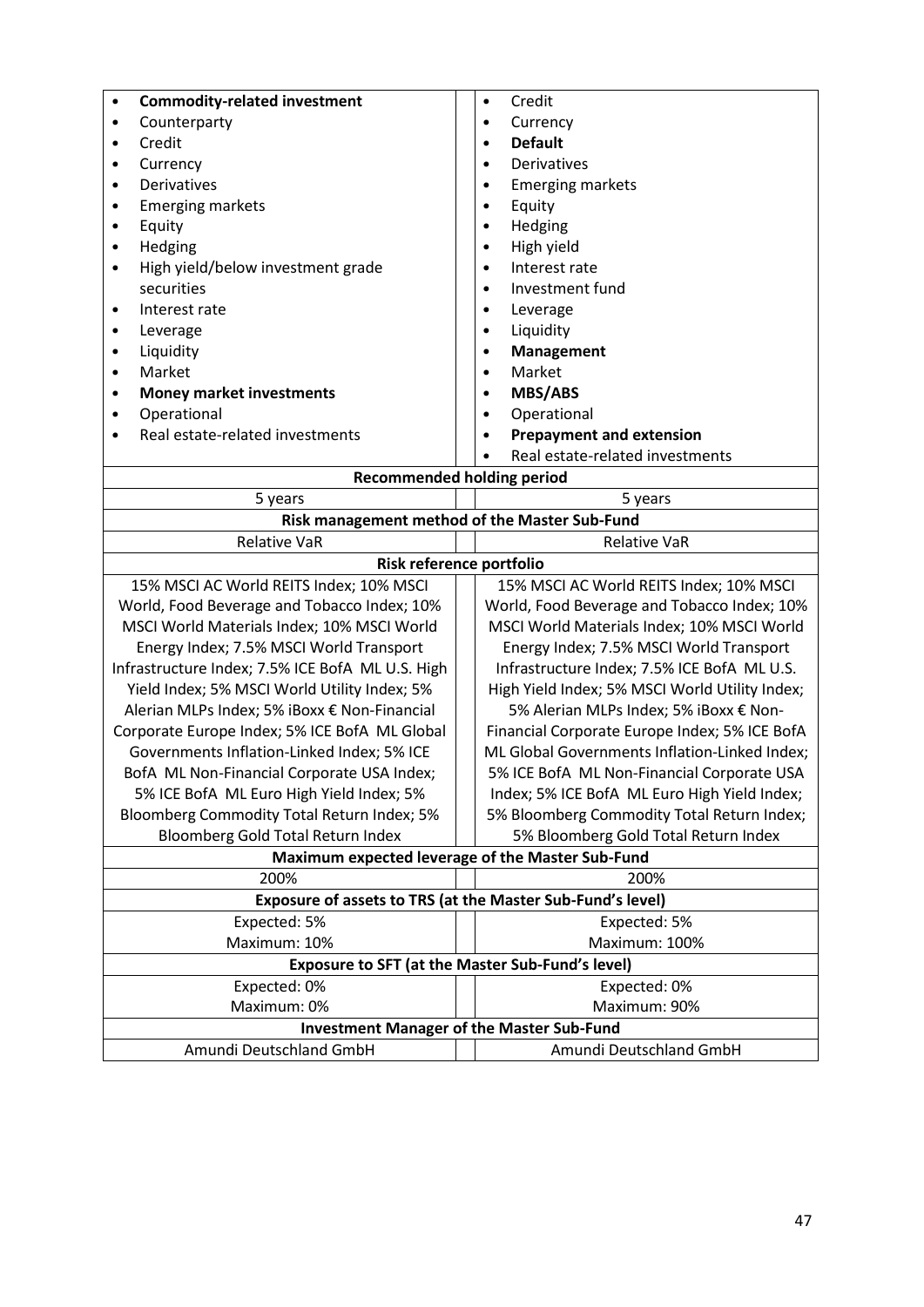| <b>Merging Sub-Fund</b>                         | <b>Target Sub-Fund</b>                          |  |
|-------------------------------------------------|-------------------------------------------------|--|
| Amundi SICAV II - Top European Players          | Amundi Funds Top European Players               |  |
| Objective                                       |                                                 |  |
| Seeks to increase the value of your investment  | Seeks to increase the value of your investment  |  |
| over the recommended holding period.            | over the recommended holding period.            |  |
| <b>Investment Policy</b>                        |                                                 |  |
| The Sub-Fund seeks to achieve its objective by  | The Sub-Fund invests mainly in equities of      |  |
| investing in Amundi Funds II - Top European     | medium and large cap companies that are         |  |
| <b>Players Master Sub-Fund.</b>                 | based or do most of their business in Europe.   |  |
| The Master Sub-Fund invests mainly in equities  | The Sub-Fund invests at least 75% of its assets |  |
| of medium and large cap companies that are      | in equities issued by companies                 |  |
| based or do most of their business in Europe.   | headquartered in the EU. While the Sub-Fund     |  |
| The Master Sub-Fund invests at least 75% of its | may invest in any area of the economy, at any   |  |
| assets in equities issued by companies          | given time its holdings may be focused on a     |  |
| headquartered in the EU. While the Master Sub-  | relatively small number of companies. The       |  |
| Fund may invest in any area of the economy, at  | Sub-Fund may invest up to 10% of its assets in  |  |
| any given time its holdings may be focused on a | other UCIs and UCITS.                           |  |
| relatively small number of companies. The       | The Sub-Fund makes use of derivatives to        |  |
| Master Sub-Fund may invest up to 10% of its     | reduce various risks, for efficient portfolio   |  |
| assets in other UCIs and UCITS.                 | management and as a way to gain exposure        |  |
| The Master Sub-Fund may use derivatives to      | (long or short) to various assets, markets or   |  |
| reduce various risks or for efficient portfolio | other investment opportunities (including       |  |
| management.                                     | derivatives which focus on equities).           |  |
|                                                 |                                                 |  |

| <b>Base currency</b>                                                                                                                                                                                                                                                                                                                                                                                                  |                                                                                                                                                                                                                                                                                                                                                                                                                                                                                                           |  |
|-----------------------------------------------------------------------------------------------------------------------------------------------------------------------------------------------------------------------------------------------------------------------------------------------------------------------------------------------------------------------------------------------------------------------|-----------------------------------------------------------------------------------------------------------------------------------------------------------------------------------------------------------------------------------------------------------------------------------------------------------------------------------------------------------------------------------------------------------------------------------------------------------------------------------------------------------|--|
| <b>EUR</b>                                                                                                                                                                                                                                                                                                                                                                                                            | <b>EUR</b>                                                                                                                                                                                                                                                                                                                                                                                                                                                                                                |  |
| <b>Investor Profile</b>                                                                                                                                                                                                                                                                                                                                                                                               |                                                                                                                                                                                                                                                                                                                                                                                                                                                                                                           |  |
| Recommended for retail investors<br>With a basic knowledge of investing in funds<br>and no or limited experience of investing in<br>the Sub-Fund or similar funds.<br>Who understand the risk of losing some or<br>all of the capital invested.<br>Seeking to increase the value of their<br>٠<br>investment over the recommended holding<br>period.<br>Compliant with the French Plan d'Epargne<br>en Actions (PEA). | Recommended for retail investors<br>With a basic knowledge of investing in<br>funds and no or limited experience of<br>investing in the Sub-Fund or similar funds.<br>Who understand the risk of losing some or<br>$\bullet$<br>all of the capital invested.<br>Seeking to increase the value of their<br>investment over the recommended<br>holding period.<br>Compliant with the French Plan d'Epargne<br>$\bullet$<br>en Actions (PEA).<br>Qualifies as an equity Sub-Fund for<br>German tax purposes. |  |
| <b>Main Risks</b>                                                                                                                                                                                                                                                                                                                                                                                                     |                                                                                                                                                                                                                                                                                                                                                                                                                                                                                                           |  |
| Collective investment<br>Concentration<br>Currency<br>٠<br>Equity<br>Market<br>Operational                                                                                                                                                                                                                                                                                                                            | Concentration<br>$\bullet$<br>Counterparty<br>Currency<br>$\bullet$<br><b>Default</b><br><b>Derivatives</b><br>Equity<br><b>Hedging</b><br>Investment fund<br>$\bullet$<br>Liquidity<br>Management<br>Market                                                                                                                                                                                                                                                                                              |  |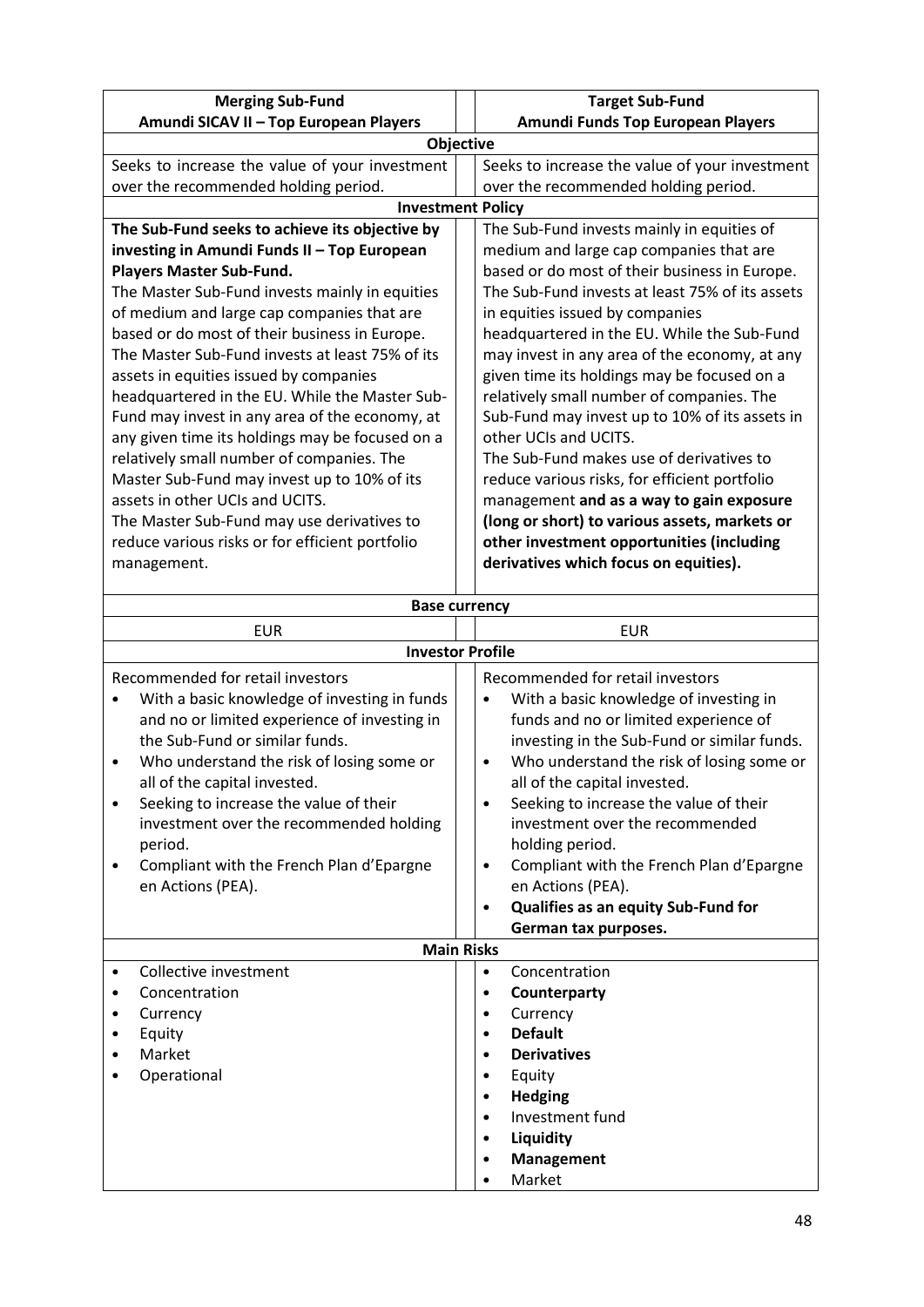|                                                            | Operational                                   |  |  |
|------------------------------------------------------------|-----------------------------------------------|--|--|
| <b>Recommended holding period</b>                          |                                               |  |  |
| 5 years<br>5 years                                         |                                               |  |  |
|                                                            | Risk management method of the Master Sub-Fund |  |  |
| <b>Relative VaR</b>                                        | Commitment                                    |  |  |
| Risk reference portfolio                                   |                                               |  |  |
| <b>MSCI Europe Index</b>                                   | Not applicable                                |  |  |
| Maximum expected leverage of the Master Sub-Fund           |                                               |  |  |
| 50%                                                        | 110%                                          |  |  |
| Exposure of assets to TRS (at the Master Sub-Fund's level) |                                               |  |  |
| Expected: 0%                                               | Expected: 0%                                  |  |  |
| Maximum: 0%                                                | Maximum: 0%                                   |  |  |
| <b>Exposure to SFT (at the Master Sub-Fund's level)</b>    |                                               |  |  |
| Expected: 5%                                               | Expected: 5%                                  |  |  |
| Maximum: 25%                                               | Maximum: 90%                                  |  |  |
| <b>Investment Manager of the Master Sub-Fund</b>           |                                               |  |  |
| Amundi Ireland Limited                                     | Amundi Ireland Limited                        |  |  |